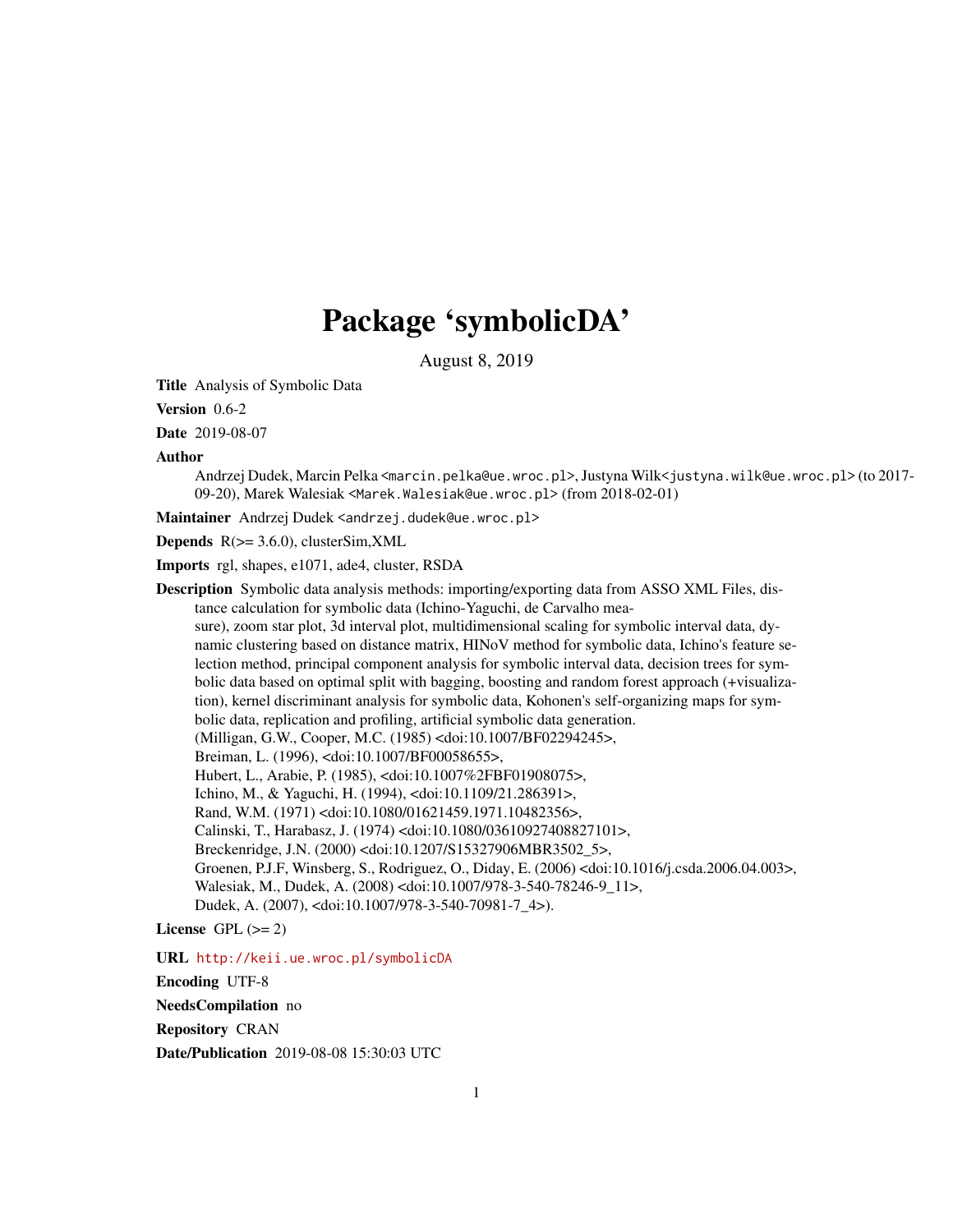# <span id="page-1-0"></span>R topics documented:

|                                                                                                                                   | 50             |
|-----------------------------------------------------------------------------------------------------------------------------------|----------------|
|                                                                                                                                   | 48             |
|                                                                                                                                   | 46             |
|                                                                                                                                   | 43             |
|                                                                                                                                   | 42             |
|                                                                                                                                   | 41             |
|                                                                                                                                   | 40             |
|                                                                                                                                   | 39             |
|                                                                                                                                   | 38             |
|                                                                                                                                   | 36             |
|                                                                                                                                   | 34             |
|                                                                                                                                   | 33             |
|                                                                                                                                   | 32             |
|                                                                                                                                   | 31             |
|                                                                                                                                   | 30             |
| $PCA.\text{spaghetti}.\text{SDA} \dots \dots \dots \dots \dots \dots \dots \dots \dots \dots \dots \dots \dots \dots \dots \dots$ | 28             |
|                                                                                                                                   | 27             |
|                                                                                                                                   | 26             |
|                                                                                                                                   | 25             |
|                                                                                                                                   | 24             |
|                                                                                                                                   | 23             |
|                                                                                                                                   | 21             |
|                                                                                                                                   | 20             |
|                                                                                                                                   | 18             |
|                                                                                                                                   | 17             |
|                                                                                                                                   | 15             |
|                                                                                                                                   | 14             |
|                                                                                                                                   | 13             |
| dist SDA                                                                                                                          | 11             |
| $decisionTree. SDA \dots \dots \dots \dots \dots \dots \dots \dots \dots \dots \dots \dots \dots \dots \dots \dots$               | 9              |
|                                                                                                                                   | 8              |
|                                                                                                                                   | 8              |
|                                                                                                                                   | 5<br>6         |
|                                                                                                                                   | $\overline{4}$ |
|                                                                                                                                   | 2              |
|                                                                                                                                   |                |

<span id="page-1-1"></span>bagging.SDA *Bagging algorithm for optimal split based on decision tree for symbolic objects*

# Description

Bagging algorithm for optimal split based on decision (classification) tree for symbolic objects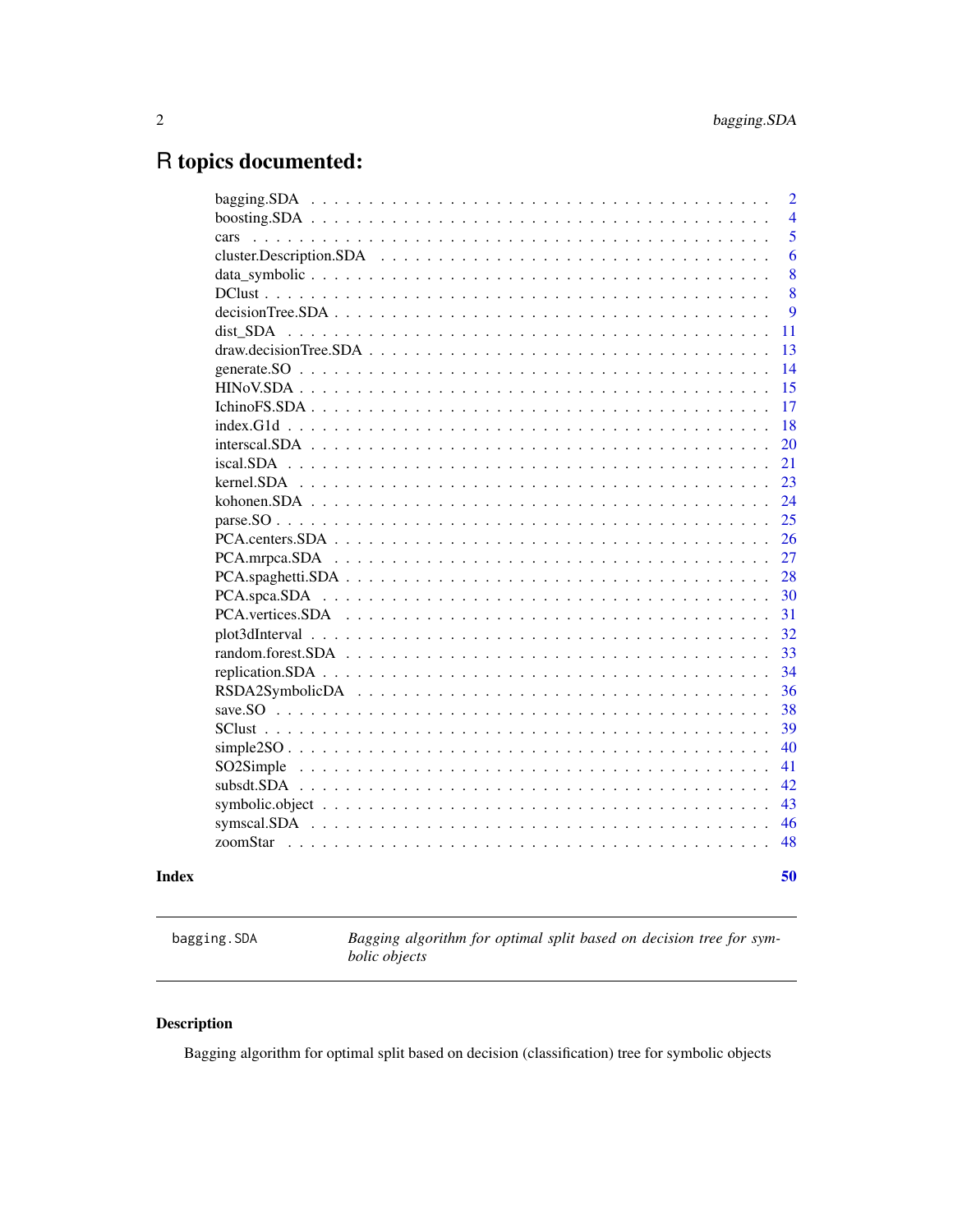# bagging.SDA 3

#### Usage

bagging.SDA(sdt,formula,testSet, mfinal=20,rf=FALSE,...)

#### Arguments

| sdt       | Symbolic data table                                                                           |
|-----------|-----------------------------------------------------------------------------------------------|
| formula   | formula as in ln function                                                                     |
| testSet   | a vector of integers indicating classes to which each objects are allocated in<br>learnig set |
| mfinal    | number of partial models generated                                                            |
| rf        | random forest like drawing of variables in partial models                                     |
| $\ddotsc$ | arguments passed to decision Tree. SDA function                                               |

# Details

The bagging, which stands for bootstrap aggregating, was introduced by Breiman in 1996. The diversity of classifiers in bagging is obtained by using bootstrapped replicas of the training data. Different training data subsets are randomly drawn with replacement from the entire training data set. Then each training data subset is used to train a decision tree (classifier). Individual classifiers are then combined by taking a simple majority vote of their decisions. For any given instance, the class chosen by most number of classifiers is the ensemble decision.

### Value

An object of class bagging.SDA, which is a list with the following components:

| predclass  | the class predicted by the ensemble classifier |
|------------|------------------------------------------------|
| confusion  | the confusion matrix for ensemble classifier   |
| error      | the classification error                       |
| pred       |                                                |
| classfinal | final class memberships                        |

#### Author(s)

Andrzej Dudek <andrzej.dudek@ue.wroc.pl> Marcin Pełka <marcin.pelka@ue.wroc.pl>

Department of Econometrics and Computer Science, University of Economics, Wroclaw, Poland <http://keii.ue.wroc.pl/symbolicDA>

#### References

Billard L., Diday E. (eds.) (2006), *Symbolic Data Analysis, Conceptual Statistics and Data Mining*, John Wiley & Sons, Chichester.

Bock H.H., Diday E. (eds.) (2000), *Analysis of symbolic data. Explanatory methods for extracting statistical information from complex data*, Springer-Verlag, Berlin.

Breiman L. (1996), *Bagging predictors*, Machine Learning, vol. 24, no. 2, pp. 123-140. Available at: <https://doi.org/10.1007/BF00058655>.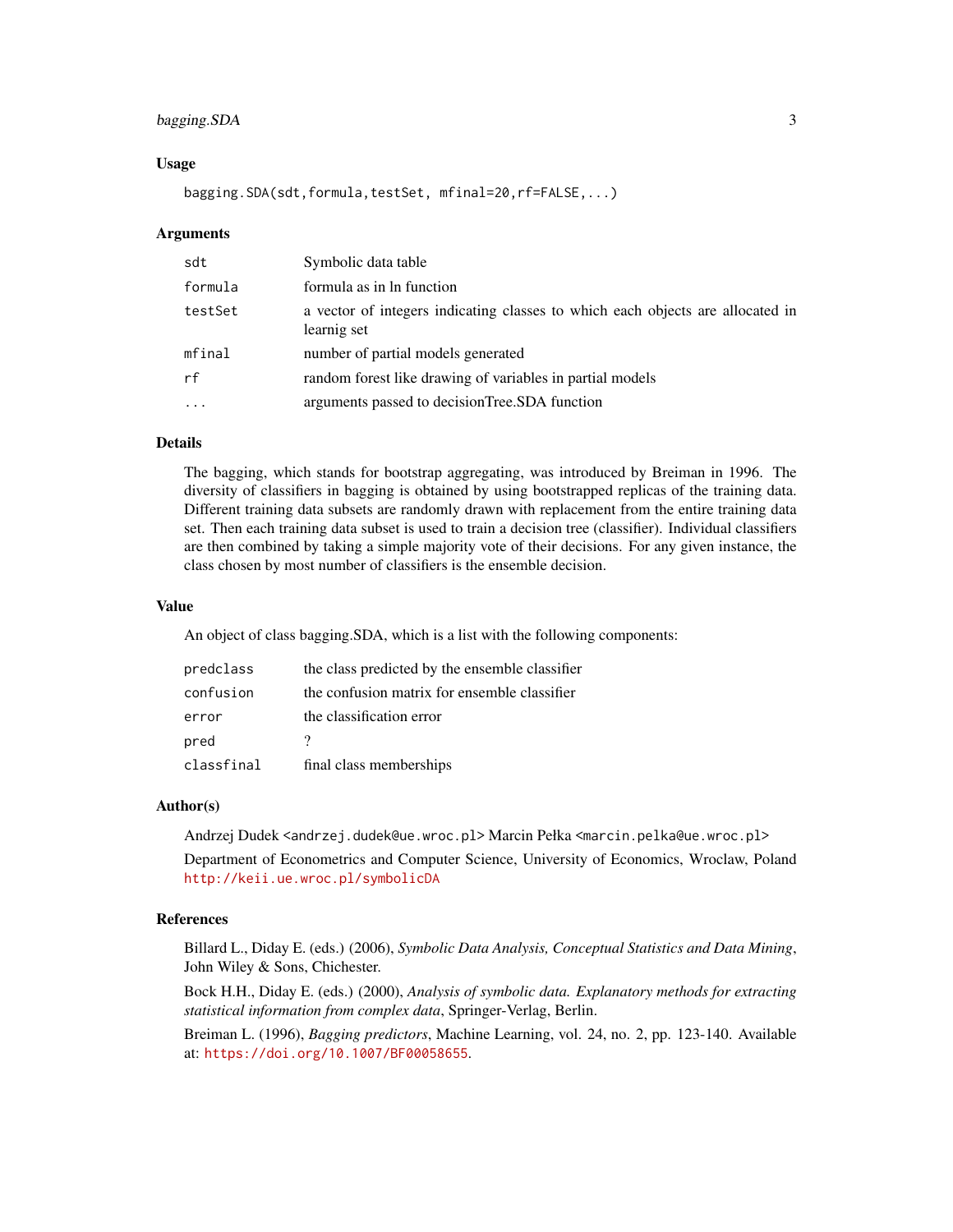<span id="page-3-0"></span>Diday E., Noirhomme-Fraiture M. (eds.) (2008), *Symbolic Data Analysis with SODAS Software*, John Wiley & Sons, Chichester.

#### See Also

[boosting.SDA](#page-3-1),[random.forest.SDA](#page-32-1),[decisionTree.SDA](#page-8-1)

#### Examples

#Example will be available in next version of package, thank You for your patience :-)

<span id="page-3-1"></span>

| boosting.SDA | Boosting algorithm for optimal split based decision tree for symbolic |
|--------------|-----------------------------------------------------------------------|
|              | objects                                                               |

#### Description

Boosting algorithm for optimal split based decision tree for symbolic objects, "symbolic" version of adabag.M1 algorithm

#### Usage

```
boosting.SDA(sdt,formula,testSet, mfinal = 20,...)
```
#### Arguments

| sdt      | Symbolic data table                                                                           |
|----------|-----------------------------------------------------------------------------------------------|
| formula  | formula as in ln function                                                                     |
| testSet  | a vector of integers indicating classes to which each objects are allocated in<br>learnig set |
| mfinal   | number of partial models generated                                                            |
| $\ddots$ | arguments passed to decisionTree.SDA function                                                 |

#### Details

Boosting, similar to bagging, also creates an ensemble of classifiers by resampling the data. The results are then combined by majority voting. Resampling in boosting provides the most informative training data for each consecutive classifier. In each iteration of boosting three weak classifiers are created: the first classifier C1 is trained with a random subset of the training data. The training data subset for the next classifier C2 is chosen as the most informative subset, given C1.C2 is trained on a training data only half of wich is correctly classified by C1 and the other half is misclassified. The third classifier C3 is trained with instances on which C1 and C2 disagree. Then the three classifiers are combined through a three-way majority vote.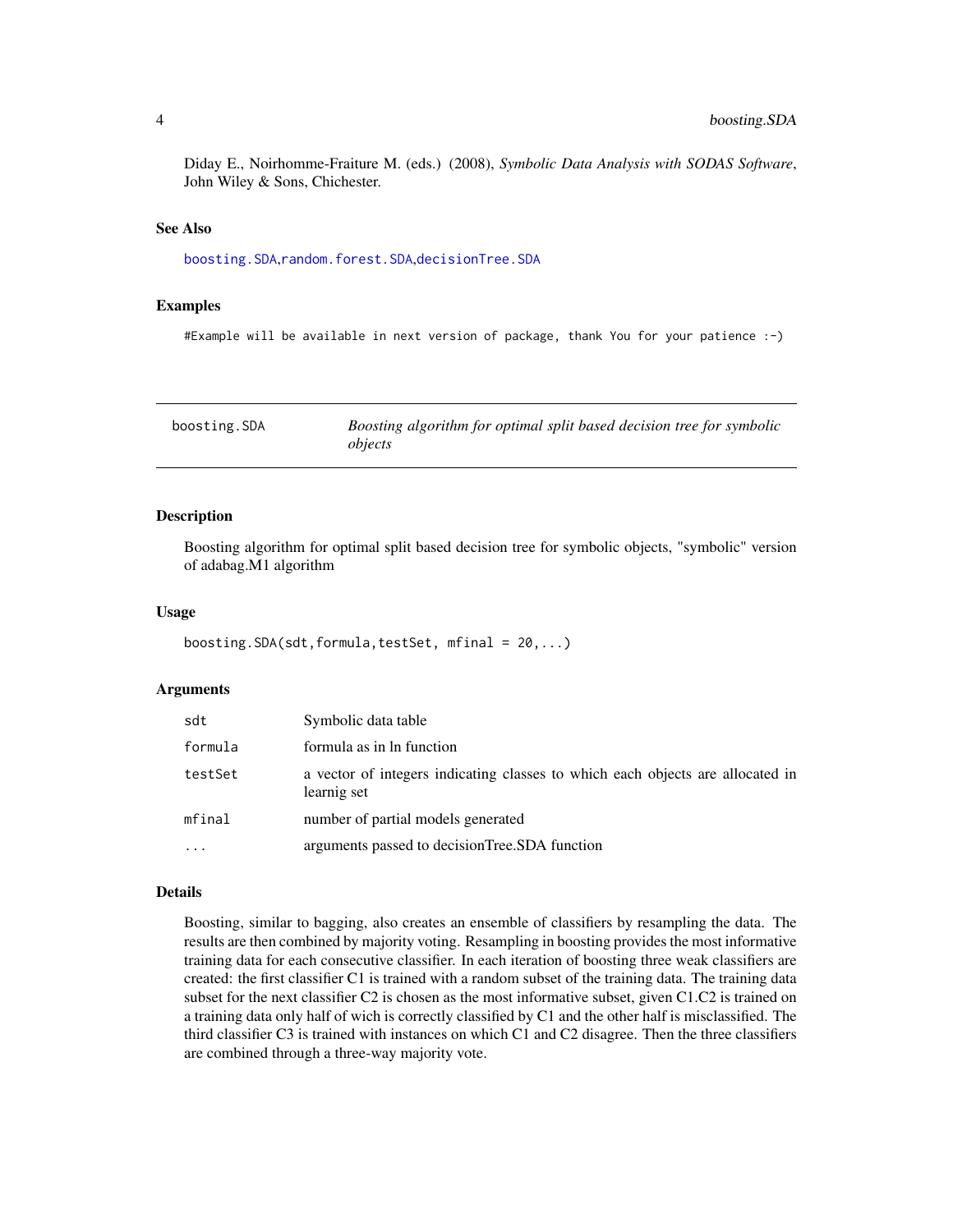<span id="page-4-0"></span>cars 5

#### Value

| formula | a symbolic description of the model that was used |
|---------|---------------------------------------------------|
| trees   | trees built while making the ensemble             |
| weights | weights for each object from test set             |
| votes   | final consensus clustering                        |
| class   | predicted class memberships                       |
| error   | error rate of the ensemble clustering             |

#### Author(s)

Andrzej Dudek <andrzej.dudek@ue.wroc.pl> Marcin Pełka <marcin.pelka@ue.wroc.pl> Department of Econometrics and Computer Science, University of Economics, Wroclaw, Poland <http://keii.ue.wroc.pl/symbolicDA>

#### References

Billard L., Diday E. (eds.) (2006), *Symbolic Data Analysis, Conceptual Statistics and Data Mining*, John Wiley & Sons, Chichester.

Bock H.H., Diday E. (eds.) (2000), *Analysis of symbolic data. Explanatory methods for extracting statistical information from complex data*, Springer-Verlag, Berlin.

Diday E., Noirhomme-Fraiture M. (eds.) (2008), *Symbolic Data Analysis with SODAS Software*, John Wiley & Sons, Chichester.

## See Also

[bagging.SDA](#page-1-1),[random.forest.SDA](#page-32-1),[decisionTree.SDA](#page-8-1)

#### Examples

#Example will be available in next version of package, thank You for your patience :-)

cars *real data set in symbolic form - selected car models described by a set of symbolic variables*

#### Description

symbolic data set: 30 observations on 12 symbolic variables - 9 interval-valued and 3 multinominal variables, third dimension represents the begining and the end of intervals for interval-valued variable's implementation or a set of categories for multinominal variable's implementation

# Format

symbolic data table (see (link{symbolic.object})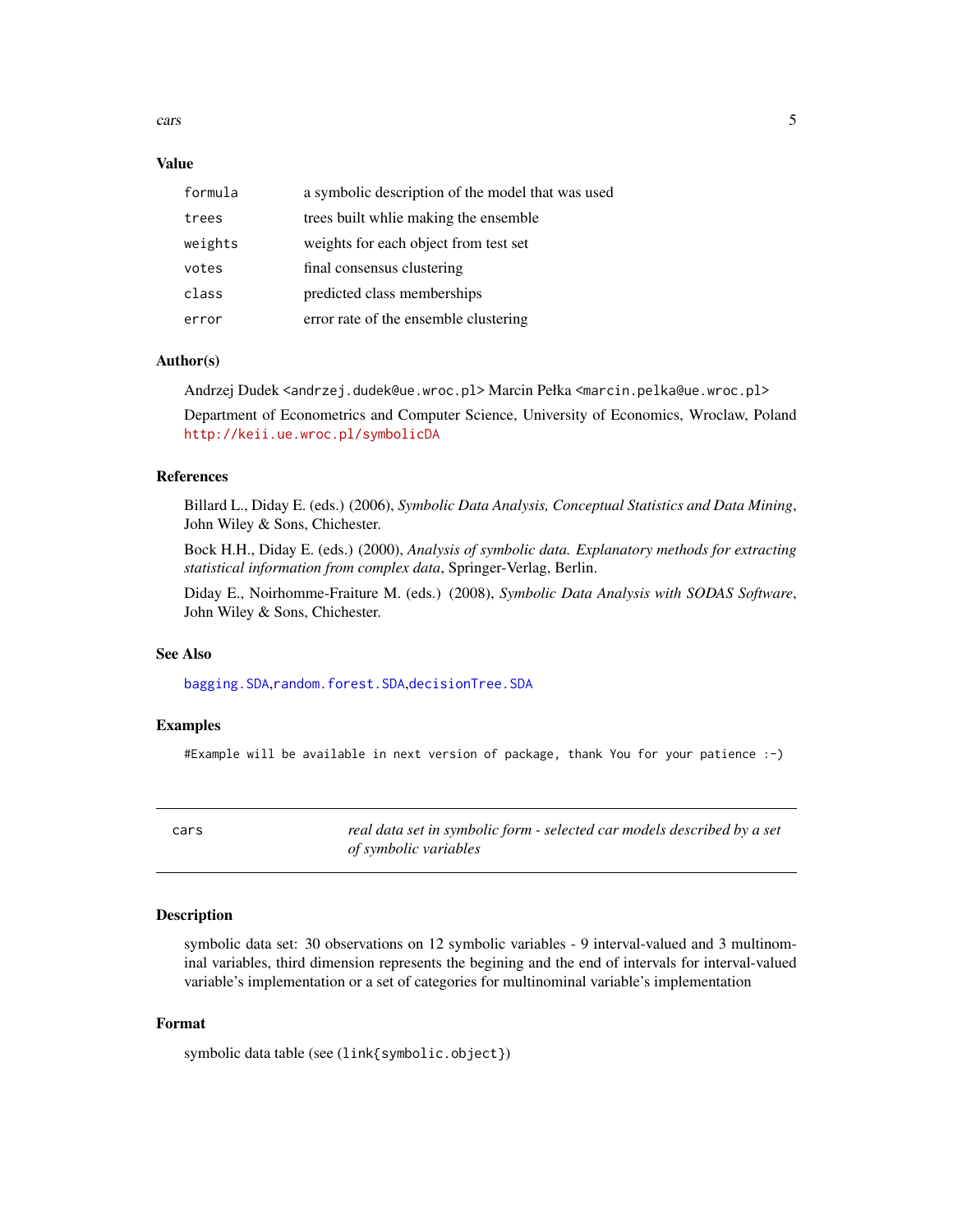#### Source

the original data on 30 selected car models and their prices, chasis and engine types were collected from the websites of authorized car dealers. Then the data were converted (aggregated) to symbolic format (second order symbolic objects). Each symbolic object - e.g. "Seat Leon", "Citroen C4" represents all chasis, engine types and price range of this kind of car model available on the Polish market in 2010. For example the price range [54,900; 96,190] PLN, hatchback and saloon body style, petrol and diesel engine, acceleration 0-100 kph range [10.00; 11.90] seconds are, in general, the characteristics of "Toyota Corolla".

# Examples

```
# LONG RUNNING - UNCOMMENT TO RUN
#data("cars",package="symbolicDA")
#sdt<-cars
#r<- HINoV.SDA(sdt, u=5, distance="U_3")
#print(r$stopri)
#plot(r$stopri[,2], xlab="Variable number", ylab="topri",
#xaxt="n", type="b")
#axis(1,at=c(1:max(r$stopri[,1])),labels=r$stopri[,1])
```
cluster.Description.SDA

*description of clusters of symbolic objects*

#### Description

description of clusters of symbolic objects is obtained by a generalisation operation using in most cases descriptive statistics calculated separately for each cluster and each symbolic variable.

# Usage

```
cluster.Description.SDA(table.Symbolic, clusters, precission=3)
```
# Arguments

|            | table.Symbolic Symbolic data table                                            |
|------------|-------------------------------------------------------------------------------|
| clusters   | a vector of integers indicating the cluster to which each object is allocated |
| precission | Number of digits to round the results                                         |

# Value

A List of cluster numbers, variable number and labels.

The description of clusters of symbolic objects which differs according to the symbolic variable type:

- for interval-valued variable:

<span id="page-5-0"></span>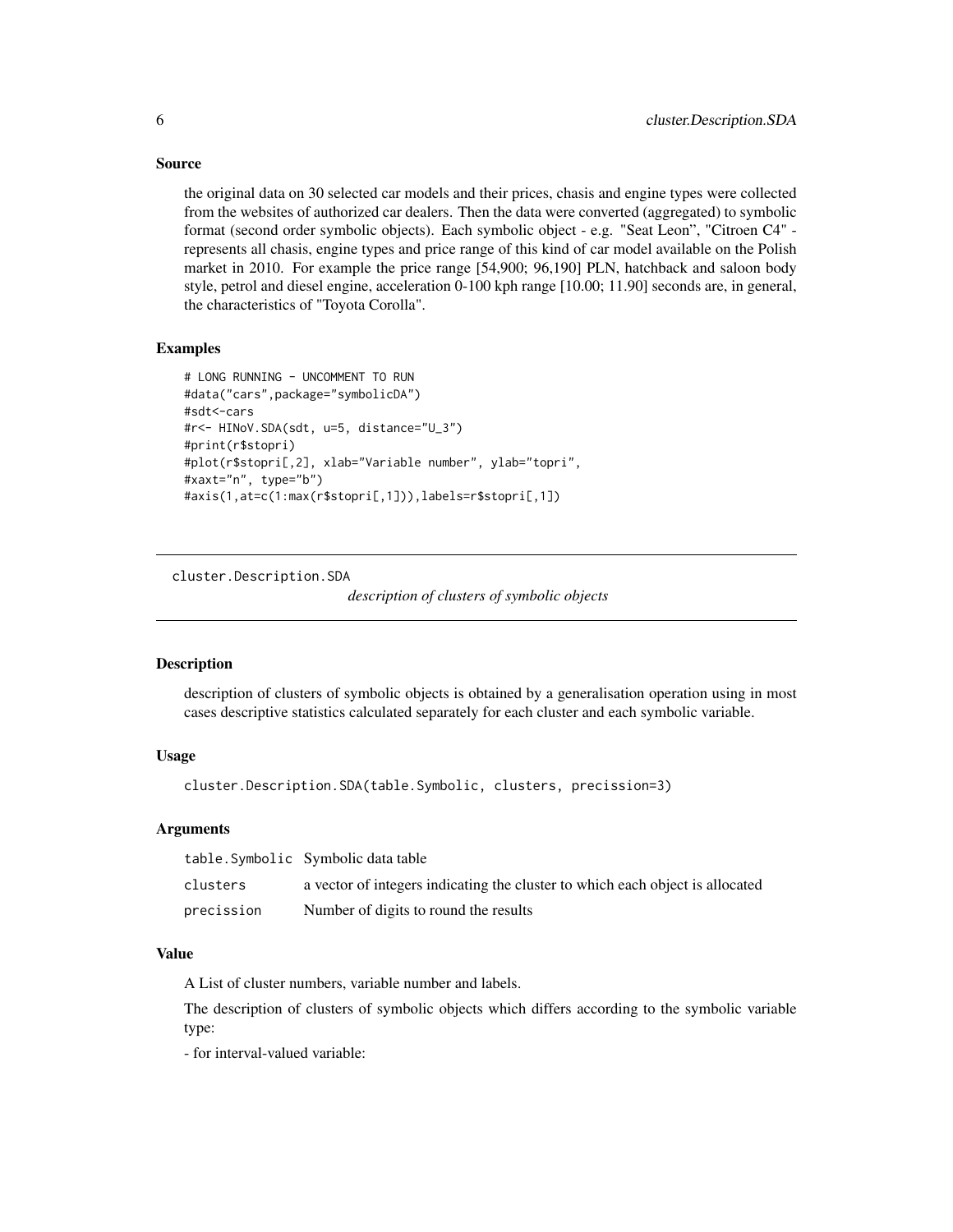<span id="page-6-0"></span>"min value" - minimum value of the lower-bounds of intervals observed for objects belonging to the cluster

"max value" - maximum value of the upper-bounds of intervals observed for objects belonging to the cluster

- for multinominal variable:

"categories" - list of all categories of the variable observed for symbolic belonging to the cluster

- for multinominal with weights variable:

"min probabilities" - minimum weight of each category of the variable observed for objects belonging to the cluster

"max probabilities" - maximum weight of each category of the variable observed for objects belonging to the cluster

"avg probabilities" - average weight of each category of the variable calculated for objects belonging to the cluster

"sum probabilities" - sum of weights of each category of the variable calculated for objects belonging to the cluster

# Author(s)

Andrzej Dudek <andrzej.dudek@ue.wroc.pl>, Justyna Wilk <justyna.wilk@ue.wroc.pl> Department of Econometrics and Computer Science, Wroclaw University of Economics, Poland [http:](http://keii.ue.wroc.pl/symbolicDA) [//keii.ue.wroc.pl/symbolicDA](http://keii.ue.wroc.pl/symbolicDA)

#### References

Billard, L., Diday, E. (eds.) (2006), *Symbolic Data Analysis. Conceptual Statistics and Data Mining*, Wiley, Chichester.

Verde, R., Lechevallier, Y., Chavent, M. (2003), *Symbolic clustering interpretation and visualization*, "The Electronic Journal of Symbolic Data Analysis", Vol. 1, No 1.

Bock, H.H., Diday, E. (eds.) (2000), *Analysis of symbolic data. Explanatory methods for extracting statistical information from complex data*, Springer-Verlag, Berlin.

Diday E., Noirhomme-Fraiture, M. (eds.) (2008), *Symbolic Data Analysis with SODAS Software*, John Wiley & Sons, Chichester.

#### See Also

[SClust](#page-38-1),[DClust](#page-7-1); [hclust](#page-0-0) in stats library; pam in cluster library

# Examples

```
# LONG RUNNING - UNCOMMENT TO RUN
#data("cars",package="symbolicDA")
#y<-cars
#cl<-SClust(y, 4, iter=150)
#print(cl)
#o<-cluster.Description.SDA(y, cl)
#print(o)
```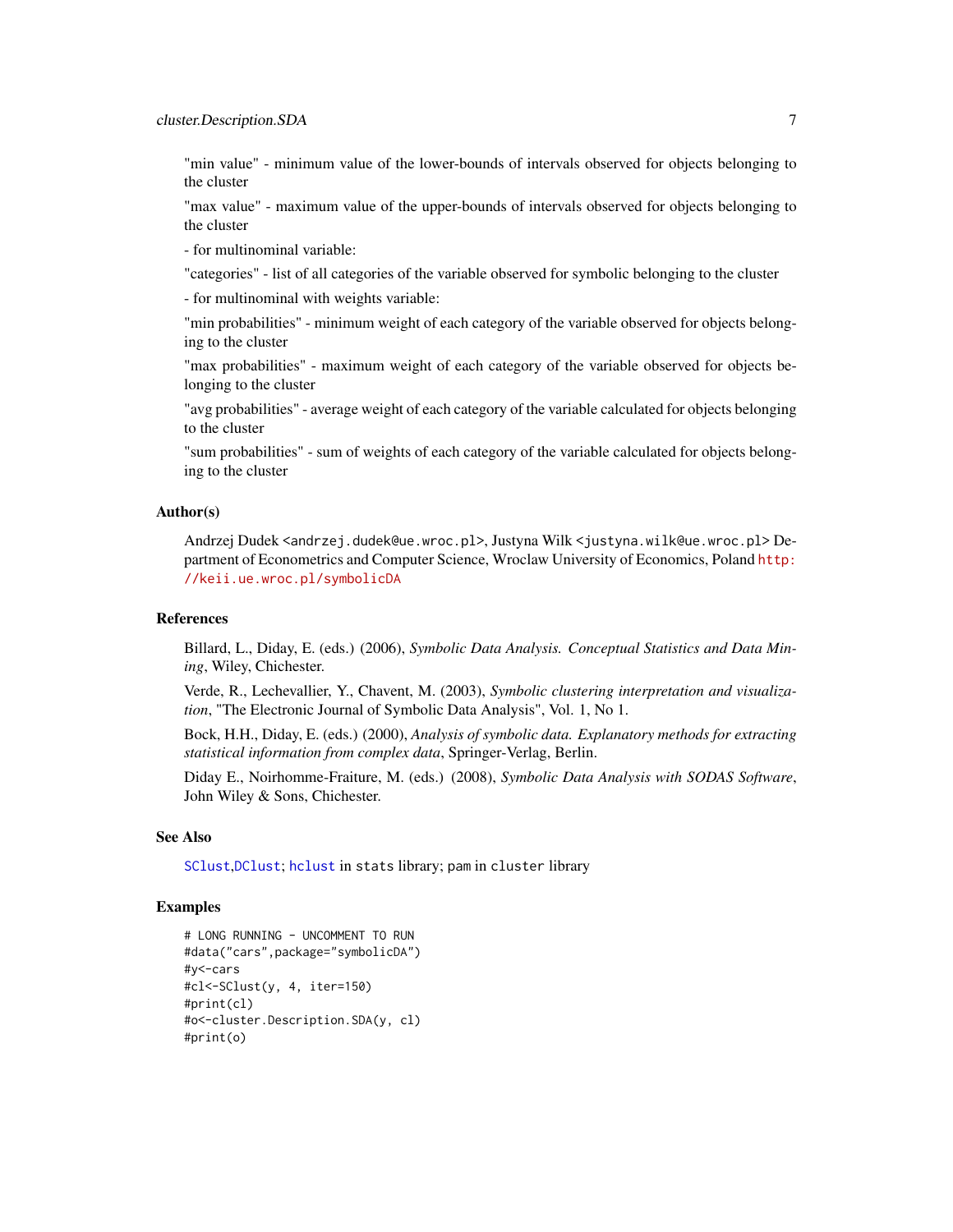<span id="page-7-0"></span>

#### Description

Artificially generated symbolic interval data

#### Format

3-dimensional array: 125 objects, 6 variables, third dimension represents begining and end of interval, 5-class structure

# Source

Artificially generated data

<span id="page-7-1"></span>DClust *Dynamical clustering based on distance matrix*

# Description

Dynamical clustering of objects described by symbolic and/or classic (metric, non-metric) variables based on distance matrix

#### Usage

DClust(dist, cl, iter=100)

## Arguments

| dist         | distance matrix                                                  |
|--------------|------------------------------------------------------------------|
| $\mathsf{c}$ | number of clusters or vector with initial prototypes of clusters |
| iter         | maximum number of iterations                                     |

# Details

See file [../doc/DClust\\_details.pdf](../doc/DClust_details.pdf) for further details

#### Value

a vector of integers indicating the cluster to which each object is allocated

# Author(s)

Andrzej Dudek <andrzej.dudek@ue.wroc.pl>,Justyna Wilk <justyna.wilk@ue.wroc.pl>Department of Econometrics and Computer Science, Wroclaw University of Economics, Poland [http:](http://keii.ue.wroc.pl/symbolicDA) [//keii.ue.wroc.pl/symbolicDA](http://keii.ue.wroc.pl/symbolicDA)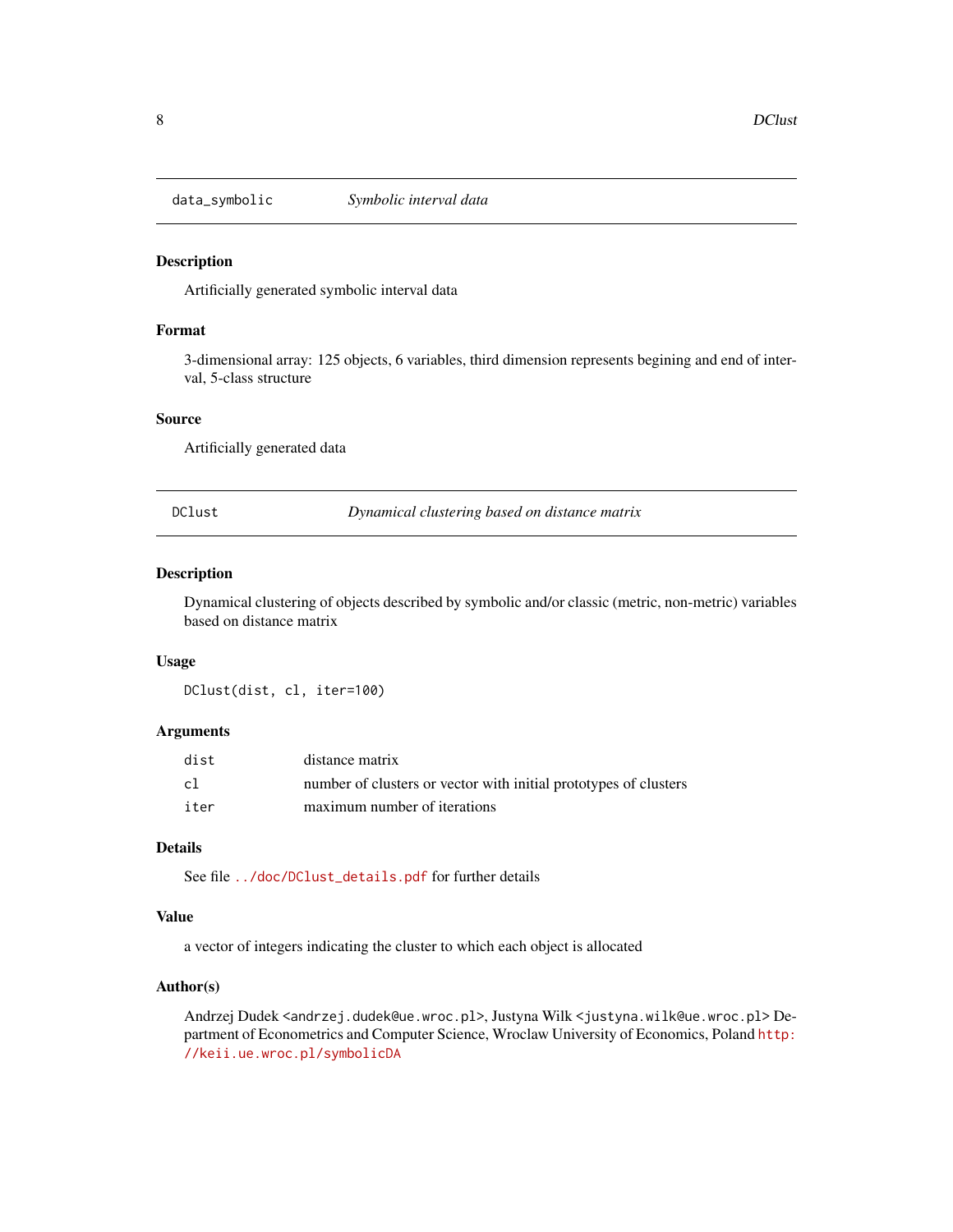# <span id="page-8-0"></span>decisionTree.SDA 9

#### References

Bock, H.H., Diday, E. (eds.) (2000), *Analysis of Symbolic Data. Explanatory Methods for Extracting Statistical Information from Complex Data*, Springer-Verlag, Berlin.

Diday, E., Noirhomme-Fraiture, M. (eds.) (2008), *Symbolic Data Analysis with SODAS Software*, John Wiley & Sons, Chichester, pp. 191-204.

Diday, E. (1971), *La methode des Nuees dynamiques*, Revue de Statistique Appliquee, Vol. 19-2, pp. 19-34.

Celeux, G., Diday, E., Govaert, G., Lechevallier, Y., Ralambondrainy, H. (1988), *Classifcation Automatique des Donnees*, Environnement Statistique et Informatique - Dunod, Gauthier-Villards, Paris.

# See Also

[SClust](#page-38-1), [dist\\_SDA](#page-10-1); dist in stats library; dist.GDM in clusterSim library; pam in cluster library

# Examples

```
# LONG RUNNING - UNCOMMENT TO RUN
#data("cars",package="symbolicDA")
#sdt<-cars
#dist<-dist_SDA(sdt, type="U_3")
#clust<-DClust(dist, cl=5, iter=100)
#print(clust)
```
<span id="page-8-1"></span>decisionTree.SDA *Decison tree for symbolic data*

#### Description

Optimal split based decision tree for symbolic objects

#### Usage

```
decisionTree.SDA(sdt,formula,testSet,treshMin=0.0001,treshW=-1e10,
tNodes=NULL,minSize=2,epsilon=1e-4,useEM=FALSE,
multiNominalType="ordinal",rf=FALSE,rf.size,objectSelection)
```
#### Arguments

| sdt      | Symbolic data table                                                                           |
|----------|-----------------------------------------------------------------------------------------------|
| formula  | formula as in ln function                                                                     |
| testSet  | a vector of integers indicating classes to which each objects are allocated in<br>learnig set |
| treshMin | parameter for tree creation algorithm                                                         |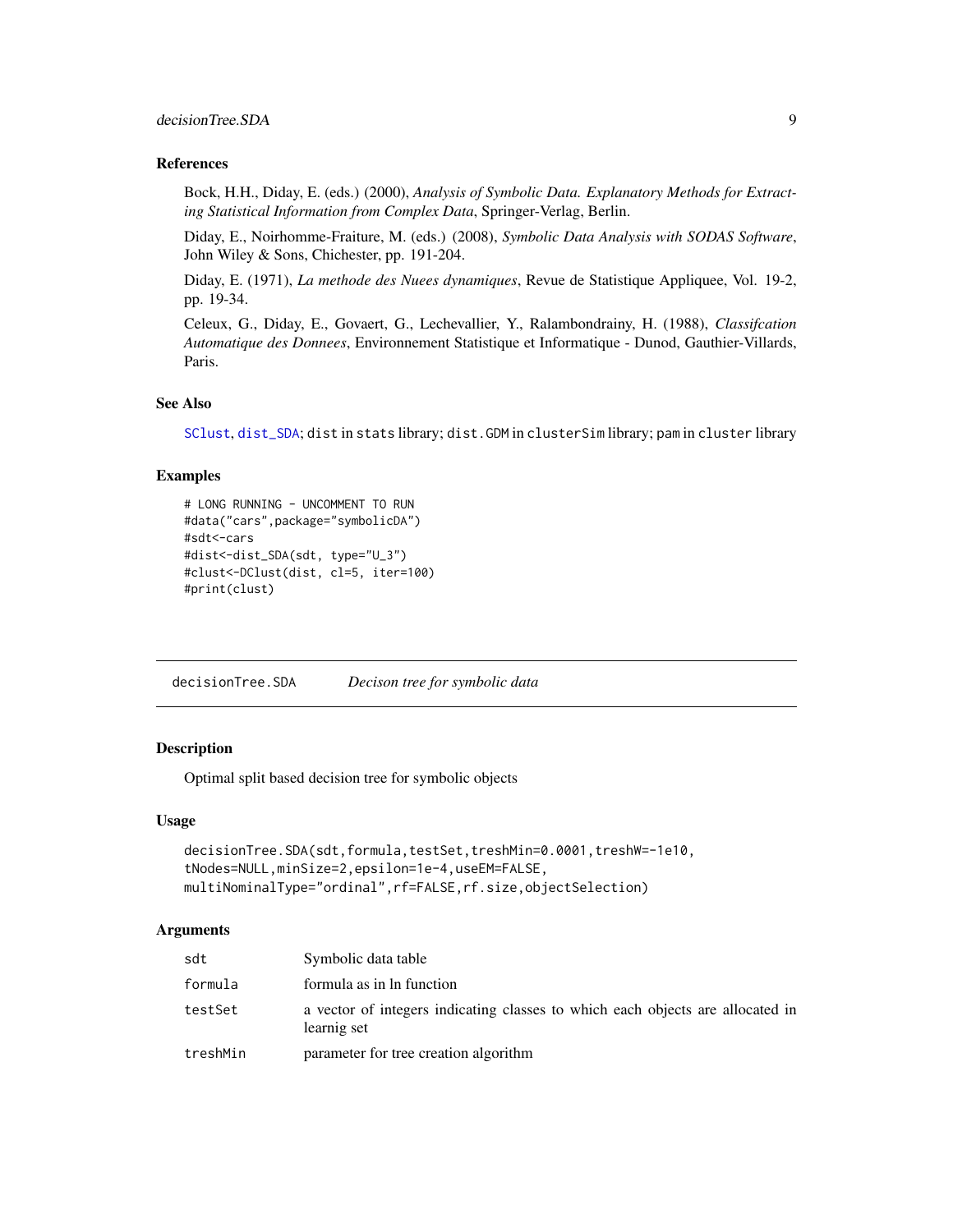<span id="page-9-0"></span>

| treshW                     | parameter for tree creation algorithm                                                                                                                    |
|----------------------------|----------------------------------------------------------------------------------------------------------------------------------------------------------|
| tNodes                     | parameter for tree creation algorithm                                                                                                                    |
| minSize                    | parameter for tree creation algorithm                                                                                                                    |
| epsilon                    | parameter for tree creation algorithm                                                                                                                    |
| useEM                      | use Expectation Optimalization algorithm for estinating conditional probabili-<br>ties                                                                   |
| multiNominalType           |                                                                                                                                                          |
|                            | "ordinal" - functione treats multi-nominal data as ordered or "nominal" func-<br>tione treats multi-nomianal data as unordered (longer perfomance times) |
| rf                         | if TRUE symbolic variables for tree creation are randomly chosen like in random<br>forest algorithm                                                      |
| rf.size<br>objectSelection | the number of variables chosen for tree creation if rf is true                                                                                           |
|                            | optional, vector with symbolic object numbers for tree creation                                                                                          |

#### Details

For futher details see [../doc/decisionTree\\_SDA.pdf](../doc/decisionTree_SDA.pdf)

# Value

| nodes             | nodes in tree                                              |
|-------------------|------------------------------------------------------------|
| nodeObjects       | contribution of each objects nodes in tree                 |
| conditionalProbab |                                                            |
|                   | conditional probability of belonginess of nodes te classes |
| prediction        | predicted classes for objects from testSet                 |

# Author(s)

Andrzej Dudek <andrzej.dudek@ue.wroc.pl> Marcin Pelka <marcin.pelka@ue.wroc.pl>

Department of Econometrics and Computer Science, University of Economics, Wroclaw, Poland <http://keii.ue.wroc.pl/symbolicDA>

### References

Billard L., Diday E. (eds.) (2006), *Symbolic Data Analysis, Conceptual Statistics and Data Mining*, John Wiley & Sons, Chichester.

Bock H.H., Diday E. (eds.) (2000), *Analysis of symbolic data. Explanatory methods for extracting statistical information from complex data*, Springer-Verlag, Berlin.

Diday E., Noirhomme-Fraiture M. (eds.) (2008), *Symbolic Data Analysis with SODAS Software*, John Wiley & Sons, Chichester.

# See Also

[bagging.SDA](#page-1-1),[boosting.SDA](#page-3-1),[random.forest.SDA](#page-32-1),[draw.decisionTree.SDA](#page-12-1)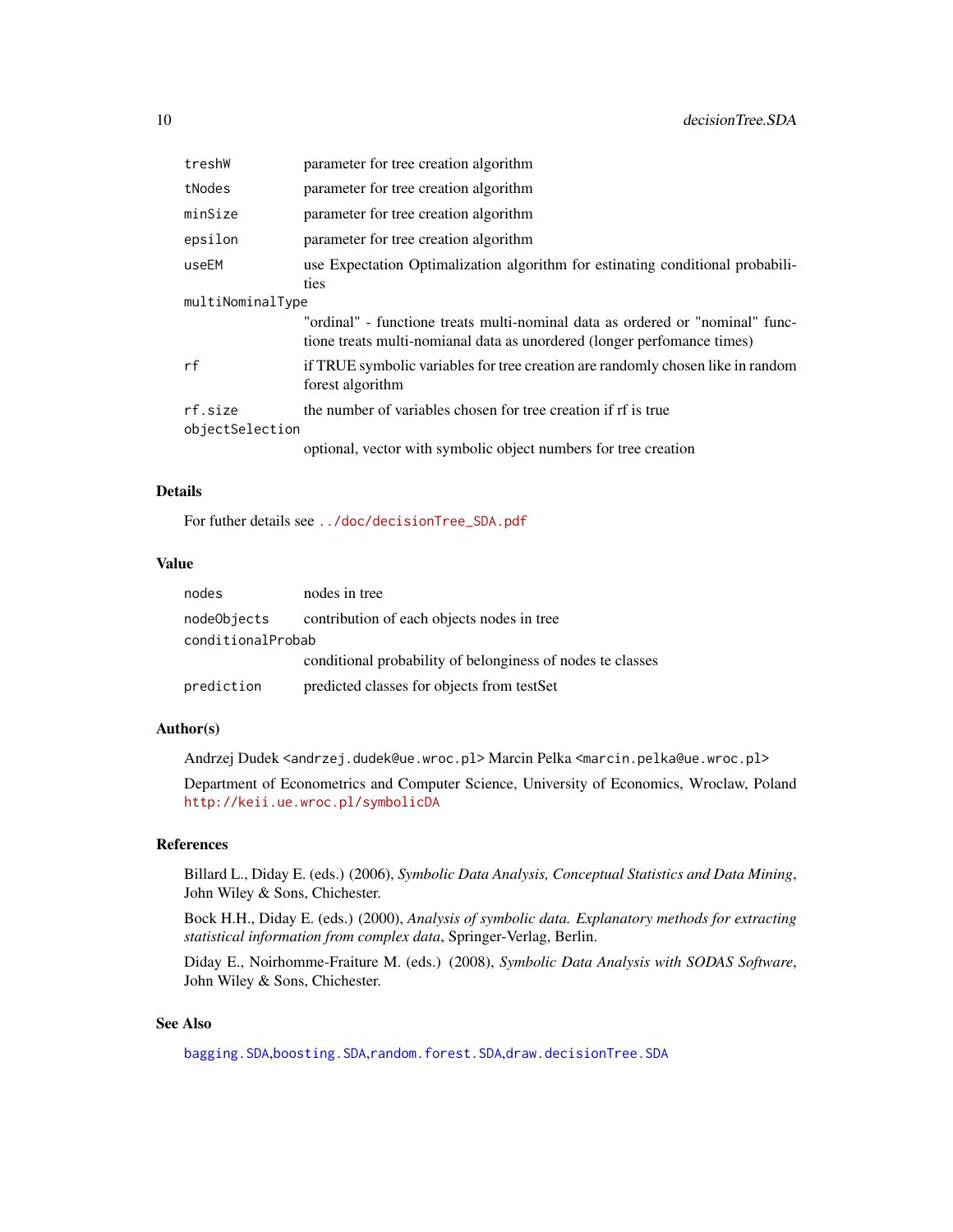#### <span id="page-10-0"></span>dist\_SDA 11

# Examples

```
# Example 1
# LONG RUNNING - UNCOMMENT TO RUN
# File samochody.xml needed in this example
# can be found in /inst/xml library of package
#sda<-parse.SO("samochody")
#tree<-decisionTree.SDA(sda, "Typ_samochodu~.", testSet=1:33)
#summary(tree) # a very gerneral information
#tree # summary information
```
<span id="page-10-1"></span>dist\_SDA *distance measurement for symbolic data*

# Description

calculates distances between symbolic objects described by interval-valued, multinominal and multinominal with weights variables

# Usage

```
dist_SDA(table.Symbolic,type="U_2",subType=NULL,gamma=0.5,power=2,probType="J",
probAggregation="P_1",s=0.5,p=2,variableSelection=NULL,weights=NULL)
```
#### Arguments

|                   | table. Symbolic symbolic data table                                                                                                                                        |  |
|-------------------|----------------------------------------------------------------------------------------------------------------------------------------------------------------------------|--|
| type              | distance measure for boolean symbolic objects: H, U_2, U_3, U_4, C_1, SO_1,<br>$SO_2$ , $SO_3$ , $SO_4$ , $SO_5$ ; mixed symbolic objects: L <sub>1</sub> , L <sub>2</sub> |  |
| subType           | comparison function for $C_1$ and SO <sub>1</sub> : D <sub>1</sub> , D <sub>2</sub> , D <sub>3</sub> , D <sub>4</sub> , D <sub>5</sub>                                     |  |
| gamma             | gamma parameter for $U_2$ and $U_3$ , gamma [0, 0.5]                                                                                                                       |  |
| power             | power parameter for U_2 and U_3; power $[1, 2, 3, \ldots]$                                                                                                                 |  |
| probType          | distance measure for probabilistic symbolic objects: J, CHI, REN, CHER, LP                                                                                                 |  |
| probAggregation   |                                                                                                                                                                            |  |
|                   | agregation function for J, CHI, REN, CHER, LP: P_1, P_2                                                                                                                    |  |
| S                 | parameter for Renyi (REN) and Chernoff (CHE) distance, s [0, 1)                                                                                                            |  |
| p                 | parameter for Minkowski (LP) metric; $p=1$ - manhattan distance, $p=2$ - euclidean<br>distance                                                                             |  |
| variableSelection |                                                                                                                                                                            |  |
|                   | numbers of variables used for calculation or NULL for all variables                                                                                                        |  |
| weights           | weights of variables for Minkowski (LP) metrics                                                                                                                            |  |
|                   |                                                                                                                                                                            |  |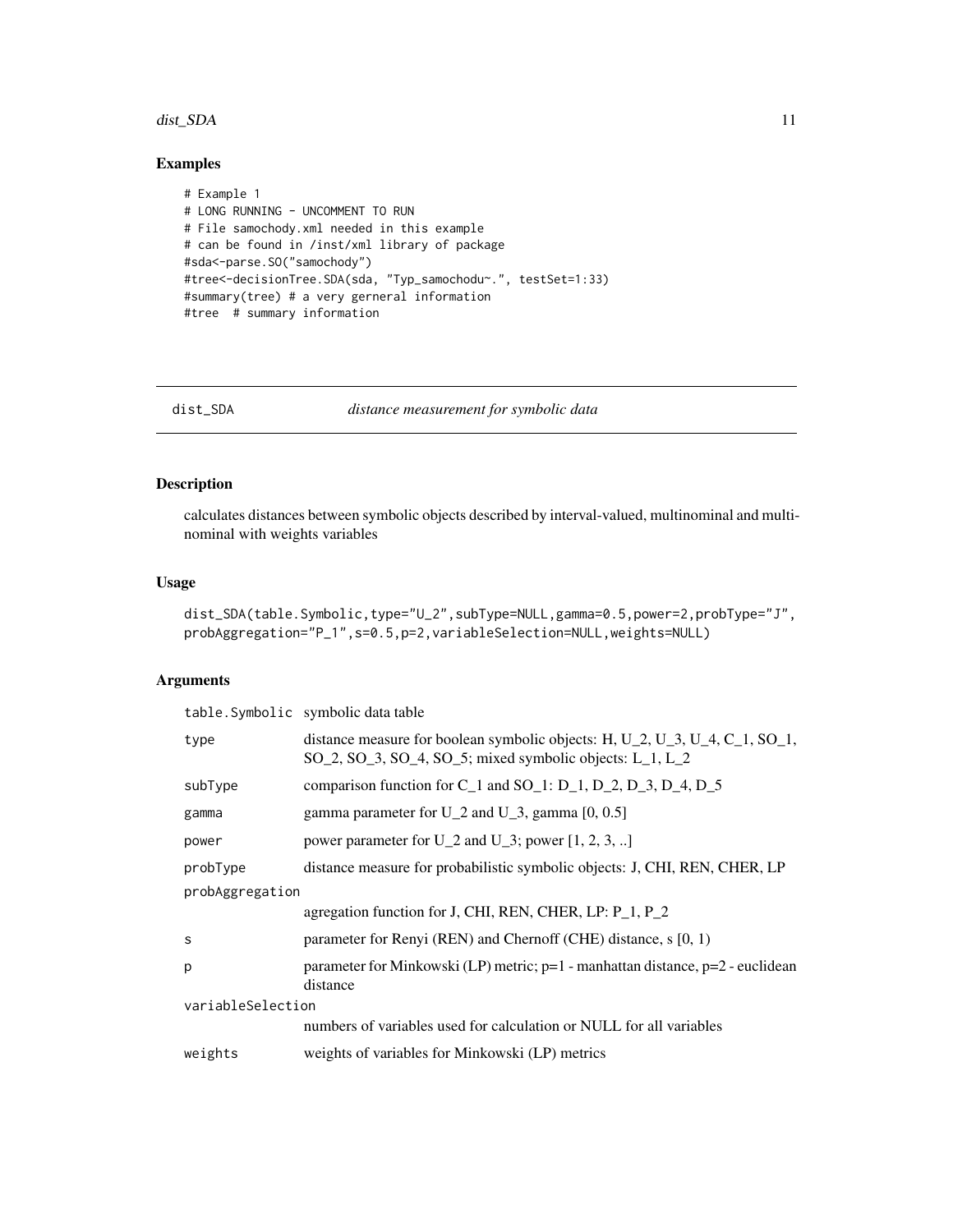#### Details

Distance measures for boolean symbolic objects:

H - Hausdorff's distance for objects described by interval-valued variables, U\_2, U\_3, U\_4 - Ichino-Yaguchi's distance measures for objects described by interval-valued and/or multinominal variables, C\_1, SO\_1, SO\_2, SO\_3, SO\_4, SO\_5 - de Carvalho's distance measures for objects described by interval-valued and/or multinominal variables.

Distance measurement for probabilistic symbolic objects consists of two steps: 1. Calculation of distance between objects for each variable using componentwise distance measures: J (Kullback-Leibler divergence), CHI (Chi-2 divergence), REN (Renyi's divergence), CHER (Chernoff's distance), LP (modified Minkowski metrics). 2. Calculation of aggregative distance between objects based on componentwise distance measures using objectwise distance measure: P\_1 (manhattan distance), P 2 (euclidean distance).

Distance measures for mixed symbolic objects - modified Minkowski metrics: L\_1 (manhattan distance), L\_2 (euclidean distance).

See file [../doc/dist\\_SDA.pdf](../doc/dist_SDA.pdf) for further details

NOTE !!!: In previous version of package this functian has been called dist.SDA.

#### Value

distance matrix of symbolic objects

#### Author(s)

Andrzej Dudek <andrzej.dudek@ue.wroc.pl>, Justyna Wilk <justyna.wilk@ue.wroc.pl> Department of Econometrics and Computer Science, Wroclaw University of Economics, Poland [http:](http://keii.ue.wroc.pl/symbolicDA) [//keii.ue.wroc.pl/symbolicDA](http://keii.ue.wroc.pl/symbolicDA)

#### References

Billard L., Diday E. (eds.) (2006), *Symbolic Data Analysis, Conceptual Statistics and Data Mining*, John Wiley & Sons, Chichester.

Bock H.H., Diday E. (eds.) (2000), *Analysis of Symbolic Data. Explanatory methods for extracting statistical information from complex data*, Springer-Verlag, Berlin.

Diday E., Noirhomme-Fraiture M. (eds.) (2008), *Symbolic Data Analysis with SODAS Software*, John Wiley & Sons, Chichester.

Ichino, M., & Yaguchi, H. (1994),*Generalized Minkowski metrics for mixed feature-type data analysis*. IEEE Transactions on Systems, Man, and Cybernetics, 24(4), 698-708. Available at: <http://dx.doi.org/10.1109/21.286391>.

Malerba D., Espozito F, Giovalle V., Tamma V. (2001), *Comparing Dissimilarity Measures for Symbolic Data Analysis*, "New Techniques and Technologies for Statistcs" (ETK NTTS'01), pp. 473-481.

Malerba, D., Esposito, F., Monopoli, M. (2002), *Comparing dissimilarity measures for probabilistic symbolic objects*, In: A. Zanasi, C.A. Brebbia, N.F.F. Ebecken, P. Melli (Eds.), Data Mining III, "Series Management Information Systems", Vol. 6, WIT Press, Southampton, pp. 31-40.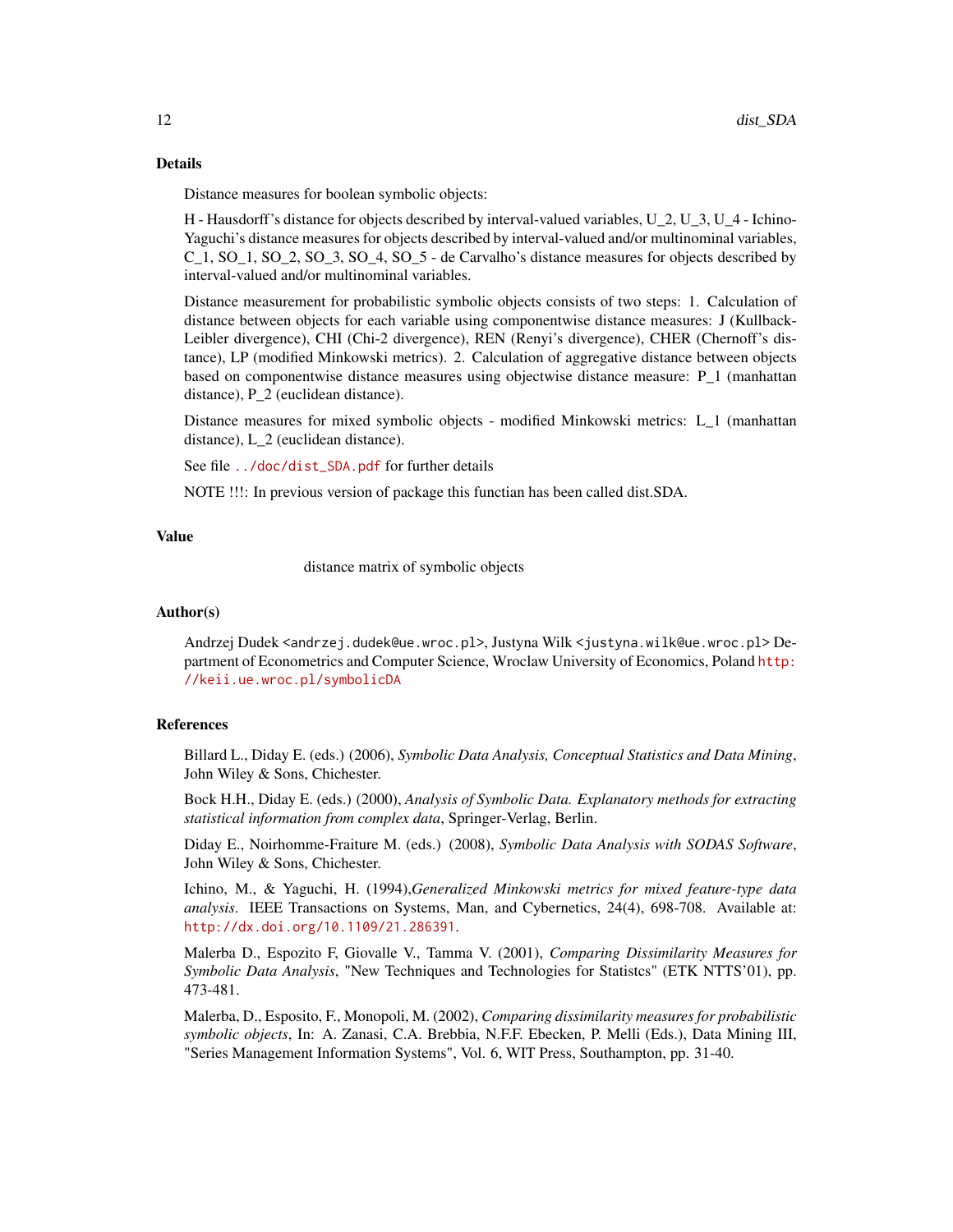# <span id="page-12-0"></span>draw.decisionTree.SDA 13

# See Also

[DClust](#page-7-1), [index.G1d](#page-17-1); dist.Symbolic in clusterSim library

#### Examples

```
# LONG RUNNING - UNCOMMENT TO RUN
#data("cars",package="symbolicDA")
#dist<-dist_SDA(cars, type="U_3", gamma=0.3, power=2)
#print(dist)
```
<span id="page-12-1"></span>draw.decisionTree.SDA *Draws optimal split based decision tree for symbolic objects*

#### Description

Draws optimal split based decision tree for symbolic objects

#### Usage

```
draw.decisionTree.SDA(decisionTree.SDA,boxWidth=1,boxHeight=3)
```
# Arguments

| decisionTree.SDA |                                                                                                   |
|------------------|---------------------------------------------------------------------------------------------------|
|                  | optimal split based decision tree for symbolic objects (result of decision Tree. SDA<br>function) |
| boxWidth         | witch of single box in drawing                                                                    |
| boxHeight        | height of single box in drawing                                                                   |

# Details

Draws optimal split based decision (classification) tree for symbolic objects.

#### Value

A draw of optimal split based decision (classification) tree for symbolic objects.

#### Author(s)

Andrzej Dudek <andrzej.dudek@ue.wroc.pl> Marcin Pełka <marcin.pelka@ue.wroc.pl>

Department of Econometrics and Computer Science, University of Economics, Wroclaw, Poland <http://keii.ue.wroc.pl/symbolicDA>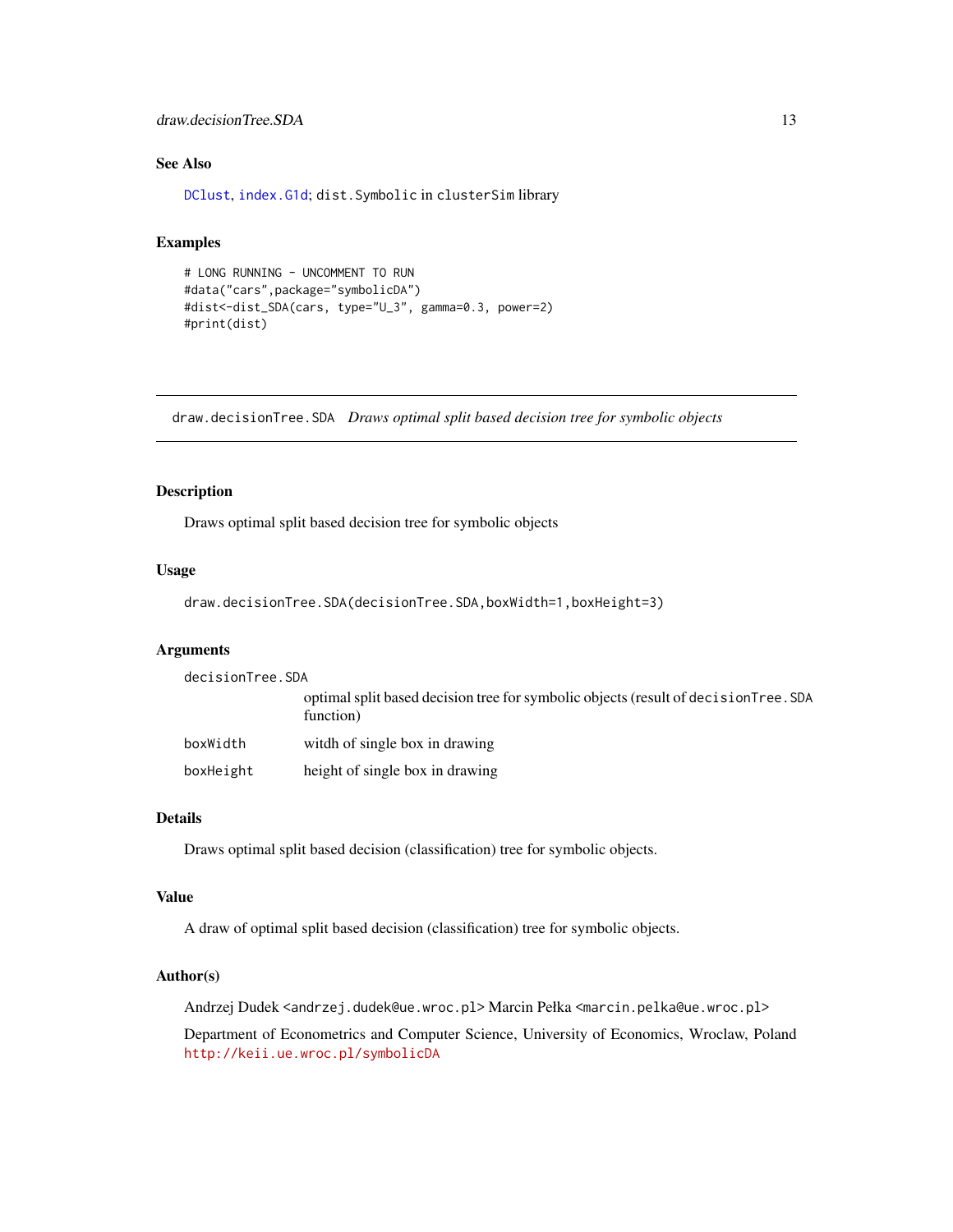#### References

Billard L., Diday E. (eds.) (2006), *Symbolic Data Analysis, Conceptual Statistics and Data Mining*, John Wiley & Sons, Chichester.

Bock H.H., Diday E. (eds.) (2000), *Analysis of symbolic data. Explanatory methods for extracting statistical information from complex data*, Springer-Verlag, Berlin.

Diday E., Noirhomme-Fraiture M. (eds.) (2008), *Symbolic Data Analysis with SODAS Software*, John Wiley & Sons, Chichester.

#### See Also

[decisionTree.SDA](#page-8-1)

# Examples

```
# LONG RUNNING - UNCOMMENT TO RUN
# Files samochody.xml and wave.xml needed in this example
# can be found in /inst/xml library of package
# Example 1
#sda<-parse.SO("samochody")
#tree<-decisionTree.SDA(sda, "Typ_samochodu~.", testSet=26:33)
#draw.decisionTree.SDA(tree,boxWidth=1,boxHeight=3)
# Example 2
#sda<-parse.SO("wave")
```

```
#tree<-decisionTree.SDA(sda, "WaveForm~.", testSet=1:30)
#draw.decisionTree.SDA(tree,boxWidth=2,boxHeight=3)
```
<span id="page-13-1"></span>

| generate.SO | generation of artifficial symbolic data table with given cluster struc- |  |
|-------------|-------------------------------------------------------------------------|--|
|             | ture                                                                    |  |

#### Description

generation of artifficial symbolic data table with given cluster structure

#### Usage

```
generate.SO(numObjects,numClusters,numIntervalVariables,numMultivaluedVariables)
```
#### Arguments

| numObjects              | number of objects in each cluster                                 |
|-------------------------|-------------------------------------------------------------------|
| numClusters             | number of objects                                                 |
| numIntervalVariables    |                                                                   |
|                         | Number of symbolic interval variables in generated data table     |
| numMultivaluedVariables |                                                                   |
|                         | Number of symbolic multi-valued variables in generated data table |

<span id="page-13-0"></span>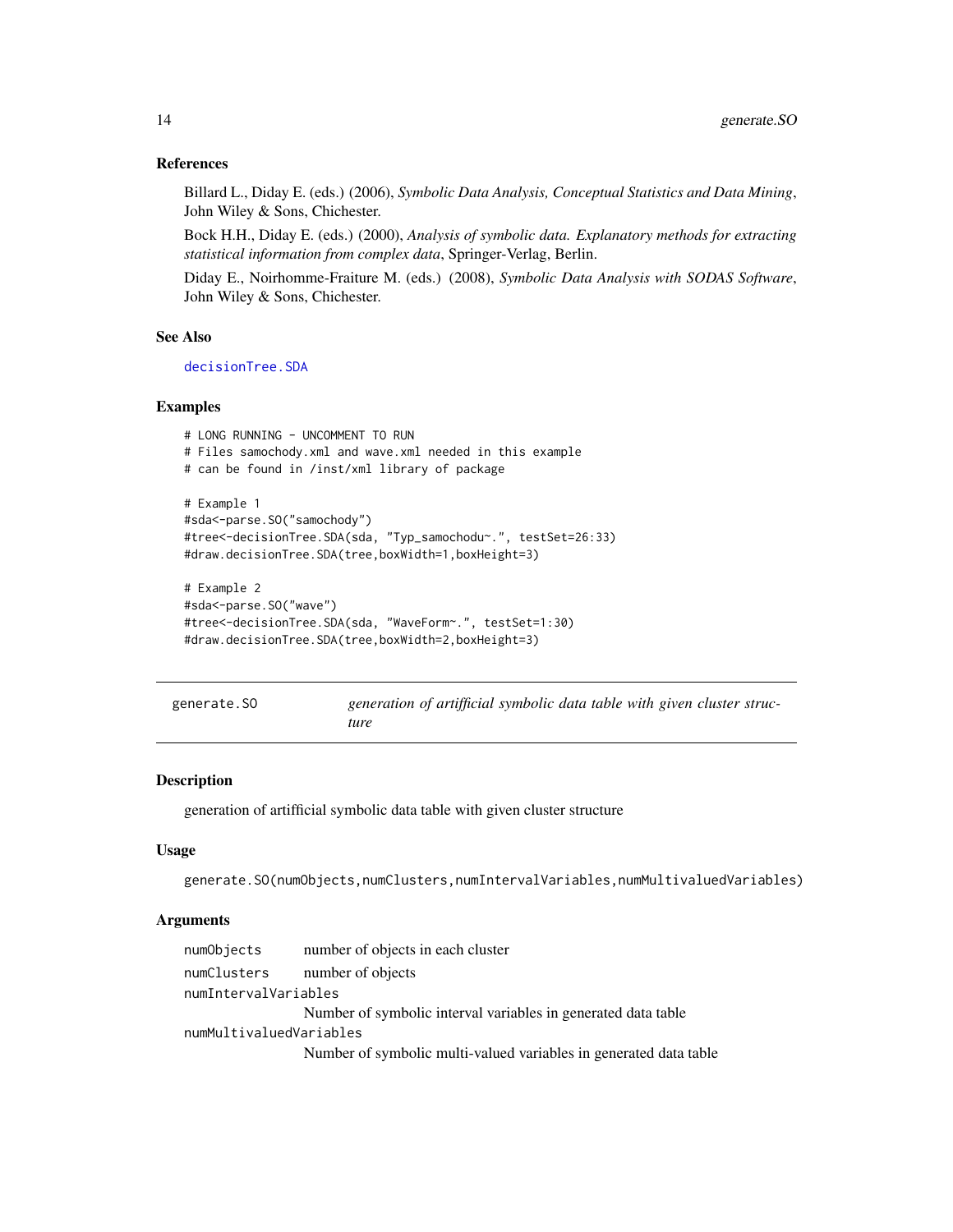#### <span id="page-14-0"></span>HINoV.SDA 15

# Value

| data     | symbolic data table with given cluster structure |
|----------|--------------------------------------------------|
| clusters | vector with cluster numbers for each object      |

#### Author(s)

Andrzej Dudek <andrzej.dudek@ue.wroc.pl>

Department of Econometrics and Computer Science, University of Economics, Wroclaw, Poland <http://keii.ue.wroc.pl/symbolicDA>

#### References

Billard L., Diday E. (eds.) (2006), *Symbolic Data Analysis, Conceptual Statistics and Data Mining*, John Wiley & Sons, Chichester.

Bock H.H., Diday E. (eds.) (2000), *Analysis of symbolic data. Explanatory methods for extracting statistical information from complex data*, Springer-Verlag, Berlin.

Diday E., Noirhomme-Fraiture M. (eds.) (2008), *Symbolic Data Analysis with SODAS Software*, John Wiley & Sons, Chichester.

User manual for SODAS 2 software, Software Report, Analysis System of Symbolic Official Data, Project no. IST-2000-25161, Paris.

#### See Also

see [symbolic.object](#page-42-1) for symbolic data table R structure representation

# Examples

# Example will be available in next version of package, thank You for your patience :-)

<span id="page-14-1"></span>HINoV.SDA *Modification of HINoV method for symbolic data*

#### Description

Carmone, Kara \& Maxwell's Heuristic Identification of Noisy Variables (HINoV) method for symbolic data

#### Usage

HINoV.SDA(table.Symbolic, u=NULL, distance="H", Index="cRAND",method="pam",...)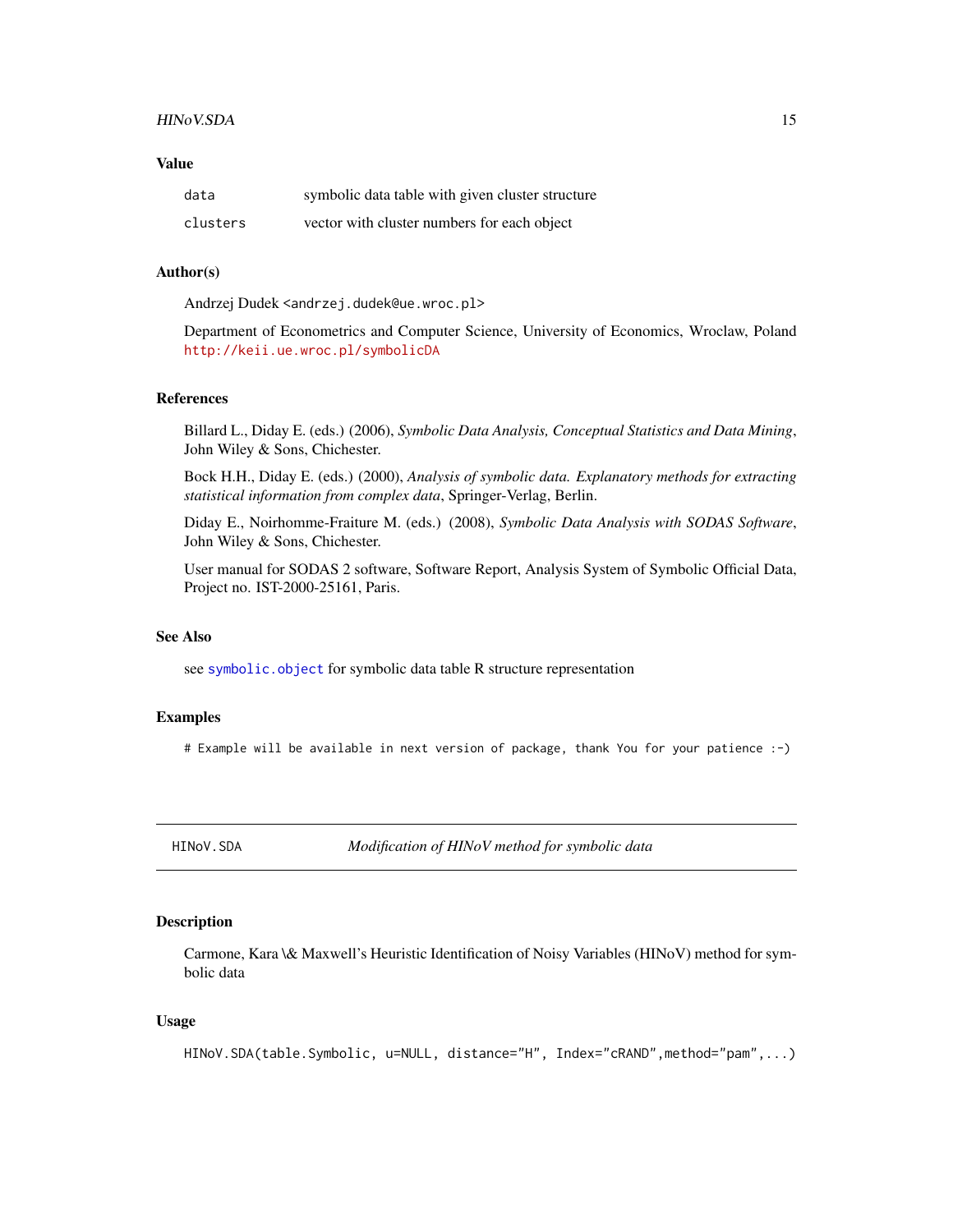#### Arguments

|          | table. Symbolic symbolic data table                                                                                                    |
|----------|----------------------------------------------------------------------------------------------------------------------------------------|
| u        | number of clusters                                                                                                                     |
| distance | symbolic distance measure as parameter type in dist_SDA                                                                                |
| method   | clustering method: "single", "ward", "complete", "average", "moquitty", "me-<br>dian", "centroid", "pam" (default), "SClust", "DClust" |
| Index    | "cRAND" - adjusted Rand index (default); "RAND" - Rand index                                                                           |
| $\cdots$ | additional argument passed to dist_SDA function                                                                                        |
|          |                                                                                                                                        |

# Details

For HINoV in symbolic data analysis there can be used methods based on distance matrix such as hierarchical ("single", "ward", "complete", "average", "mcquitty", "median", "centroid") and optimization methods ("pam", "DClust") and also methods based on symbolic data table ("SClust").

See file [../doc/HINoVSDA\\_details.pdf](../doc/HINoVSDA_details.pdf) for further details

#### Value

| parim  | $m \times m$ symmetric matrix ( $m$ - number of variables). Matrix contains pairwise<br>adjusted Rand (or Rand) indices for partitions formed by the <i>j</i> -th variable with<br>partitions formed by the <i>l</i> -th variable |
|--------|-----------------------------------------------------------------------------------------------------------------------------------------------------------------------------------------------------------------------------------|
| topri  | sum of rows of parim                                                                                                                                                                                                              |
| stopri | ranked values of topri in decreasing order                                                                                                                                                                                        |

#### Author(s)

Andrzej Dudek <andrzej.dudek@ue.wroc.pl>, Justyna Wilk <justyna.wilk@ue.wroc.pl> Department of Econometrics and Computer Science, Wroclaw University of Economics, Poland [http:](http://keii.ue.wroc.pl/symbolicDA) [//keii.ue.wroc.pl/symbolicDA](http://keii.ue.wroc.pl/symbolicDA)

#### References

Bock, H.H., Diday, E. (eds.) (2000), *Analysis of Symbolic Data. Explanatory Methods for Extracting Statistical Information from Complex Data*, Springer-Verlag, Berlin.

Diday, E., Noirhomme-Fraiture, M. (eds.) (2008), *Symbolic Data Analysis with SODAS Software*, John Wiley & Sons, Chichester.

Carmone, F.J., Kara, A., Maxwell, S. (1999), *HINoV: a new method to improve market segment definition by identifying noisy variables*, "Journal of Marketing Research", November, vol. 36, 501-509.

Hubert, L.J., Arabie, P. (1985), *Comparing partitions*, "Journal of Classification", no. 1, 193-218. Available at: <http://dx.doi.org/10.1007%2FBF01908075>.

Rand, W.M. (1971), *Objective criteria for the evaluation of clustering methods*, "Journal of the American Statistical Association", no. 336, 846-850. Available at: [http://dx.doi.org/10.1080/](http://dx.doi.org/10.1080/01621459.1971.10482356) [01621459.1971.10482356](http://dx.doi.org/10.1080/01621459.1971.10482356).

<span id="page-15-0"></span>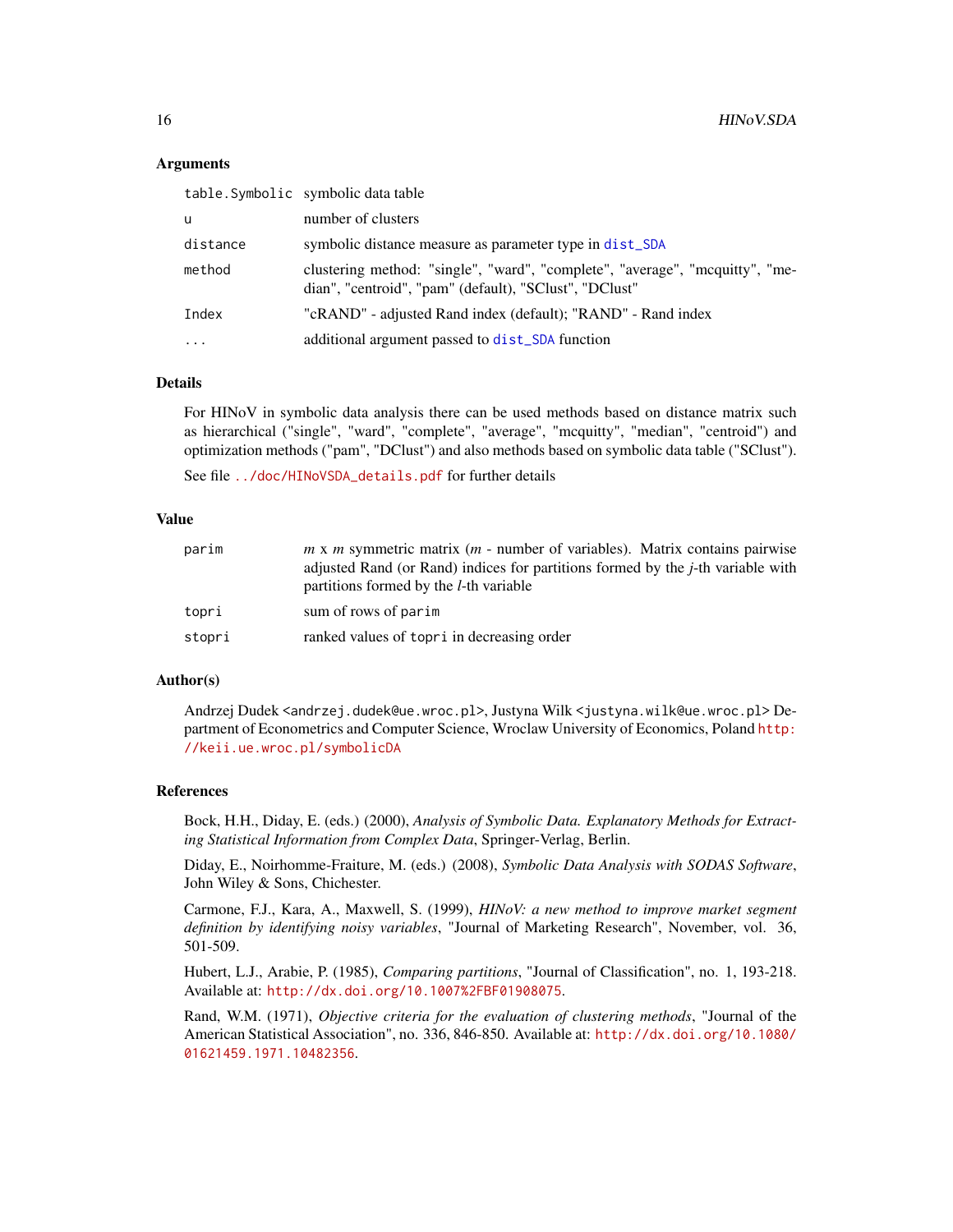# <span id="page-16-0"></span>IchinoFS.SDA 17

Walesiak, M., Dudek, A. (2008), *Identification of noisy variables for nonmetric and symbolic data in cluster analysis*, In: C. Preisach, H. Burkhardt, L. Schmidt-Thieme, R. Decker (Eds.), Data analysis, machine learning and applications, Springer-Verlag, Berlin, Heidelberg, 85-92. Available at: [http://dx.doi.org/10.1007/978-3-540-78246-9\\_11](http://dx.doi.org/10.1007/978-3-540-78246-9_11)

### See Also

DClust, SClust, dist\_SDA; HINoV.Symbolic, dist.Symbolic in clusterSim library; hclust in stats library; pam in cluster library

#### Examples

```
# LONG RUNNING - UNCOMMENT TO RUN
#data("cars",package="symbolicDA")
#r<- HINoV.SDA(cars, u=3, distance="U_2")
#print(r$stopri)
#plot(r$stopri[,2], xlab="Variable number", ylab="topri",
#xaxt="n", type="b")
#axis(1,at=c(1:max(r$stopri[,1])),labels=r$stopri[,1])
```
IchinoFS.SDA *Ichino's feature selection method for symbolic data*

#### Description

Ichino's method for identifiyng non-noisy variables in symbolic data set

#### Usage

```
IchinoFS.SDA(table.Symbolic)
```
### Arguments

table.Symbolic symbolic data table

#### Details

See file [../doc/IchinoFSSDA\\_details.pdf](../doc/IchinoFSSDA_details.pdf) for further details

#### Value

| plot                | plot of the gradient illustrating combinations of variables, in which the axis of                  |
|---------------------|----------------------------------------------------------------------------------------------------|
|                     | ordinates (Y) represents the maximum number of mutual neighbor pairs and the                       |
|                     | axis of the abscissae $(X)$ corresponds to the number of features $(m)$                            |
| combination         | the best combination of variables, i.e. the combination most differentiating the<br>set of objects |
| maximum results     |                                                                                                    |
|                     | step-by-step combinations of variables up to m variables                                           |
| calculation results |                                                                                                    |
|                     |                                                                                                    |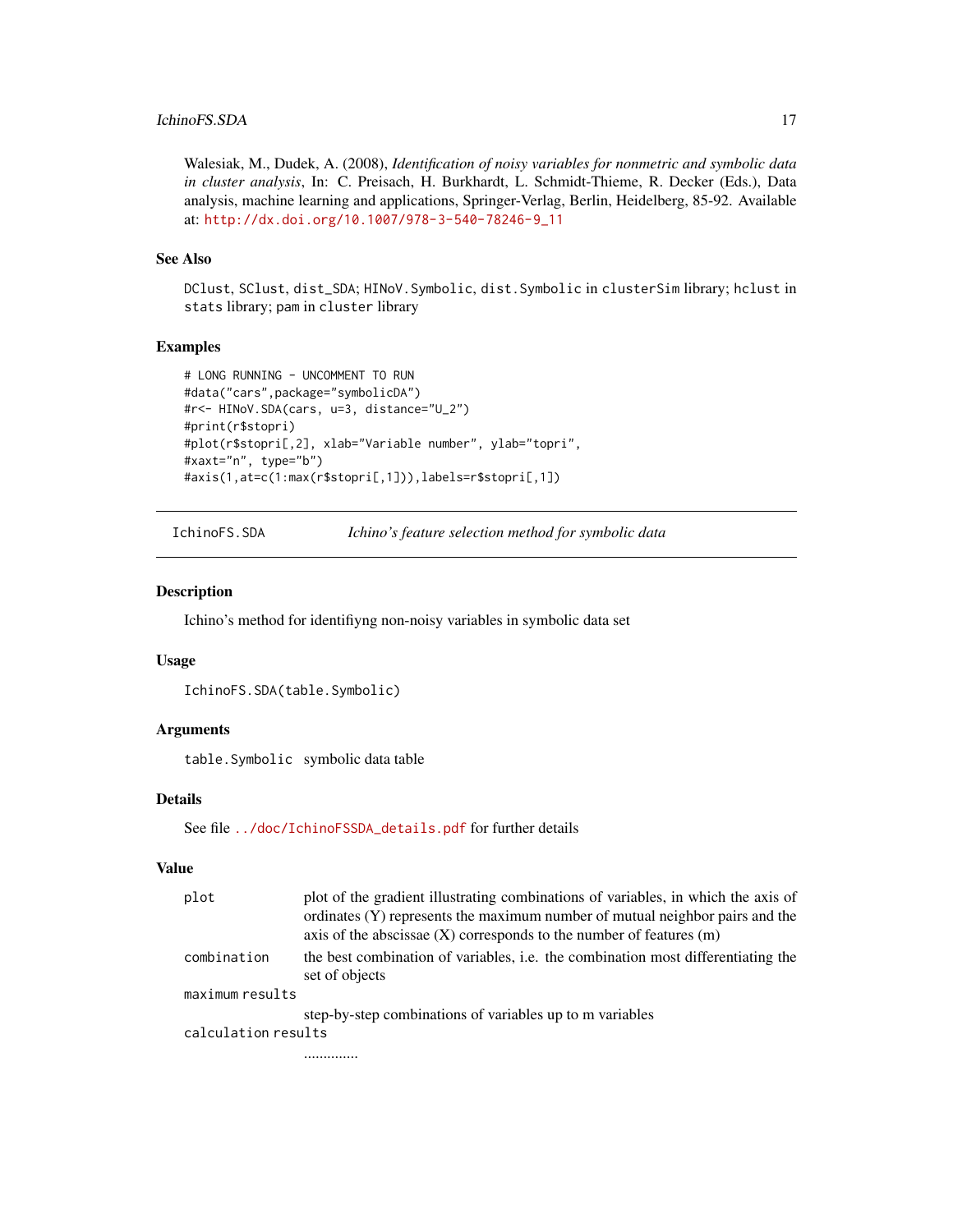#### <span id="page-17-0"></span>Author(s)

Andrzej Dudek <andrzej.dudek@ue.wroc.pl>, Justyna Wilk <justyna.wilk@ue.wroc.pl> Department of Econometrics and Computer Science, Wroclaw University of Economics, Poland [http:](http://keii.ue.wroc.pl/symbolicDA) [//keii.ue.wroc.pl/symbolicDA](http://keii.ue.wroc.pl/symbolicDA)

# References

Ichino, M. (1994), *Feature selection for symbolic data classification*, In: E. Diday, Y. Lechevallier, P.B. Schader, B. Burtschy (Eds.), New Approaches in Classification and data analysis, Springer-Verlag, pp. 423-429.

Bock, H.H., Diday, E. (eds.) (2000), *Analysis of symbolic data. Explanatory methods for extracting statistical information from complex data*, Springer-Verlag, Berlin.

Diday, E., Noirhomme-Fraiture, M. (eds.) (2008), *Symbolic Data Analysis with SODAS Software*, John Wiley & Sons, Chichester.

# See Also

[HINoV.SDA](#page-14-1); HINoV.Symbolic in clusterSim library

#### Examples

```
# LONG RUNNING - UNCOMMENT TO RUN
#data("cars",package="symbolicDA")
#sdt<-cars
#ichino<-IchinoFS.SDA(sdt)
#print(ichino)
```
<span id="page-17-1"></span>index.G1d *Calinski-Harabasz pseudo F-statistic based on distance matrix*

#### Description

Calculates Calinski-Harabasz pseudo F-statistic based on distance matrix

#### Usage

index.G1d (d,cl)

#### Arguments

|    | distance matrix (see dist_SDA)                                                |
|----|-------------------------------------------------------------------------------|
| c1 | a vector of integers indicating the cluster to which each object is allocated |

# Details

See file [../doc/indexG1d\\_details.pdf](../doc/indexG1d_details.pdf) for further details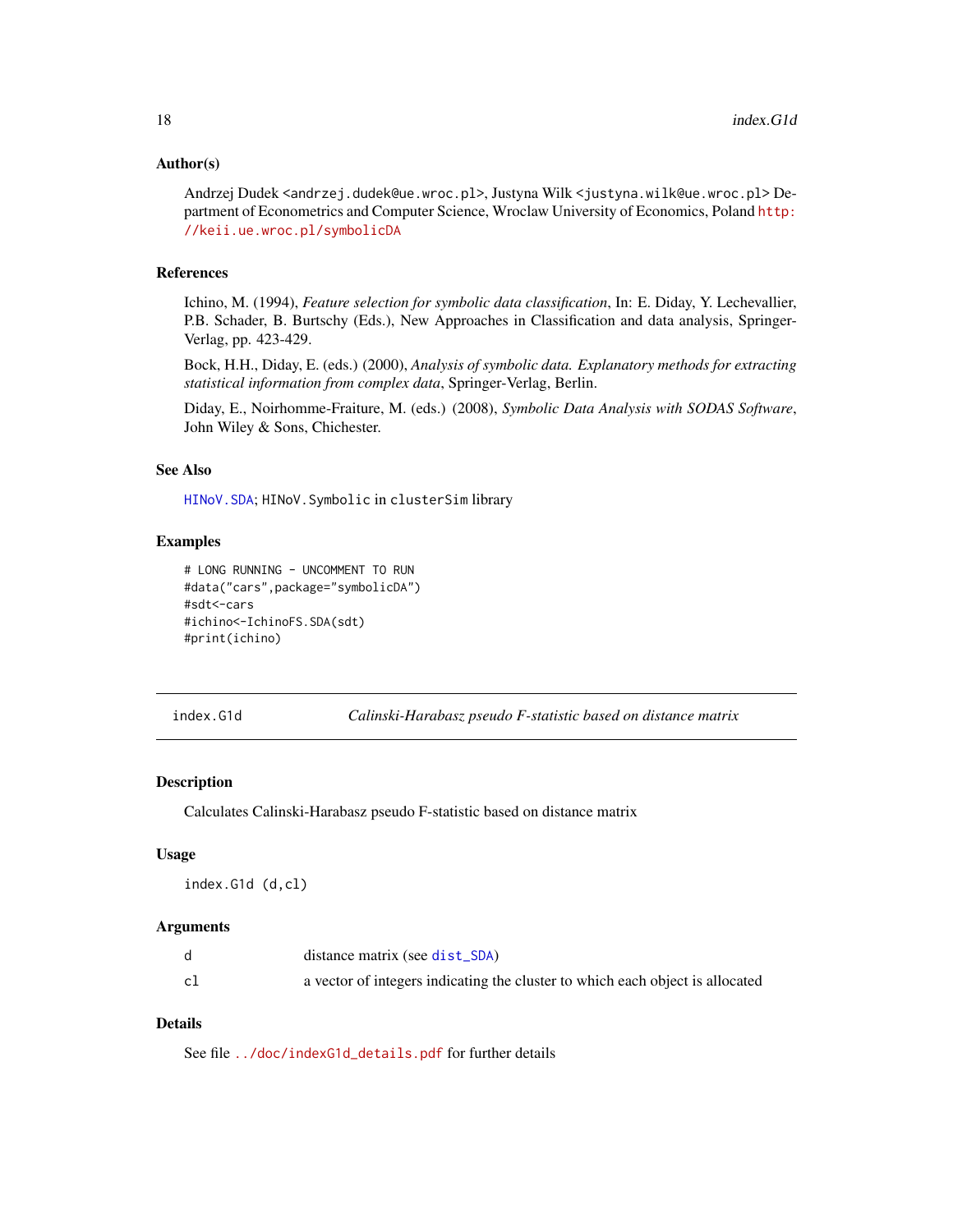#### <span id="page-18-0"></span> $index.G1d$  19

#### Value

value of Calinski-Harabasz pseudo F-statistic based on distance matrix

#### Author(s)

Andrzej Dudek <andrzej.dudek@ue.wroc.pl>, Justyna Wilk <justyna.wilk@ue.wroc.pl> Department of Econometrics and Computer Science, Wroclaw University of Economics, Poland [http:](http://keii.ue.wroc.pl/symbolicDA) [//keii.ue.wroc.pl/symbolicDA](http://keii.ue.wroc.pl/symbolicDA)

# References

Calinski, T., Harabasz, J. (1974), *A dendrite method for cluster analysis*, "Communications in Statistics", vol. 3, 1-27. Available at: <http://dx.doi.org/10.1080/03610927408827101>.

Everitt, B.S., Landau, E., Leese, M. (2001), *Cluster analysis*, Arnold, London, p. 103. ISBN 9780340761199.

Gordon, A.D. (1999), *Classification*, Chapman & Hall/CRC, London, p. 62. ISBN 9781584880134.

Milligan, G.W., Cooper, M.C. (1985), *An examination of procedures of determining the number of cluster in a data set*, "Psychometrika", vol. 50, no. 2, 159-179. Available at: [https://dx.doi.](https://dx.doi.org/10.1007/BF02294245) [org/10.1007/BF02294245](https://dx.doi.org/10.1007/BF02294245).

Diday, E., Noirhomme-Fraiture, M. (eds.) (2008), *Symbolic Data Analysis with SODAS Software*, John Wiley & Sons, Chichester, pp. 236-262.

Dudek, A. (2007), *Cluster Quality Indexes for Symbolic Classification. An Examination*, In: H.H.-J. Lenz, R. Decker (Eds.), Advances in Data Analysis, Springer-Verlag, Berlin, pp. 31-38. Available at: [https://doi.org/10.1007/978-3-540-70981-7\\_4](https://doi.org/10.1007/978-3-540-70981-7_4).

#### See Also

[DClust](#page-7-1), [SClust](#page-38-1); index.G2, index.G3, index.S, index.H,index.KL,index.Gap, index.DB in clusterSim library

# Examples

```
# LONG RUNNING - UNCOMMENT TO RUN
# Example 1
#library(stats)
#data("cars",package="symbolicDA")
#x<-cars
#d<-dist_SDA(x, type="U_2")
#wynik<-hclust(d, method="ward", members=NULL)
#clusters<-cutree(wynik, 4)
#G1d<-index.G1d(d, clusters)
#print(G1d)
```
# Example 2

```
#data("cars",package="symbolicDA")
#md <- dist_SDA(cars, type="U_3", gamma=0.5, power=2)
# nc - number_of_clusters
```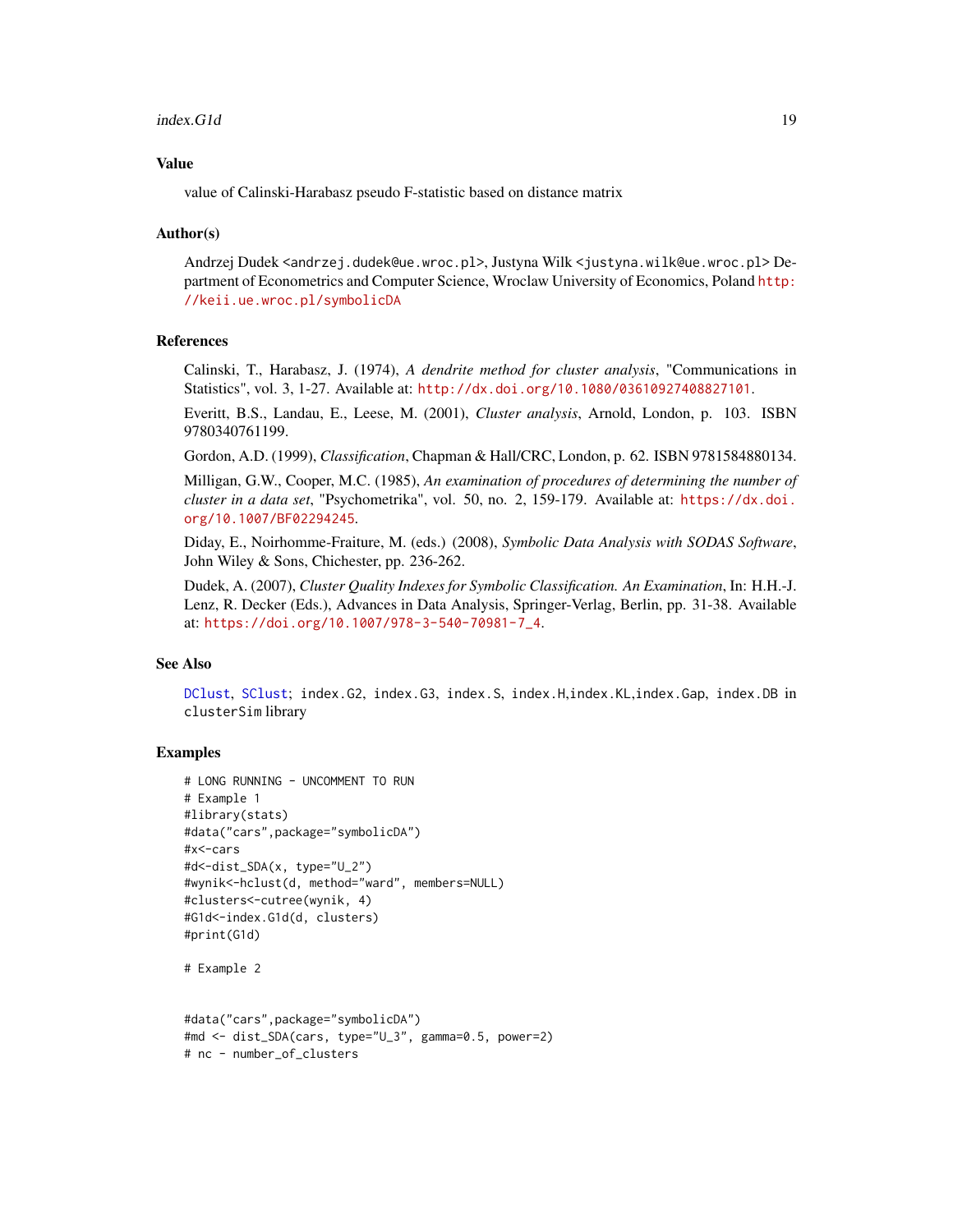```
#min_nc=2
#max_nc=10
#res <- array(0,c(max_nc-min_nc+1,2))
#res[,1] <- min_nc:max_nc
#clusters <- NULL
#for (nc in min_nc:max_nc)
#{
#cl2 <- pam(md, nc, diss=TRUE)
#res[nc-min_nc+1,2] <- G1d <- index.G1d(md,cl2$clustering)
#clusters <- rbind(clusters, cl2$clustering)
#}
#print(paste("max G1d for",(min_nc:max_nc)[which.max(res[,2])],"clusters=",max(res[,2])))
#print("clustering for max G1d")
#print(clusters[which.max(res[,2]),])
#write.table(res,file="G1d_res.csv",sep=";",dec=",",row.names=TRUE,col.names=FALSE)
#plot(res, type="p", pch=0, xlab="Number of clusters", ylab="G1d", xaxt="n")
#axis(1, c(min_nc:max_nc))
```
<span id="page-19-1"></span>

| interscal.SDA | Multidimensional scaling for symbolic interval data - InterScal algo- |
|---------------|-----------------------------------------------------------------------|
|               | rithm                                                                 |

#### **Description**

Multidimensional scaling for symbolic interval data - InterScal algorithm

#### Usage

```
interscal.SDA(x,d=2,calculateDist=FALSE)
```
#### Arguments

| X | symbolic interval data: a 3-dimensional table, first dimension represents ob-                        |
|---|------------------------------------------------------------------------------------------------------|
|   | ject number, second dimension - variable number, and third dimension contains                        |
|   | lower- and upper-bounds of intervals (Simple form of symbolic data table)                            |
| d | Dimensionality of reduced space                                                                      |
|   | calculateDist if TRUE x are treated as raw data and min-max dist matrix is calulated. See<br>details |

# Details

Interscal is the adaptation of well-known classical multidimensional scaling for symbolic data. The input for Interscal is the interval-valued dissmilirarity matrix. Such dissmilarity matrix can be obtained from symbolic data matrix (that contains only interval-valued variables), judgements obtained from experts, respondents. See Lechevallier Y. (2001) for details on calculating intervalvalued distance. See file [../doc/Symbolic\\_MDS.pdf](../doc/Symbolic_MDS.pdf) for further details

<span id="page-19-0"></span>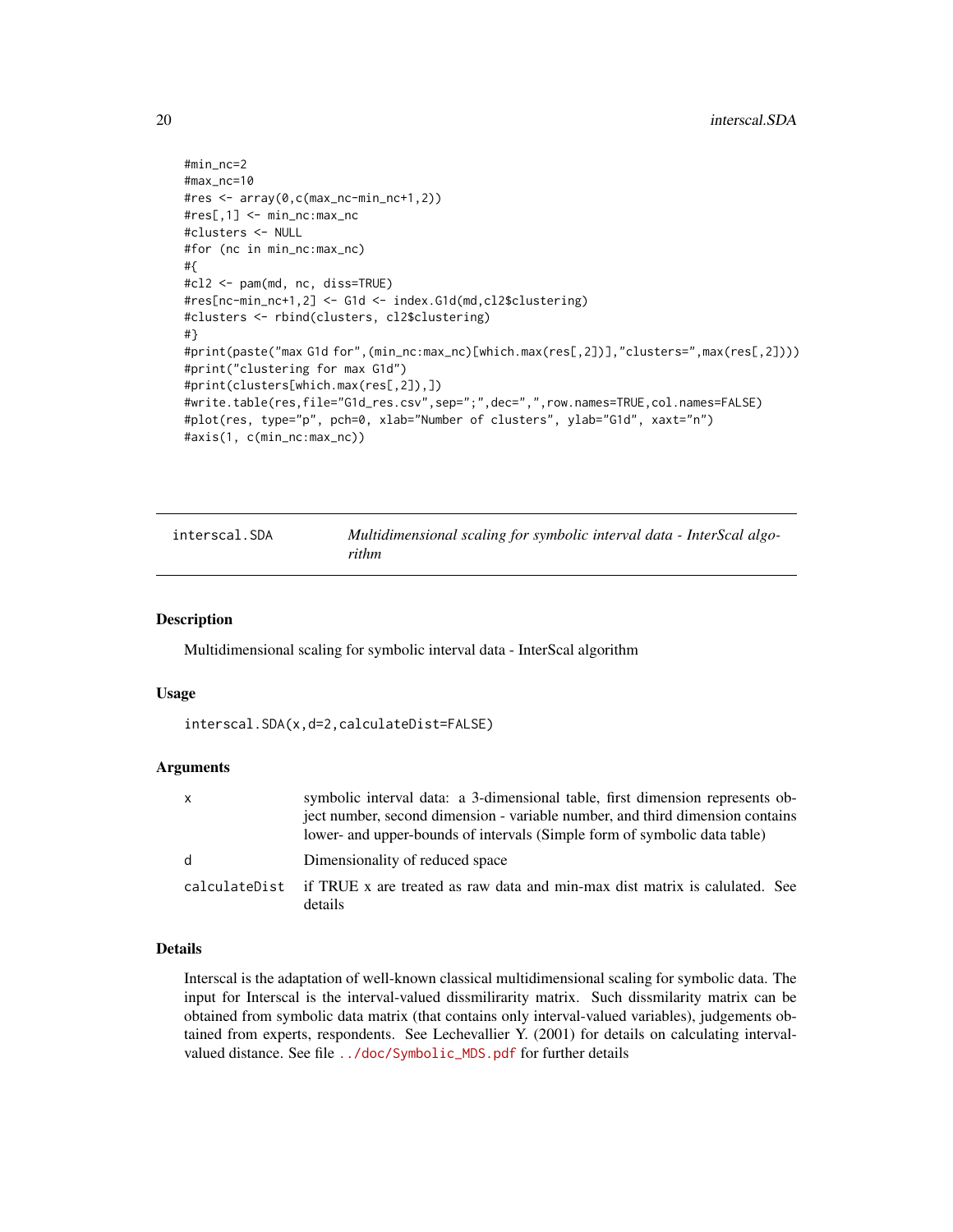#### <span id="page-20-0"></span>iscal.SDA 21

#### Value

| xprim      | coordinates of rectangles |
|------------|---------------------------|
| stress.sym | final STRESSSym value     |

#### Author(s)

Andrzej Dudek <andrzej.dudek@ue.wroc.pl> Marcin Pełka <marcin.pelka@ue.wroc.pl>

Department of Econometrics and Computer Science, University of Economics, Wroclaw, Poland <http://keii.ue.wroc.pl/symbolicDA>

#### References

Billard L., Diday E. (eds.) (2006), *Symbolic Data Analysis, Conceptual Statistics and Data Mining*, John Wiley & Sons, Chichester.

Bock H.H., Diday E. (eds.) (2000), *Analysis of symbolic data. Explanatory methods for extracting statistical information from complex data*, Springer-Verlag, Berlin.

Diday E., Noirhomme-Fraiture M. (eds.) (2008), *Symbolic Data Analysis with SODAS Software*, John Wiley & Sons, Chichester.

Lechevallier Y. (ed.), *Scientific report for unsupervised classification, validation and cluster analysis*, Analysis System of Symbolic Official Data - Project Number IST-2000-25161, project report.

#### See Also

[iscal.SDA](#page-20-1),[symscal.SDA](#page-45-1)

# Examples

```
# LONG RUNNING - UNCOMMENT TO RUN
#sda<-parse.SO("samochody")
#data<-sda$indivIC
#mds<-interscal.SDA(data, d=2, calculateDist=TRUE)
```
<span id="page-20-1"></span>iscal.SDA *Multidimensional scaling for symbolic interval data - IScal algorithm*

#### **Description**

Multidimensional scaling for symbolic interval data - IScal algorithm

#### Usage

iscal.SDA(x,d=2,calculateDist=FALSE)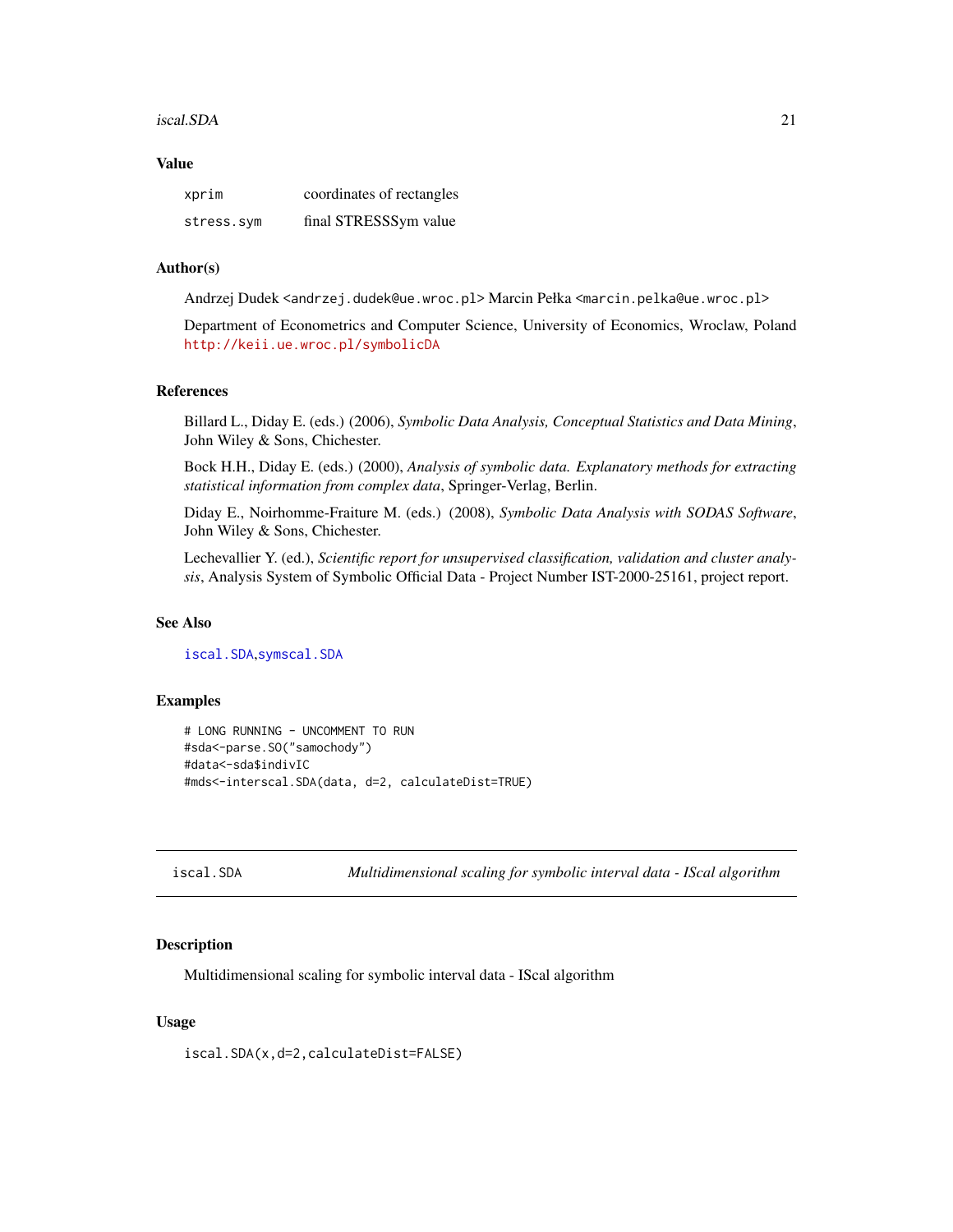#### <span id="page-21-0"></span>Arguments

| x | symbolic interval data: a 3-dimensional table, first dimension represents ob-<br>ject number, second dimension - variable number, and third dimension contains<br>lower- and upper-bounds of intervals (Simple form of symbolic data table) |
|---|---------------------------------------------------------------------------------------------------------------------------------------------------------------------------------------------------------------------------------------------|
| d | Dimensionality of reduced space                                                                                                                                                                                                             |
|   | calculateDist if TRUE x are treated as raw data and min-max dist matrix is calulated. See<br>details                                                                                                                                        |

#### Details

IScal, which was proposed by Groenen et. al. (2006), is an adaptation of well-known nonmetric multidimensional scaling for symbolic data. It is an iterative algorithm that uses I-STRESS objective function. This function is normalized within the range [0; 1] and can be interpreted like classical STRESS values. IScal, like Interscal and SymScal, requires interval-valued dissimilarity matrix. Such dissmilarity matrix can be obtained from symbolic data matrix (that contains only interval-valued variables), judgements obtained from experts, respondents. See Lechevallier Y. (2001) for details on calculating interval-valued distance. See file [../doc/Symbolic\\_MDS.pdf](../doc/Symbolic_MDS.pdf) for further details

#### Value

| xprim     | coordinates of rectangles |
|-----------|---------------------------|
| STRESSSym | final STRESSSym value     |

#### Author(s)

Andrzej Dudek <andrzej.dudek@ue.wroc.pl>

Department of Econometrics and Computer Science, University of Economics, Wroclaw, Poland <http://keii.ue.wroc.pl/symbolicDA>

#### References

Billard L., Diday E. (red.) (2006), *Symbolic Data Analysis, Conceptual Statistics and Data Mining*, John Wiley & Sons, Chichester.

Bock H.H., Diday E. (eds.) (2000), *Analysis of symbolic data. Explanatory methods for extracting statistical information from complex data*, Springer-Verlag, Berlin.

Diday E., Noirhomme-Fraiture M. (red.) (2008), *Symbolic Data Analysis with SODAS Software*, John Wiley & Sons, Chichester.

Groenen P.J.F, Winsberg S., Rodriguez O., Diday E. (2006), I-Scal: multidimensional scaling of interval dissimilarities, *Computational Statistics and Data Analysis*, 51, pp. 360-378. Available at: <https://dx.doi.org/10.1016/j.csda.2006.04.003>.

Lechevallier Y. (ed.), *Scientific report for unsupervised classification, validation and cluster analysis*, Analysis System of Symbolic Official Data - Project Number IST-2000-25161, project report.

# See Also

[interscal.SDA](#page-19-1),[symscal.SDA](#page-45-1)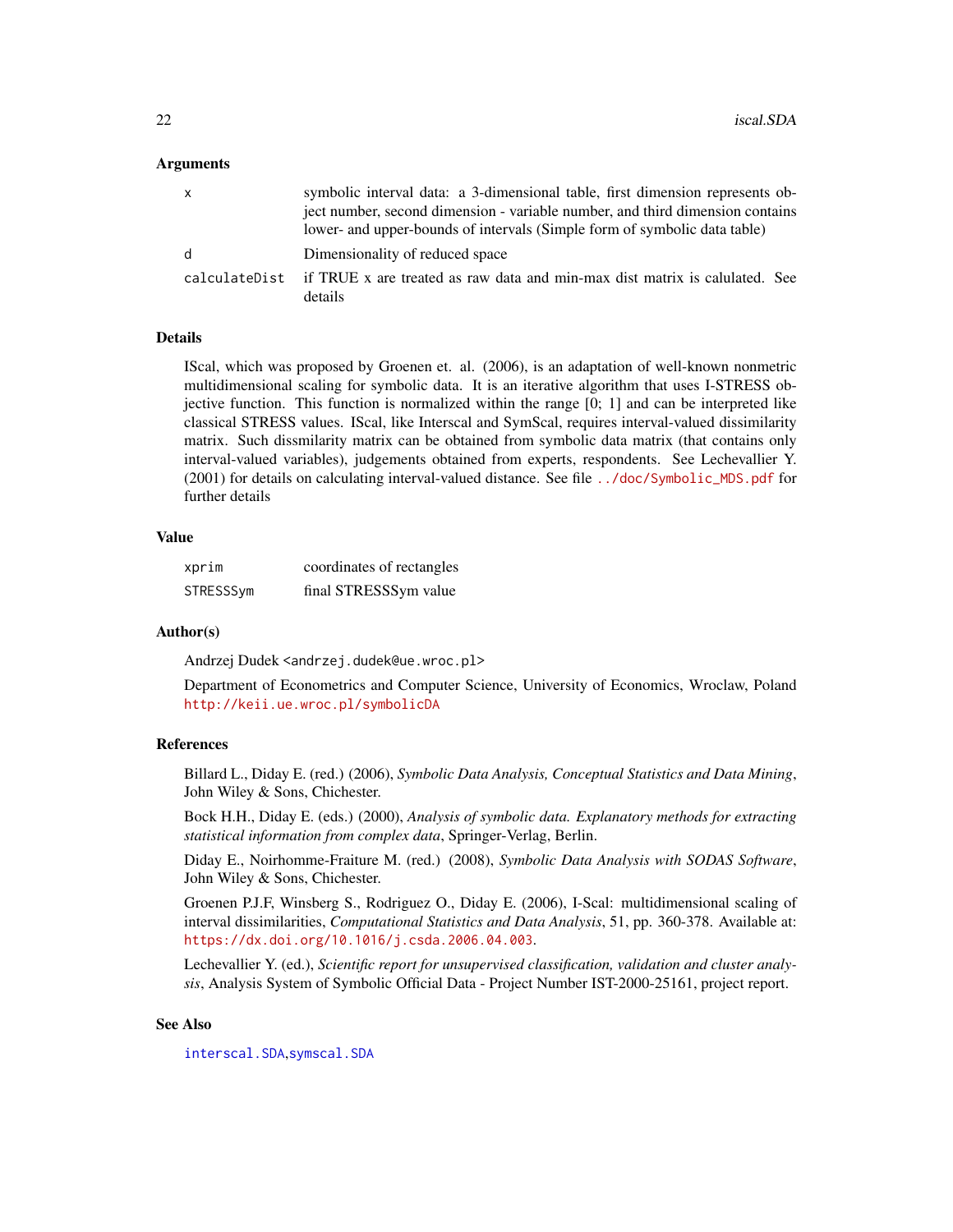#### <span id="page-22-0"></span>kernel.SDA 23

#### Examples

# Example will be available in next version of package, thank You for your patience :-)

#### kernel.SDA *Kernel discriminant analysis for symbolic data*

# Description

Kernel discriminant analysis for symbolic data

# Usage

```
kernel.SDA(sdt,formula,testSet,h,...)
```
# Arguments

| sdt     | symbolic data table                     |
|---------|-----------------------------------------|
| formula | a formula, as in the 1m function        |
| testSet | vector with numbers objects ij test set |
| h       | kernel bandwith size                    |
|         | argumets passed to dist_SDA functon     |

# Details

Kernel discriminant analysis for symbolic data is based on the intensity estimatior (that is based on dissimiliarity measure for symbolic data) due to the fact that classical well-known density estimator can not be applied. Density estimator can not be applied due to the fact that symbolic objects are not object of euclidean space and the integral operator for symbolic data is not applicable.

For futher details see [../doc/Kernel\\_SDA.pdf.pdf](../doc/Kernel_SDA.pdf.pdf)

#### Value

vector of class belongines of each object in test set

# Author(s)

Andrzej Dudek <andrzej.dudek@ue.wroc.pl>

Department of Econometrics and Computer Science, University of Economics, Wroclaw, Poland <http://keii.ue.wroc.pl/symbolicDA>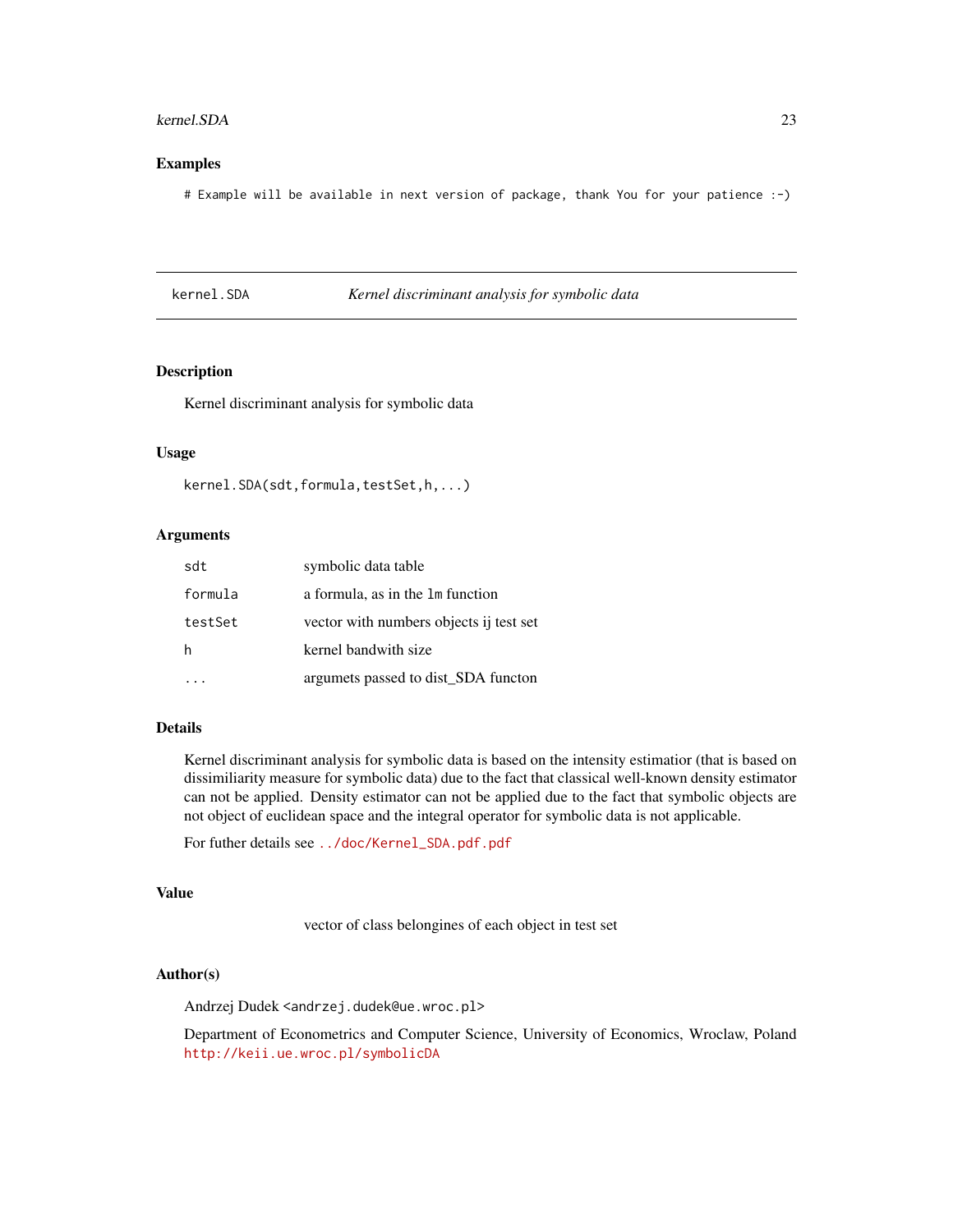#### <span id="page-23-0"></span>References

Billard L., Diday E. (eds.) (2006), *Symbolic Data Analysis, Conceptual Statistics and Data Mining*, John Wiley & Sons, Chichester.

Bock H.H., Diday E. (eds.) (2000), *Analysis of symbolic data. Explanatory methods for extracting statistical information from complex data*, Springer-Verlag, Berlin.

Diday E., Noirhomme-Fraiture M. (eds.) (2008), *Symbolic Data Analysis with SODAS Software*, John Wiley & Sons, Chichester.

# See Also

[dist\\_SDA](#page-10-1)

#### Examples

```
# Example 1
# LONG RUNNING - UNCOMMENT TO RUN
#sda<-parse.SO("samochody")
#model<-kernel.SDA(sda, "Typ_samochodu~.", testSet=6:16, h=0.75)
#print(model)
```

| Kohonen's self-organizing maps for symbolic interval-valued data |
|------------------------------------------------------------------|
|------------------------------------------------------------------|

# Description

Kohonen's self-organizing maps for a set of symbolic objects described by interval-valued variables

# Usage

```
kohonen.SDA(data, rlen=100, alpha=c(0.05,0.01))
```
# Arguments

| data  | symbolic data table in simple form (see S02Simple)                                                                                            |
|-------|-----------------------------------------------------------------------------------------------------------------------------------------------|
| rlen  | number of iterations (the number of times the complete data set will be presented<br>to the network)                                          |
| alpha | learning rate, determining the size of the adjustments during training. Default is<br>to decline linearly from 0.05 to 0.01 over rlen updates |

#### Details

See file [../doc/kohonenSDA\\_details.pdf](../doc/kohonenSDA_details.pdf) for further details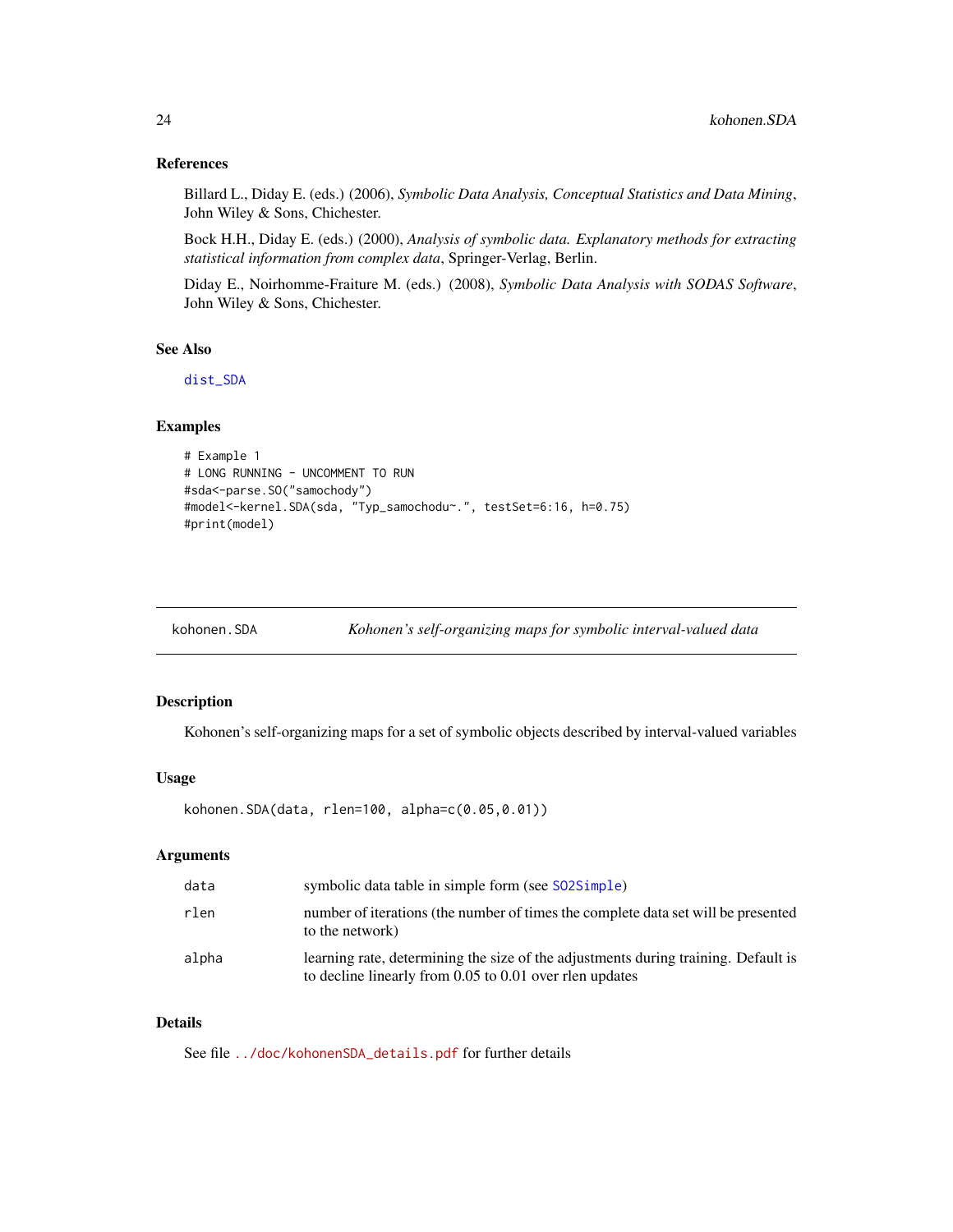#### <span id="page-24-0"></span>parse.SO 25

#### Value

| clas | vector of mini-class belonginers in a test set |
|------|------------------------------------------------|
| prot | prototypes                                     |

#### Author(s)

Andrzej Dudek <andrzej.dudek@ue.wroc.pl>, Justyna Wilk <justyna.wilk@ue.wroc.pl> Department of Econometrics and Computer Science, Wroclaw University of Economics, Poland [http:](http://keii.ue.wroc.pl/symbolicDA) [//keii.ue.wroc.pl/symbolicDA](http://keii.ue.wroc.pl/symbolicDA)

#### References

Kohonen, T. (1995), *Self-Organizing Maps*, Springer, Berlin-Heidelberg.

Bock, H.H. (2001), *Clustering Algorithms and Kohonen Maps for Symbolic Data*, International Conference on New Trends in Computational Statistics with Biomedical Applications, ICNCB Proceedings, Osaka, pp. 203-215.

Bock, H.H., Diday, E. (eds.) (2000), *Analysis of Symbolic Data. Explanatory Methods for Extracting Statistical Information from Complex Data*, Springer-Verlag, Berlin.

Diday, E., Noirhomme-Fraiture, M. (eds.) (2008), *Symbolic Data Analysis with SODAS Software*, John Wiley & Sons, Chichester, pp. 373-392.

#### See Also

SO2Simple; som in kohonen library

#### Examples

# Example will be available in next version of package, thank You for your patience :-)

<span id="page-24-1"></span>parse.SO *Reading symbolic data table from ASSO-format XML file*

#### Description

Kohonen self organizing maps for sympbolic data with interval variables

#### Usage

```
parse.SO(file)
```
#### Arguments

file file name without xml extension

#### Details

see [symbolic.object](#page-42-1) for symbolic data table R structure representation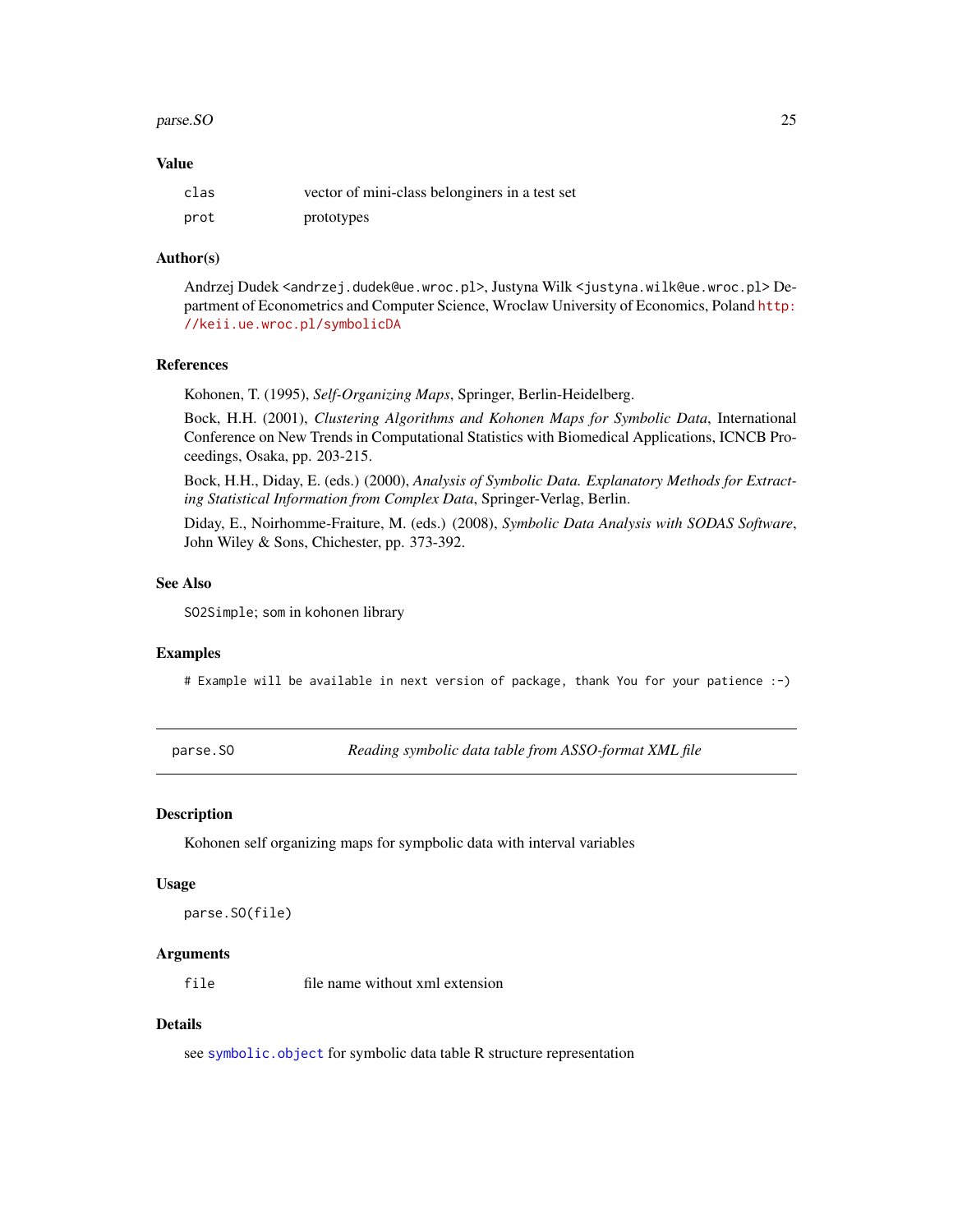# <span id="page-25-0"></span>Value

Symbolic data table parsed from XML file

#### Author(s)

Andrzej Dudek <andrzej.dudek@ue.wroc.pl>

Department of Econometrics and Computer Science, University of Economics, Wroclaw, Poland <http://keii.ue.wroc.pl/clusterSim>

#### References

Billard L., Diday E. (eds.) (2006), *Symbolic Data Analysis, Conceptual Statistics and Data Mining*, John Wiley & Sons, Chichester.

Bock H.H., Diday E. (eds.) (2000), *Analysis of symbolic data. Explanatory methods for extracting statistical information from complex data*, Springer-Verlag, Berlin.

Diday E., Noirhomme-Fraiture M. (eds.) (2008), *Symbolic Data Analysis with SODAS Software*, John Wiley & Sons, Chichester.

# See Also

[save.SO](#page-37-1),[generate.SO](#page-13-1)

#### Examples

#cars<-parse.SO("cars")

<span id="page-25-1"></span>

| PCA.centers.SDA | principal component analysis for symbolic objects described by sym- |
|-----------------|---------------------------------------------------------------------|
|                 | <i>bolic interavl variables.</i> Centers <i>algorithm</i>           |

# Description

principal component analysis for symbolic objects described by symbolic interavl variables. *Centers* algorithm

#### Usage

PCA.centers.SDA(t,pc.number=2)

### Arguments

| symbolic interval data: a 3-dimensional table, first dimension represents ob- |
|-------------------------------------------------------------------------------|
| ject number, second dimension - variable number, and third dimension contains |
| lower- and upper-bounds of intervals (Simple form of symbolic data table)     |
|                                                                               |

pc.number number of principal components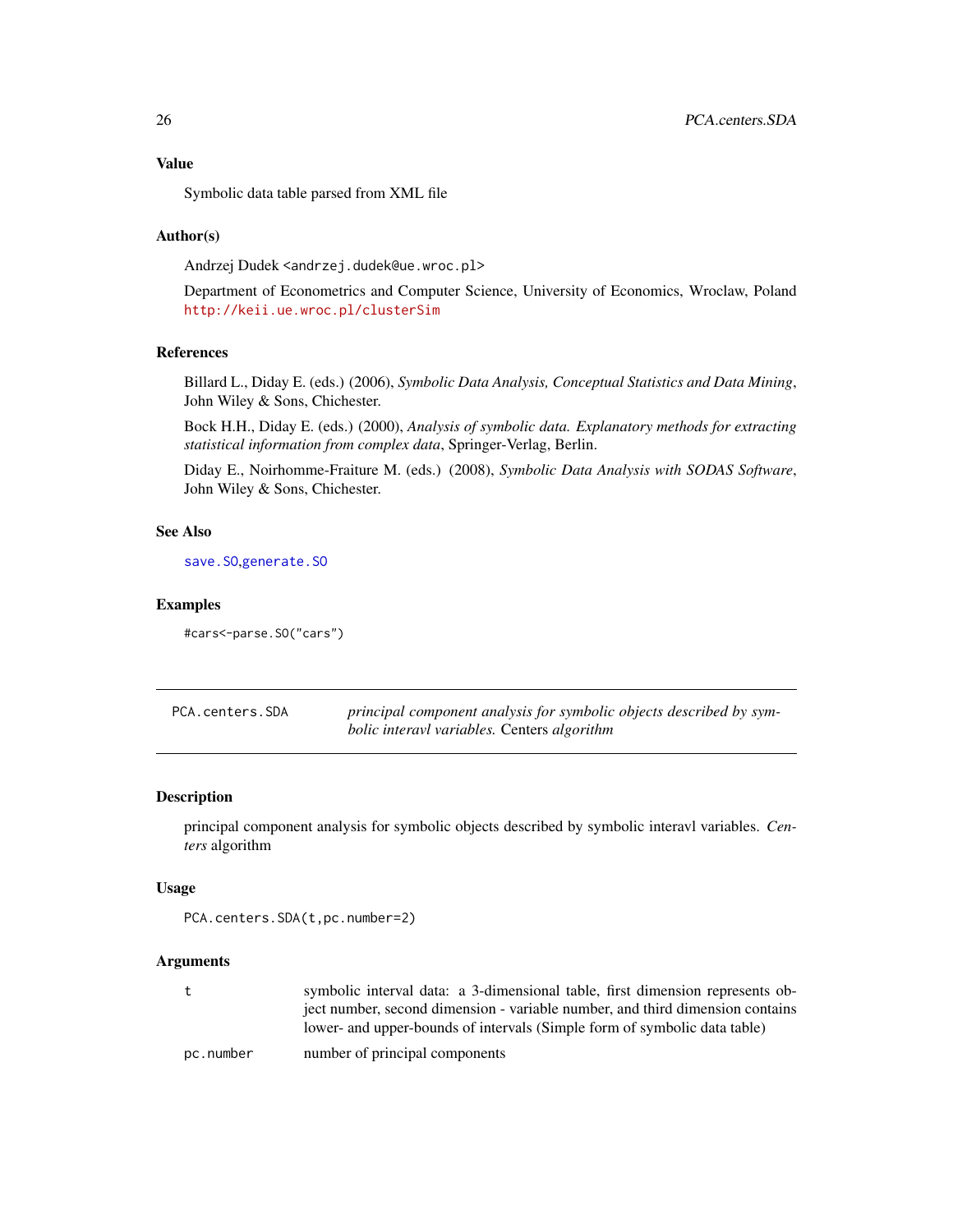# <span id="page-26-0"></span>PCA.mrpca.SDA 27

# Details

See file [../doc/PCA\\_SDA.pdf](../doc/PCA_SDA.pdf) for further details

#### Value

Data in reduced space (symbolic interval data: a 3-dimensional table)

#### Author(s)

Andrzej Dudek <andrzej.dudek@ue.wroc.pl>

Department of Econometrics and Computer Science, University of Economics, Wroclaw, Poland <http://keii.ue.wroc.pl/symbolicDA>

# References

Billard L., Diday E. (eds.) (2006), *Symbolic Data Analysis, Conceptual Statistics and Data Mining*, John Wiley & Sons, Chichester.

Bock H.H., Diday E. (eds.) (2000), *Analysis of symbolic data. Explanatory methods for extracting statistical information from complex data*, Springer-Verlag, Berlin.

Diday E., Noirhomme-Fraiture M. (eds.) (2008), *Symbolic Data Analysis with SODAS Software*, John Wiley & Sons, Chichester.

#### See Also

[PCA.mrpca.SDA](#page-26-1), [PCA.spaghetti.SDA](#page-27-1), [PCA.spca.SDA](#page-29-1), [PCA.vertices.SDA](#page-30-1)

### Examples

# Example will be available in next version of package, thank You for your patience :-)

<span id="page-26-1"></span>

| PCA.mrpca.SDA | principal component analysis for symbolic objects described by sym-   |
|---------------|-----------------------------------------------------------------------|
|               | <i>bolic interavl variables.</i> Midpoints and radii <i>algorithm</i> |

# Description

principal component analysis for symbolic objects described by symbolic interavl variables. *Midpoints and radii* algorithm

#### Usage

PCA.mrpca.SDA(t,pc.number=2)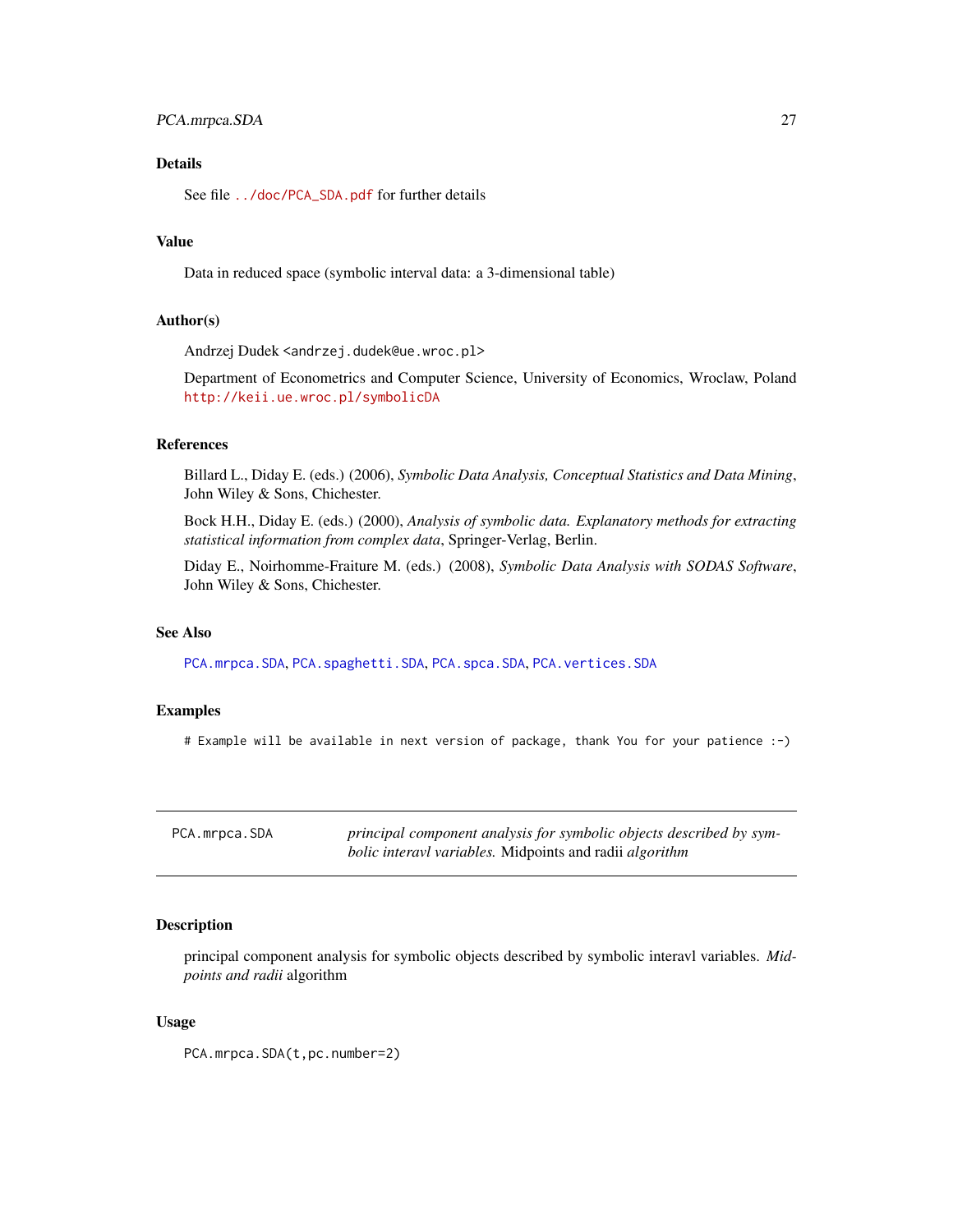#### <span id="page-27-0"></span>Arguments

| t         | symbolic interval data: a 3-dimensional table, first dimension represents ob- |
|-----------|-------------------------------------------------------------------------------|
|           | ject number, second dimension - variable number, and third dimension contains |
|           | lower- and upper-bounds of intervals (Simple form of symbolic data table)     |
| pc.number | number of principal components                                                |

# Details

See file [../doc/PCA\\_SDA.pdf](../doc/PCA_SDA.pdf) for further details

# Value

Data in reduced space (symbolic interval data: a 3-dimensional table)

# Author(s)

Andrzej Dudek <andrzej.dudek@ue.wroc.pl>

Department of Econometrics and Computer Science, University of Economics, Wroclaw, Poland <http://keii.ue.wroc.pl/symbolicDA>

# References

Billard L., Diday E. (eds.) (2006), *Symbolic Data Analysis, Conceptual Statistics and Data Mining*, John Wiley & Sons, Chichester.

Bock H.H., Diday E. (eds.) (2000), *Analysis of symbolic data. Explanatory methods for extracting statistical information from complex data*, Springer-Verlag, Berlin.

Diday E., Noirhomme-Fraiture M. (eds.) (2008), *Symbolic Data Analysis with SODAS Software*, John Wiley & Sons, Chichester.

#### See Also

[PCA.centers.SDA](#page-25-1), [PCA.spaghetti.SDA](#page-27-1), [PCA.spca.SDA](#page-29-1), [PCA.vertices.SDA](#page-30-1)

#### Examples

# Example will be available in next version of package, thank You for your patience :-)

<span id="page-27-1"></span>

| PCA.spaghetti.SDA | principal component analysis for symbolic objects described by sym- |
|-------------------|---------------------------------------------------------------------|
|                   | bolic interavl variables. Spaghetti algorithm                       |

#### Description

principal component analysis for symbolic objects described by symbolic interavl variables. *Spaghetti* algorithm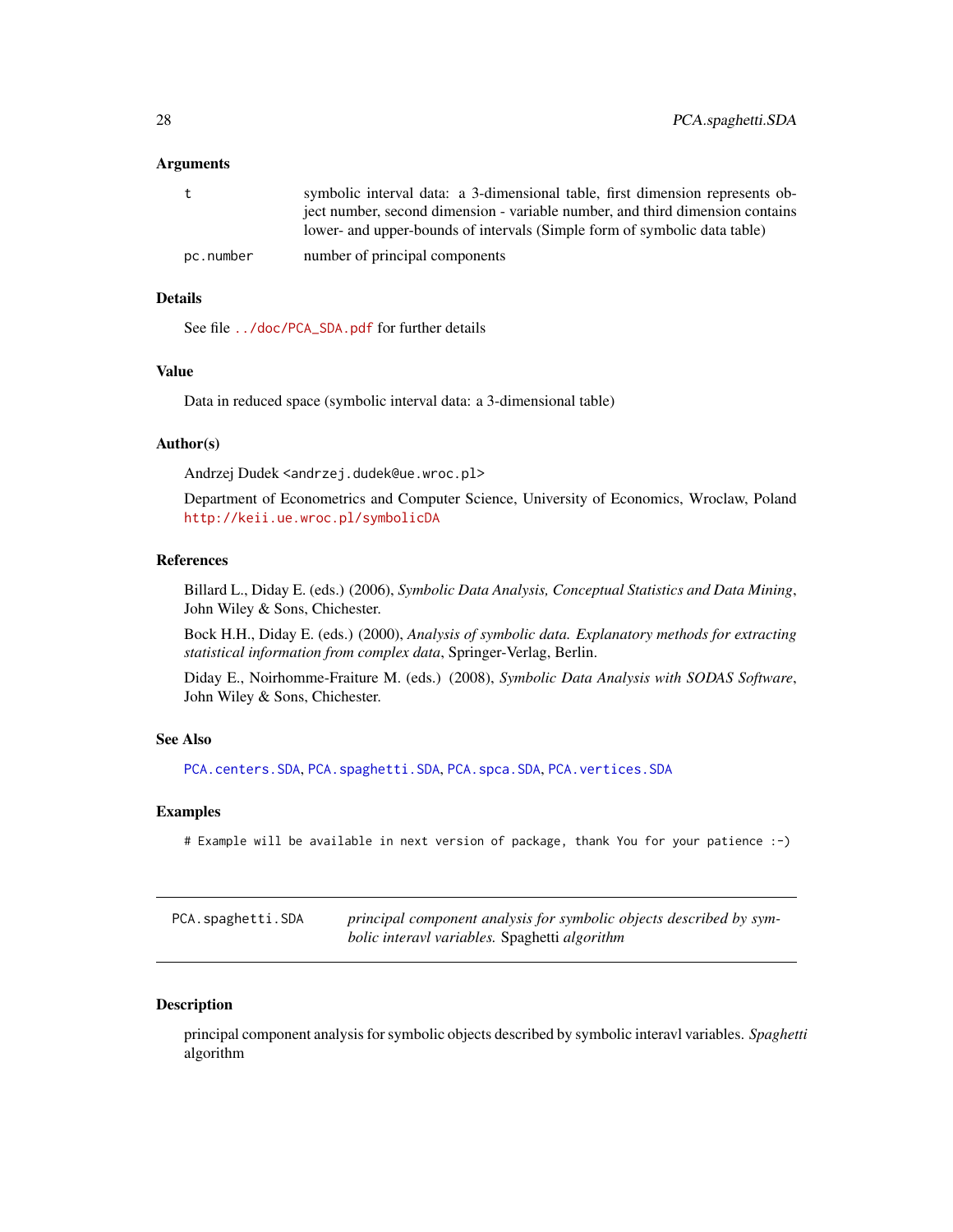# <span id="page-28-0"></span>PCA.spaghetti.SDA 29

#### Usage

PCA.spaghetti.SDA(t,pc.number=2)

# Arguments

|           | symbolic interval data: a 3-dimensional table, first dimension represents ob-<br>ject number, second dimension - variable number, and third dimension contains<br>lower- and upper-bounds of intervals (Simple form of symbolic data table) |
|-----------|---------------------------------------------------------------------------------------------------------------------------------------------------------------------------------------------------------------------------------------------|
| pc.number | number of principal components                                                                                                                                                                                                              |

# Details

See file [../doc/PCA\\_SDA.pdf](../doc/PCA_SDA.pdf) for further details

#### Value

Data in reduced space (symbolic interval data: a 3-dimensional table)

# Author(s)

Andrzej Dudek <andrzej.dudek@ue.wroc.pl>

Department of Econometrics and Computer Science, University of Economics, Wroclaw, Poland <http://keii.ue.wroc.pl/symbolicDA>

# References

Billard L., Diday E. (eds.) (2006), *Symbolic Data Analysis, Conceptual Statistics and Data Mining*, John Wiley & Sons, Chichester.

Bock H.H., Diday E. (eds.) (2000), *Analysis of symbolic data. Explanatory methods for extracting statistical information from complex data*, Springer-Verlag, Berlin.

Diday E., Noirhomme-Fraiture M. (eds.) (2008), *Symbolic Data Analysis with SODAS Software*, John Wiley & Sons, Chichester.

#### See Also

[PCA.centers.SDA](#page-25-1), [PCA.mrpca.SDA](#page-26-1), [PCA.spca.SDA](#page-29-1), [PCA.vertices.SDA](#page-30-1)

# Examples

# Example will be available in next version of package, thank You for your patience :-)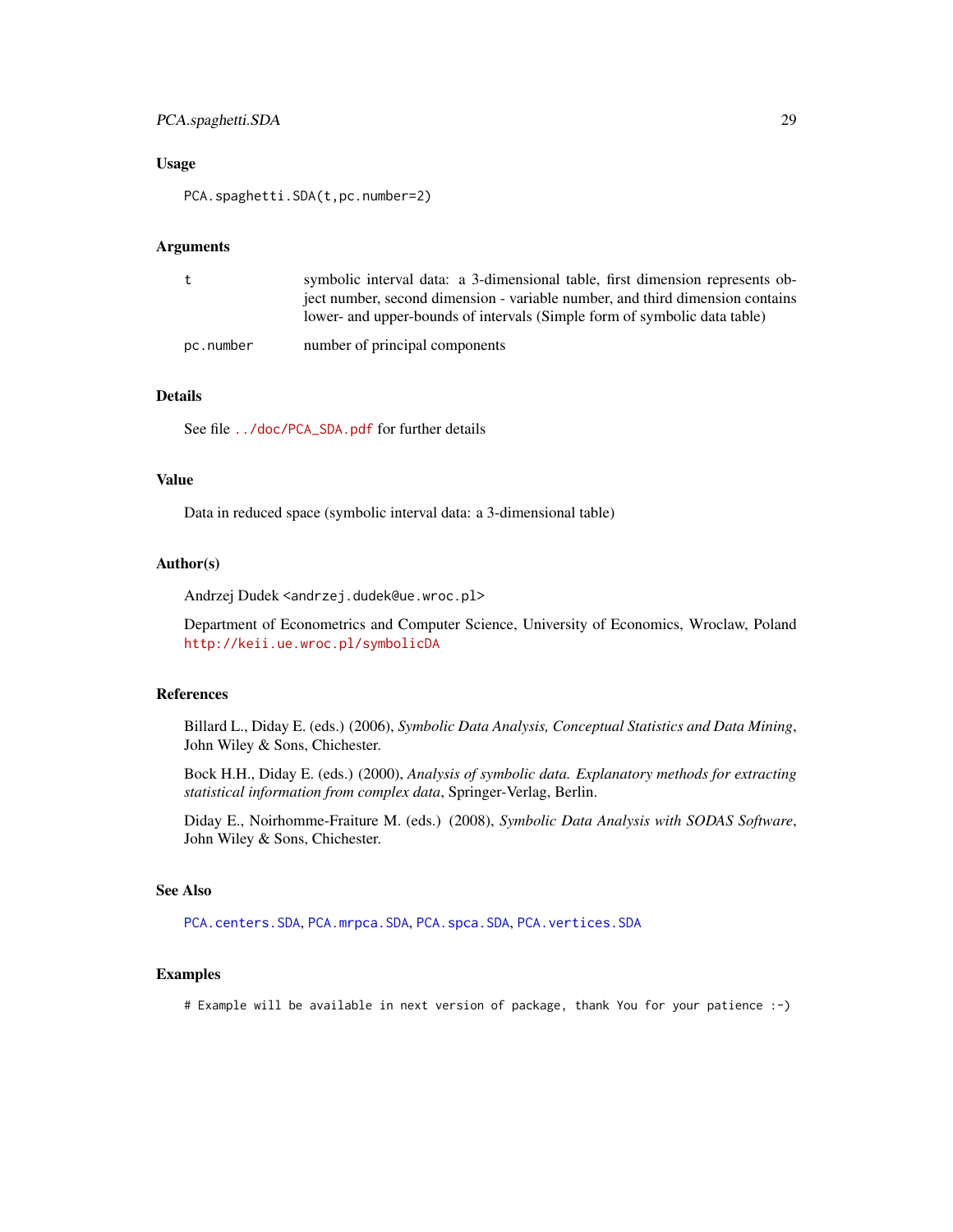<span id="page-29-1"></span><span id="page-29-0"></span>

# Description

principal component analysis for symbolic objects described by symbolic interavl variables. *'Symbolic' PCA* algorithm

#### Usage

PCA.spca.SDA(t,pc.number=2)

### Arguments

| t         | symbolic interval data: a 3-dimensional table, first dimension represents ob- |
|-----------|-------------------------------------------------------------------------------|
|           | ject number, second dimension - variable number, and third dimension contains |
|           | lower- and upper-bounds of intervals (Simple form of symbolic data table)     |
| pc.number | number of principal components                                                |

# Details

See file [../doc/PCA\\_SDA.pdf](../doc/PCA_SDA.pdf) for further details

# Value

Data in reduced space (symbolic interval data: a 3-dimensional table)

#### Author(s)

Andrzej Dudek <andrzej.dudek@ue.wroc.pl>

Department of Econometrics and Computer Science, University of Economics, Wroclaw, Poland <http://keii.ue.wroc.pl/symbolicDA>

#### References

Billard L., Diday E. (eds.) (2006), *Symbolic Data Analysis, Conceptual Statistics and Data Mining*, John Wiley & Sons, Chichester.

Bock H.H., Diday E. (eds.) (2000), *Analysis of symbolic data. Explanatory methods for extracting statistical information from complex data*, Springer-Verlag, Berlin.

Diday E., Noirhomme-Fraiture M. (eds.) (2008), *Symbolic Data Analysis with SODAS Software*, John Wiley & Sons, Chichester.

# See Also

[PCA.centers.SDA](#page-25-1), [PCA.mrpca.SDA](#page-26-1), [PCA.spaghetti.SDA](#page-27-1), [PCA.vertices.SDA](#page-30-1)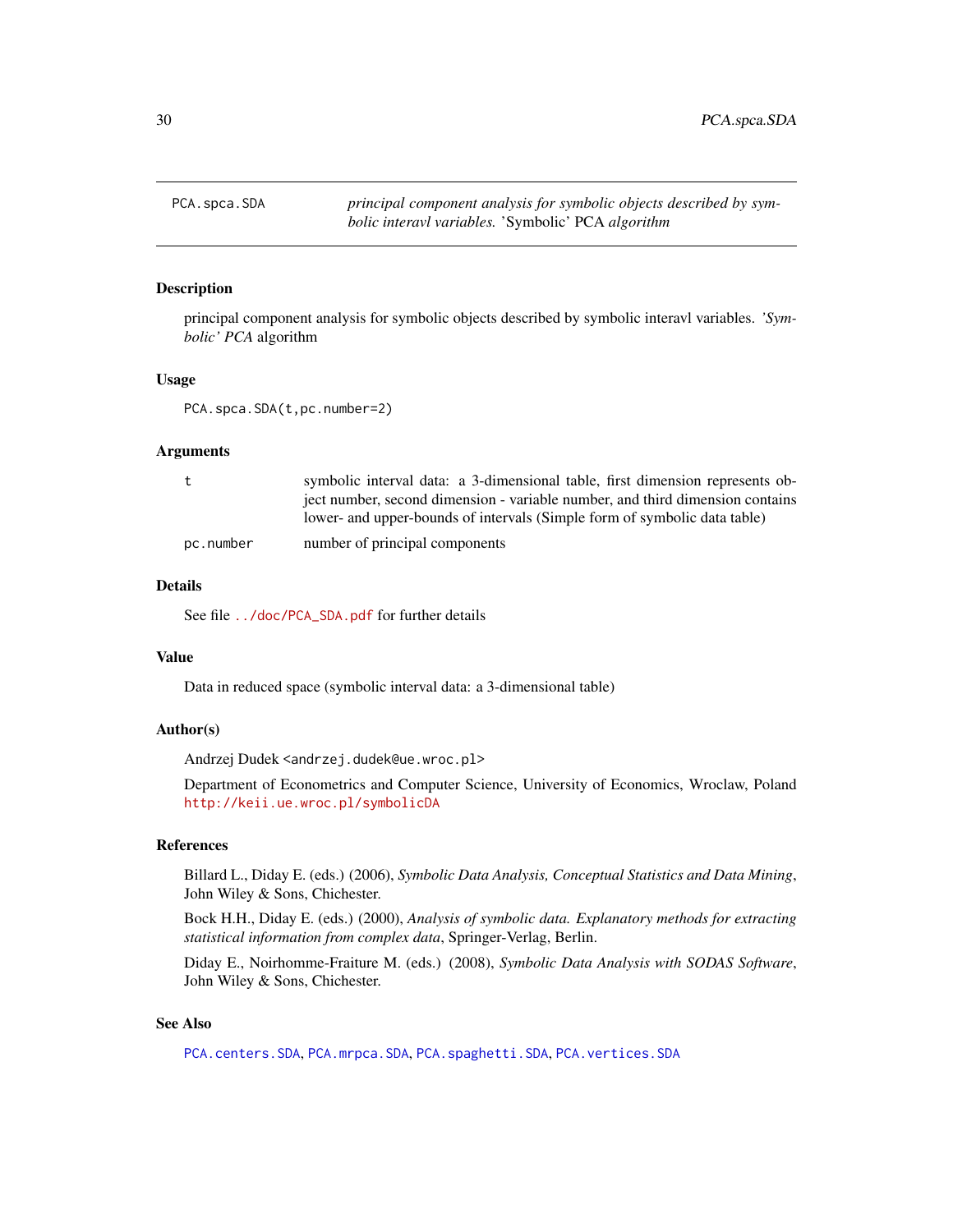# <span id="page-30-0"></span>PCA.vertices.SDA 31

#### Examples

# Example will be available in next version of package, thank You for your patience :-)

<span id="page-30-1"></span>PCA.vertices.SDA *principal component analysis for symbolic objects described by symbolic interavl variables.* Vertices *algorithm*

#### Description

principal component analysis for symbolic objects described by symbolic interavl variables. *Vertices* algorithm

#### Usage

```
PCA.vertices.SDA(t,pc.number=2)
```
#### Arguments

| t         | symbolic interval data: a 3-dimensional table, first dimension represents ob- |
|-----------|-------------------------------------------------------------------------------|
|           | ject number, second dimension - variable number, and third dimension contains |
|           | lower- and upper-bounds of intervals (Simple form of symbolic data table)     |
| pc.number | number of principal components                                                |

#### Details

See file [../doc/PCA\\_SDA.pdf](../doc/PCA_SDA.pdf) for further details

# Value

Data in reduced space (symbolic interval data: a 3-dimensional table)

#### Author(s)

Andrzej Dudek <andrzej.dudek@ue.wroc.pl>

Department of Econometrics and Computer Science, University of Economics, Wroclaw, Poland <http://keii.ue.wroc.pl/symbolicDA>

# References

Billard L., Diday E. (eds.) (2006), *Symbolic Data Analysis, Conceptual Statistics and Data Mining*, John Wiley & Sons, Chichester.

Bock H.H., Diday E. (eds.) (2000), *Analysis of symbolic data. Explanatory methods for extracting statistical information from complex data*, Springer-Verlag, Berlin.

Diday E., Noirhomme-Fraiture M. (eds.) (2008), *Symbolic Data Analysis with SODAS Software*, John Wiley & Sons, Chichester.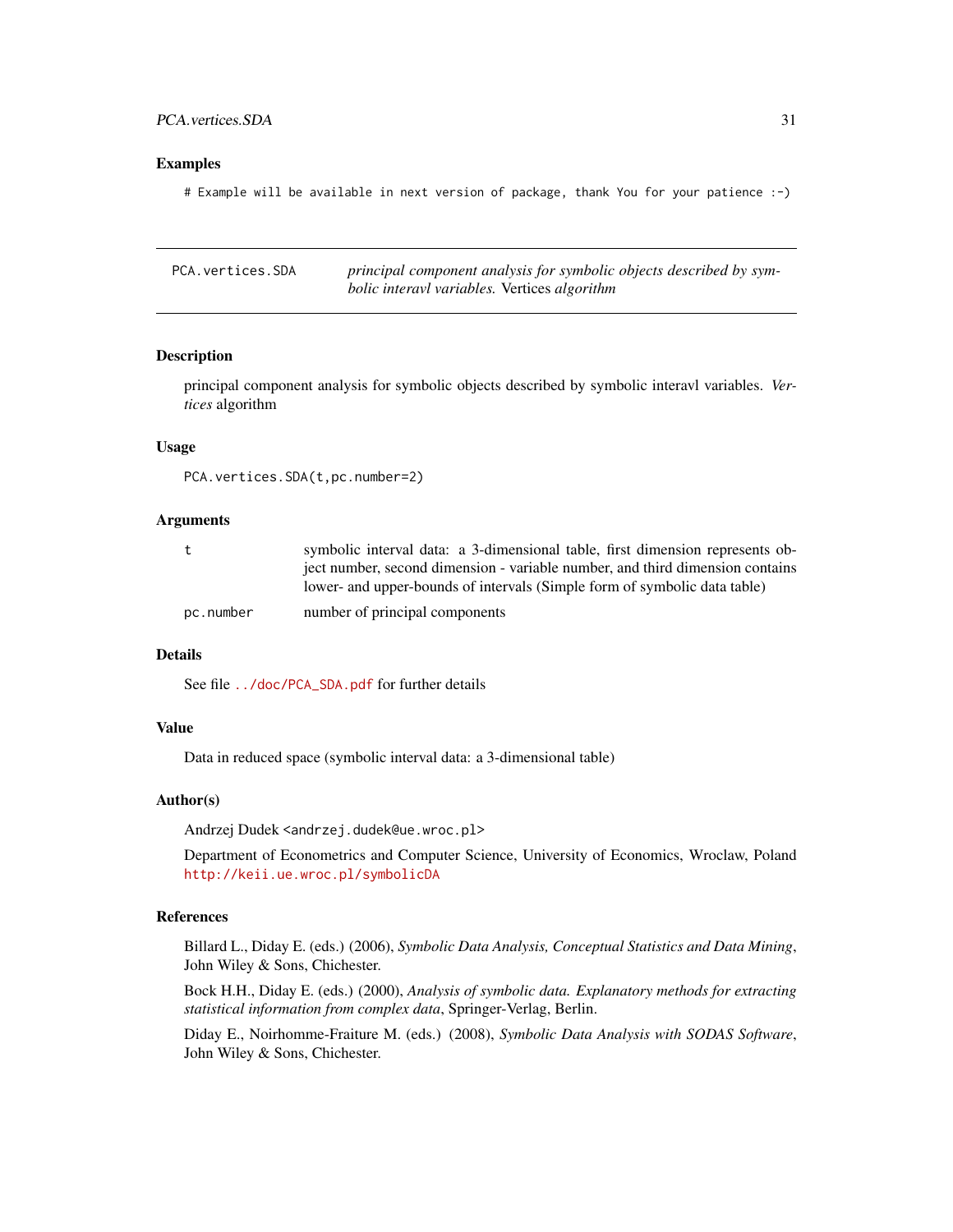#### <span id="page-31-0"></span>See Also

[PCA.centers.SDA](#page-25-1), [PCA.mrpca.SDA](#page-26-1), [PCA.spaghetti.SDA](#page-27-1), [PCA.spca.SDA](#page-29-1)

#### Examples

# Example will be available in next version of package, thank You for your patience :-)

<span id="page-31-1"></span>plot3dInterval *3D plot for symbolic interval-valued data*

# Description

3-dimensional plot for symbolic objects described by interval-valued variables

#### Usage

```
plot3dInterval(data, colors)
```
#### Arguments

| data   | symbolic data table consists of a set of symbolic objects described by interval-<br>valued variables |
|--------|------------------------------------------------------------------------------------------------------|
| colors | set of colors (see colors) to mark symbolic objects                                                  |

#### Value

3-dimensional plot for symbolic interval-valued data in which each axis represents a symbolic interval-valued variable and each cuboid represents a symbolic object

#### Author(s)

Andrzej Dudek <andrzej.dudek@ue.wroc.pl>, Justyna Wilk <justyna.wilk@ue.wroc.pl> Department of Econometrics and Computer Science, Wroclaw University of Economics, Poland [http:](http://keii.ue.wroc.pl/symbolicDA) [//keii.ue.wroc.pl/symbolicDA](http://keii.ue.wroc.pl/symbolicDA)

# References

Bock, H.H., Diday, E. (eds.) (2000), *Analysis of symbolic data. Explanatory methods for extracting statistical information from complex data*, Springer-Verlag, Berlin.

Diday, E., Noirhomme-Fraiture, M. (eds.) (2008), *Symbolic Data Analysis with SODAS Software*, John Wiley & Sons, Chichester.

# See Also

[SClust](#page-38-1); plotInterval in clusterSim library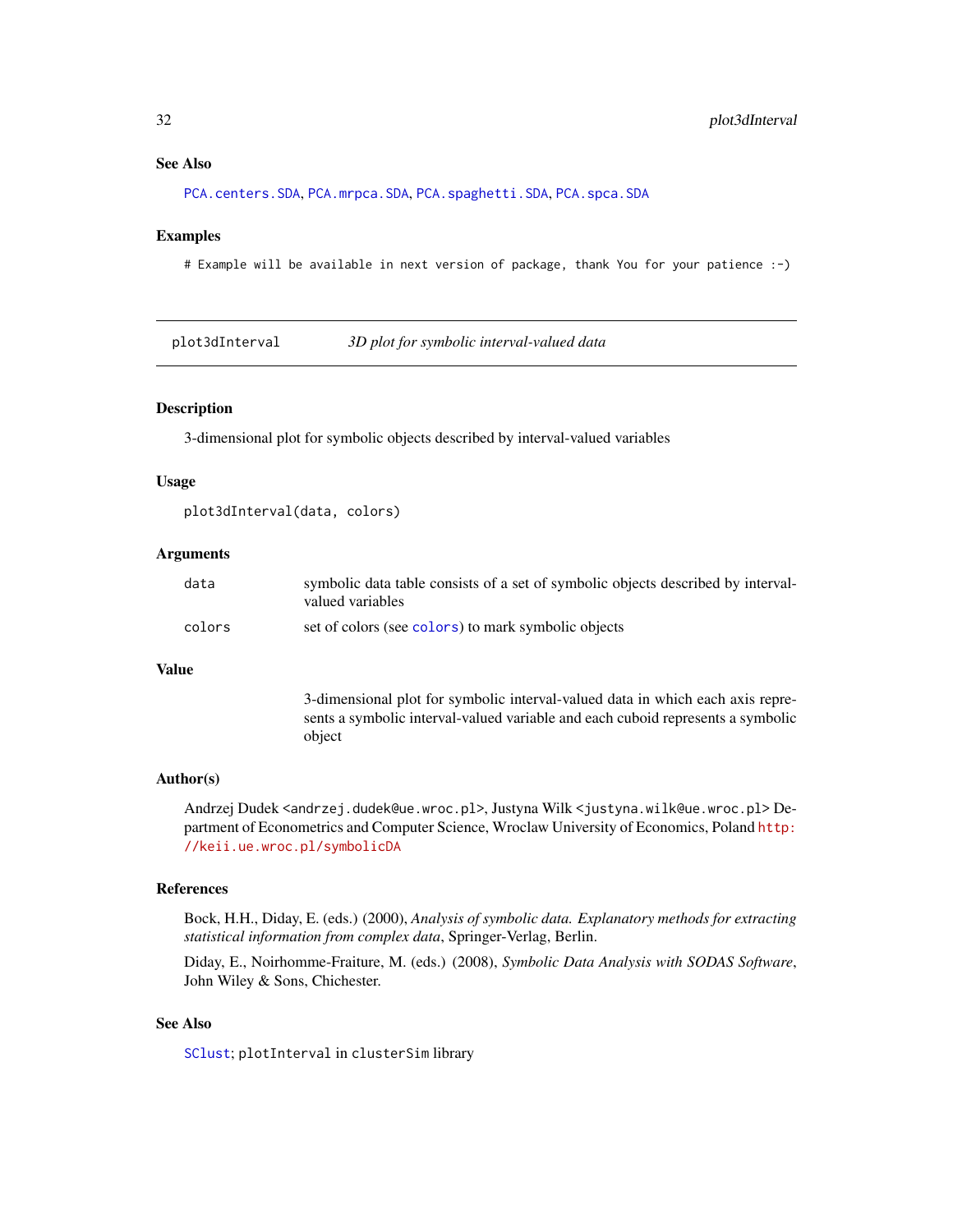# <span id="page-32-0"></span>random.forest.SDA 33

#### Examples

```
# LONG RUNNING - UNCOMMENT TO RUN
#means \leq matrix(c(0,0,0,0)#0,0,6,
#0,6,0,
#0,6,6,
#6,0,0,
#6,0,6,
#6,6,0,
#6,6,6),8,3,byrow=TRUE)
#means<-means*1.5
#means[5:8,1]<-means[5:8,1]-2
#means[5:8,3]<-means[5:8,3]-2
#cov <- matrix(c(1,0,0,0,1,0,0,0,1),3,3)
#t<-cluster.Gen(model=2, means=means, cov=cov, dataType="s", numObjects=10)
#plot3dInterval(t$data, colors=rainbow(8)[t$clusters])
#rgl.viewpoint(15,20,30)
#rgl.snapshot("8_clusters_3d.jpg")
```

```
random.forest.SDA Random forest algorithm for optimal split based decision tree for sym-
                         bolic objects
```
#### Description

Random forest algorithm for optimal split based decision tree for symbolic objects

#### Usage

```
random.forest.SDA(sdt,formula,testSet, mfinal = 100,...)
```
# Arguments

| sdt     | Symbolic data table                                                                           |
|---------|-----------------------------------------------------------------------------------------------|
| formula | formula as in ln function                                                                     |
| testSet | a vector of integers indicating classes to which each objects are allocated in<br>learnig set |
| mfinal  | number of partial models generated                                                            |
|         | arguments passed to decisionTree.SDA function                                                 |

# Details

random.forest.SDA implements Breiman's random forest algorithm for classification of symbolic data set.

# Value

Section details goes here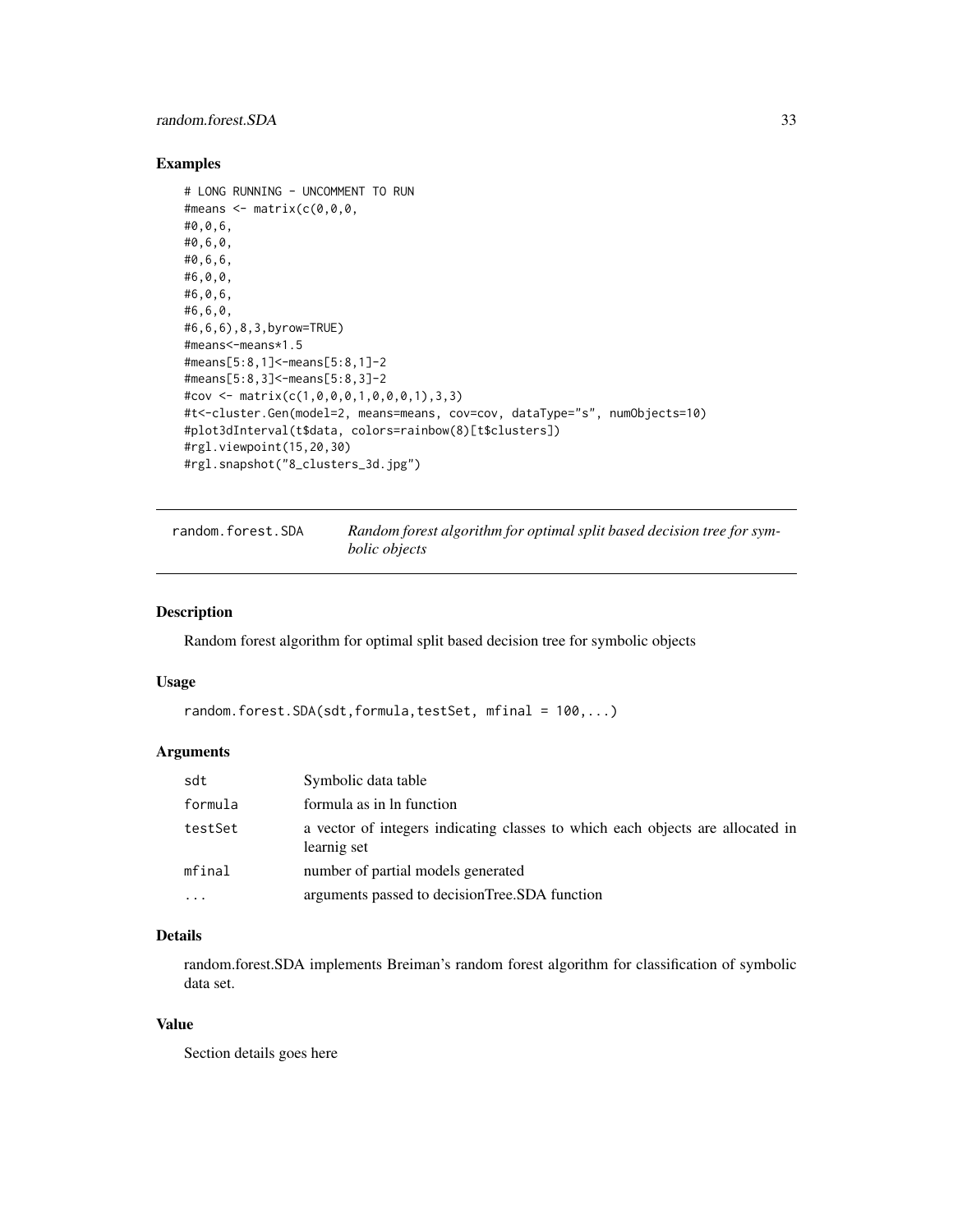#### <span id="page-33-0"></span>Author(s)

Andrzej Dudek <andrzej.dudek@ue.wroc.pl> Marcin Pełka <marcin.pelka@ue.wroc.pl>

Department of Econometrics and Computer Science, University of Economics, Wroclaw, Poland <http://keii.ue.wroc.pl/symbolicDA>

# References

Billard L., Diday E. (eds.) (2006), *Symbolic Data Analysis, Conceptual Statistics and Data Mining*, John Wiley & Sons, Chichester.

Bock H.H., Diday E. (eds.) (2000), *Analysis of symbolic data. Explanatory methods for extracting statistical information from complex data*, Springer-Verlag, Berlin.

Diday E., Noirhomme-Fraiture M. (eds.) (2008), *Symbolic Data Analysis with SODAS Software*, John Wiley & Sons, Chichester.

# See Also

[bagging.SDA](#page-1-1),[boosting.SDA](#page-3-1),[decisionTree.SDA](#page-8-1)

#### Examples

# Example will be available in next version of package, thank You for your patience :-)

| replication.SDA | Modification of replication analysis for cluster validation of symbolic<br>data |
|-----------------|---------------------------------------------------------------------------------|
|                 |                                                                                 |

# Description

Replication analysis for cluster validation of symbolic data

#### Usage

```
replication.SDA(table.Symbolic, u=2, method="SClust", S=10, fixedAsample=NULL, ...)
```
# Arguments

|              | table. Symbolic symbolic data table                                                                                                             |
|--------------|-------------------------------------------------------------------------------------------------------------------------------------------------|
| -u           | number of clusters given arbitrarily                                                                                                            |
| method       | clustering method: "SClust" (default), "DClust", "single", "complete", "aver-<br>age", "mcquitty", "median", "centroid", "ward", "pam", "diana" |
| -S           | the number of simulations used to compute average adjusted Rand index                                                                           |
| fixedAsample | if NULL A sample is generated randomly, otherwise this parameter contains<br>object numbers arbitrarily assigned to A sample                    |
| $\ddotsc$    | additional argument passed to dist_SDA function                                                                                                 |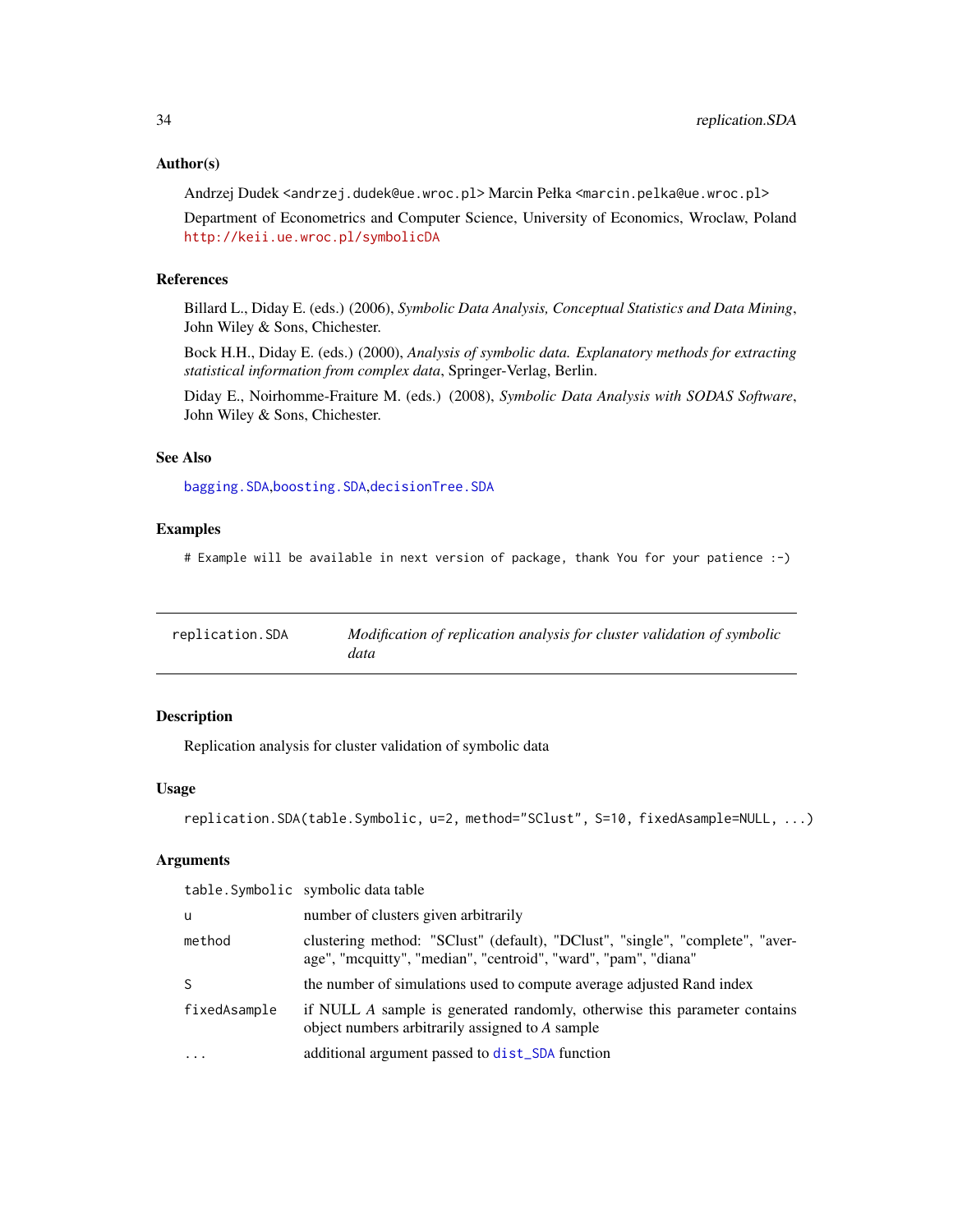#### Details

See file [../doc/replicationSDA\\_details.pdf](../doc/replicationSDA_details.pdf) for further details

#### Value

| $\overline{A}$ | 3-dimensional array containing data matrices for A sample of objects in each<br>simulation (first dimension represents simulation number, second - object num-<br>ber, third - variable number)                                                     |
|----------------|-----------------------------------------------------------------------------------------------------------------------------------------------------------------------------------------------------------------------------------------------------|
| <sub>B</sub>   | 3-dimensional array containing data matrices for B sample of objects in each<br>simulation (first dimension represents simulation number, second - object num-<br>ber, third - variable number)                                                     |
| medoids        | 3-dimensional array containing matrices of observations on u representative ob-<br>jects (medoids) for A sample of objects in each simulation (first dimension rep-<br>resents simulation number, second - cluster number, third - variable number) |
| clusteringA    | 2-dimensional array containing cluster numbers for A sample of objects in each<br>simulation (first dimension represents simulation number, second - object num-<br>ber)                                                                            |
| clusteringB    | 2-dimensional array containing cluster numbers for B sample of objects in each<br>simulation (first dimension represents simulation number, second - object num-<br>ber)                                                                            |
| clusteringBB   | 2-dimensional array containing cluster numbers for B sample of objects in each<br>simulation according to 4 step of replication analysis procedure (first dimension<br>represents simulation number, second - object number)                        |
| cRand          | value of average adjusted Rand index for S simulations                                                                                                                                                                                              |

# Author(s)

Andrzej Dudek <andrzej.dudek@ue.wroc.pl>, Justyna Wilk <justyna.wilk@ue.wroc.pl> Department of Econometrics and Computer Science,Wroclaw University of Economics, Poland [http:](http://keii.ue.wroc.pl/symbolicDA) [//keii.ue.wroc.pl/symbolicDA](http://keii.ue.wroc.pl/symbolicDA)

#### References

Breckenridge, J.N. (2000), *Validating cluster analysis: consistent replication and symmetry*, "Multivariate Behavioral Research", 35 (2), 261-285. Available at: [http://dx.doi.org/10.1207/](http://dx.doi.org/10.1207/S15327906MBR3502_5) [S15327906MBR3502\\_5](http://dx.doi.org/10.1207/S15327906MBR3502_5).

Gordon, A.D. (1999), *Classification*, Chapman and Hall/CRC, London. ISBN 9781584880134.

Hubert, L., Arabie, P. (1985), *Comparing partitions*, "Journal of Classification", no. 1, 193-218. Available at: <https://link.springer.com/article/10.1007%2FBF01908075>.

Milligan, G.W. (1996), *Clustering validation: results and implications for applied analyses*, In P. Arabie, L.J. Hubert, G. de Soete (Eds.), *Clustering and classification*, World Scientific, Singapore, 341-375. ISBN 9789810212872.

Bock H.H., Diday E. (eds.) (2000), *Analysis of Symbolic Data. Explanatory methods for extracting statistical information from complex data*, Springer-Verlag, Berlin.

Diday E., Noirhomme-Fraiture M. (eds.) (2008), *Symbolic Data Analysis with SODAS Software*, John Wiley & Sons, Chichester.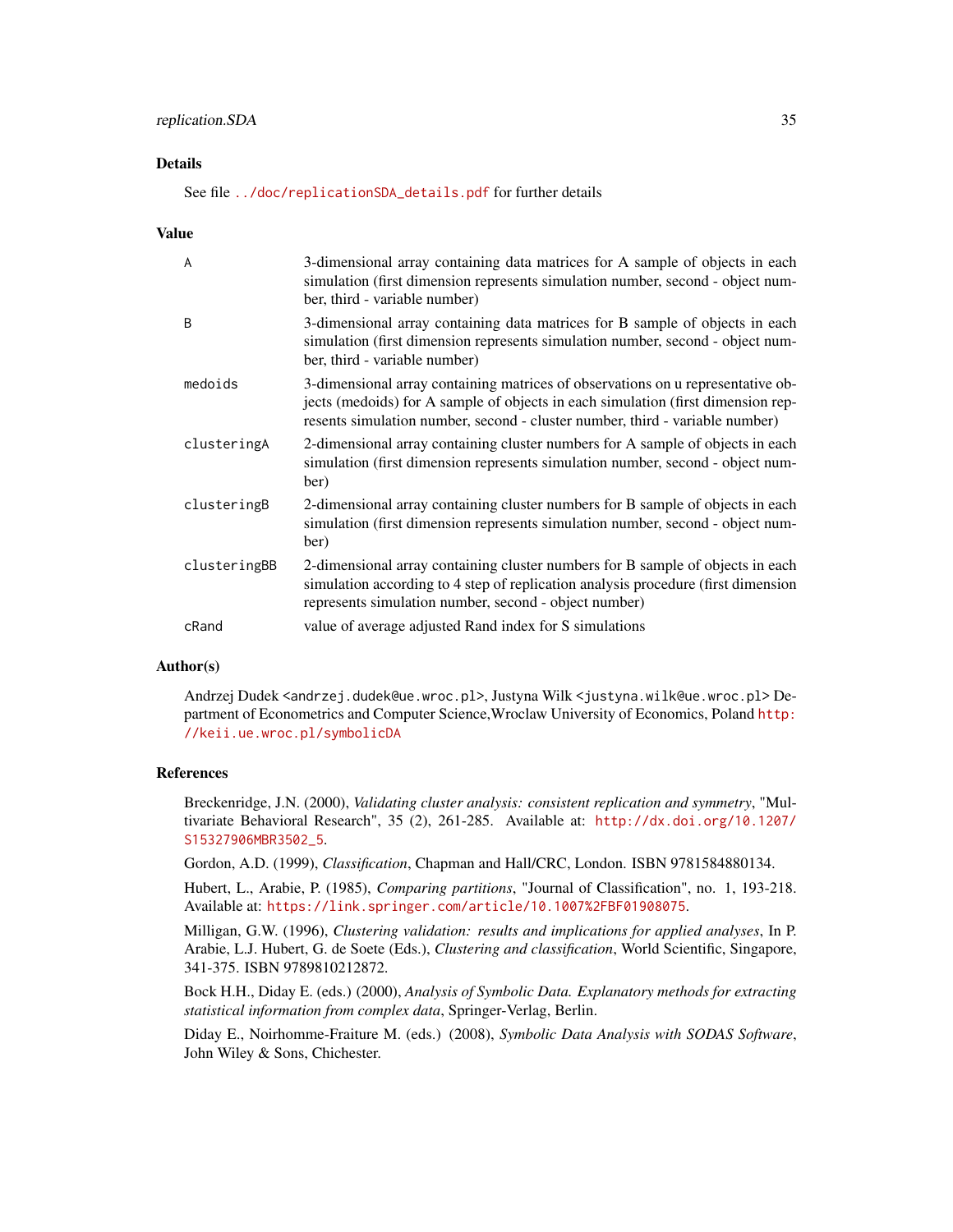# See Also

[dist\\_SDA](#page-10-1), [SClust](#page-38-1), [DClust](#page-7-1); hclust in stats library; pam in cluster library; replication.Mod in clusterSim library

# Examples

```
#data("cars",package="symbolicDA")
#set.seed(123)
#w<-replication.SDA(cars, u=3, method="SClust", S=10)
#print(w)
```
RSDA2SymbolicDA *Read a Symbolic Table from*

#### Description

It reads a symbolic data table from a CSV file or converts RSDA object to SymbolicDA "symbolic" class type object

#### Usage

```
RSDA2SymbolicDA(rsda.object=NULL,from.csv=F,file=NULL
, header = TRUE, sep, dec, row.names = NULL)
```
#### Arguments

| rsda.object | object of class "symb.data.table" from (former) RSDA package)   |
|-------------|-----------------------------------------------------------------|
| from.csv    | object of class "symb.data.table" from (former) RSDA package)   |
| file        | optional, The name of the CSV file in RSDA format (see details) |
| header      | As in R function read table                                     |
| sep         | As in R function read table                                     |
| dec         | As in R function read.table                                     |
| row.names   | As in R function read table                                     |

#### Details

(as in (former) RSDA package) The labels \$C means that follows a continuous variable, \$I means an interval variable, \$H means a histogram variables and \$S means set variable. In the first row each labels should be follow of a name to variable and to the case of histogram a set variables types the names of the modalities (categories) . In data rows for continuous variables we have just one value, for interval variables we have the minimum and the maximum of the interval, for histogram variables we have the number of modalities and then the probability of each modality and for set variables we have the cardinality of the set and next the elements of the set.

The format is the CSV file should be like:

<span id="page-35-0"></span>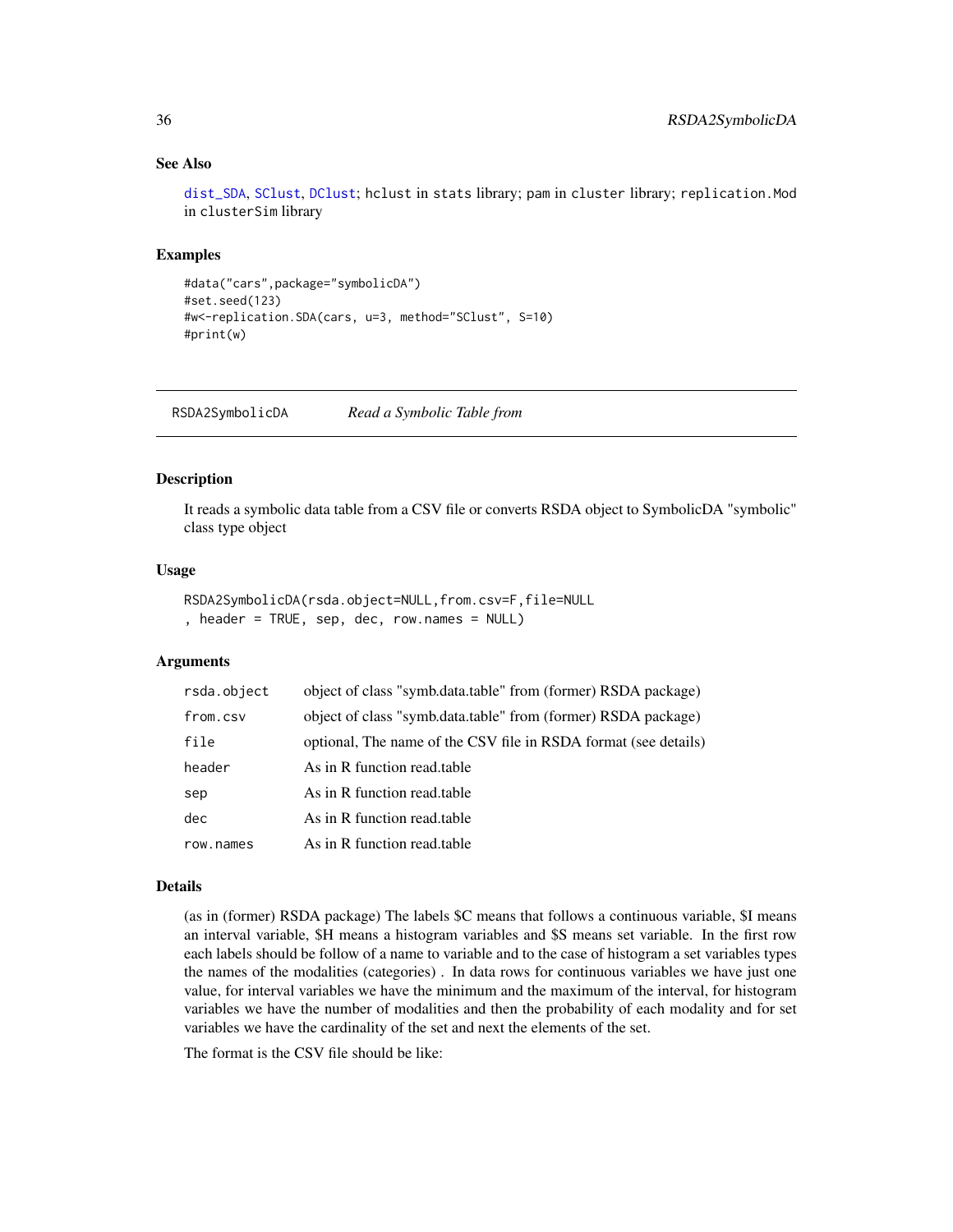\$C F1 \$I F2 F2 \$H F3 M1 M2 M3 \$S F4 E1 E2 E3 E4

Case1 \$C 2.8 \$I 1 2 \$H 3 0.1 0.7 0.2 \$S 4 e g k i

Case2 \$C 1.4 \$I 3 9 \$H 3 0.6 0.3 0.1 \$S 4 a b c d

Case3 \$C 3.2 \$I -1 4 \$H 3 0.2 0.2 0.6 \$S 4 2 1 b c

Case4 \$C -2.1 \$I 0 2 \$H 3 0.9 0.0 0.1 \$S 4 3 4 c a

Case5 \$C -3.0 \$I -4 -2 \$H 3 0.6 0.0 0.4 \$S 4 e i g k

The internal format is: \$N  $[1] 5$ \$M [1] 4 \$sym.obj.names [1] 'Case1' 'Case2' 'Case3' 'Case4' 'Case5' \$sym.var.names [1] 'F1' 'F2' 'F3' 'F4' \$sym.var.types [1] '\$C' '\$I' '\$H' '\$S' \$sym.var.length [1] 1 2 3 4 \$sym.var.starts [1] 2 4 8 13 \$meta \$C F1 \$I F2 F2 \$H F3 M1 M2 M3 \$S F4 E1 E2 E3 E4 Case1 \$C 2.8 \$I 1 2 \$H 3 0.1 0.7 0.2 \$S 4 e g k i Case2 \$C 1.4 \$I 3 9 \$H 3 0.6 0.3 0.1 \$S 4 a b c d Case3 \$C 3.2 \$I -1 4 \$H 3 0.2 0.2 0.6 \$S 4 2 1 b c Case4 \$C -2.1 \$I 0 2 \$H 3 0.9 0.0 0.1 \$S 4 3 4 c a Case5 \$C -3.0 \$I -4 -2 \$H 3 0.6 0.0 0.4 \$S 4 e i g k \$data F1 F2 F2.1 M1 M2 M3 E1 E2 E3 E4 Case1 2.8 1 2 0.1 0.7 0.2 e g k i Case2 1.4 3 9 0.6 0.3 0.1 a b c d Case3 3.2 -1 4 0.2 0.2 0.6 2 1 b c Case4 -2.1 0 2 0.9 0.0 0.1 3 4 c a Case5 -3.0 -4 -2 0.6 0.0 0.4 e i g k

#### Value

Return a symbolic data table in form of SymbolicDA "symbolic" class type object.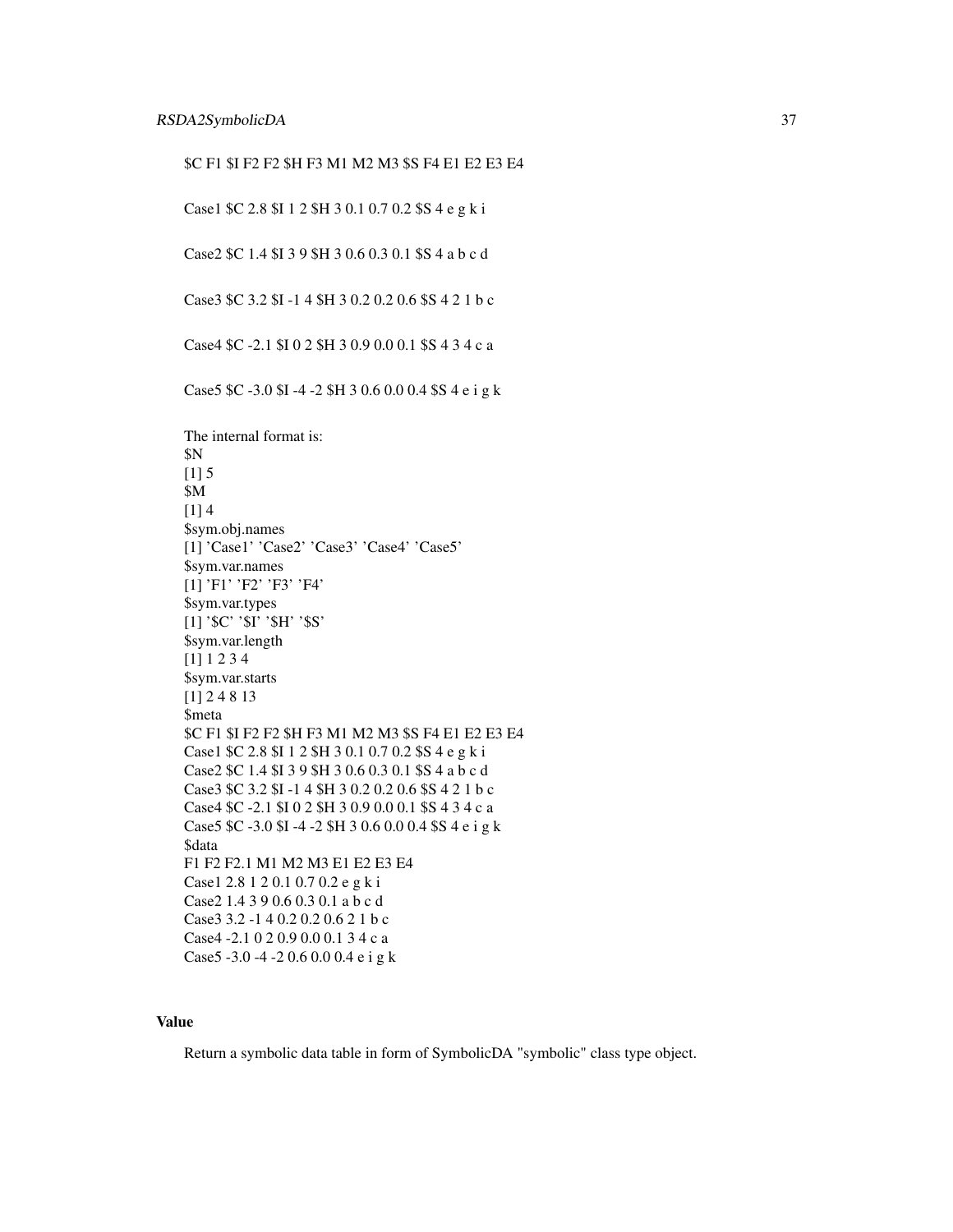#### <span id="page-37-0"></span>Author(s)

Andrzej Dudek

With included code from (former) RSDA package by Oldemar Rodriguez Rojas

#### References

Bock H.H., Diday E. (eds.) (2000), *Analysis of Symbolic Data. Explanatory methods for extracting statistical information from complex data*, Springer-Verlag, Berlin.

# See Also

display.sym.table

#### Examples

# Example will be available in next version of package, thank You for your patience :-)

<span id="page-37-1"></span>save.SO *saves symbolic data table of 'symbolic' class to xml file*

#### Description

saves symbolic data table of 'symbolic' class to xml file (ASSO format)

#### Usage

save.SO(sdt,file)

#### Arguments

| sdt  | Symbolic data table      |
|------|--------------------------|
| file | file name with extension |

# Details

see [symbolic.object](#page-42-1) for symbolic data table R structure representation

# Value

No value returned

#### Author(s)

Andrzej Dudek <andrzej.dudek@ue.wroc.pl>

Department of Econometrics and Computer Science, University of Economics, Wroclaw, Poland <http://keii.ue.wroc.pl/symbolicDA>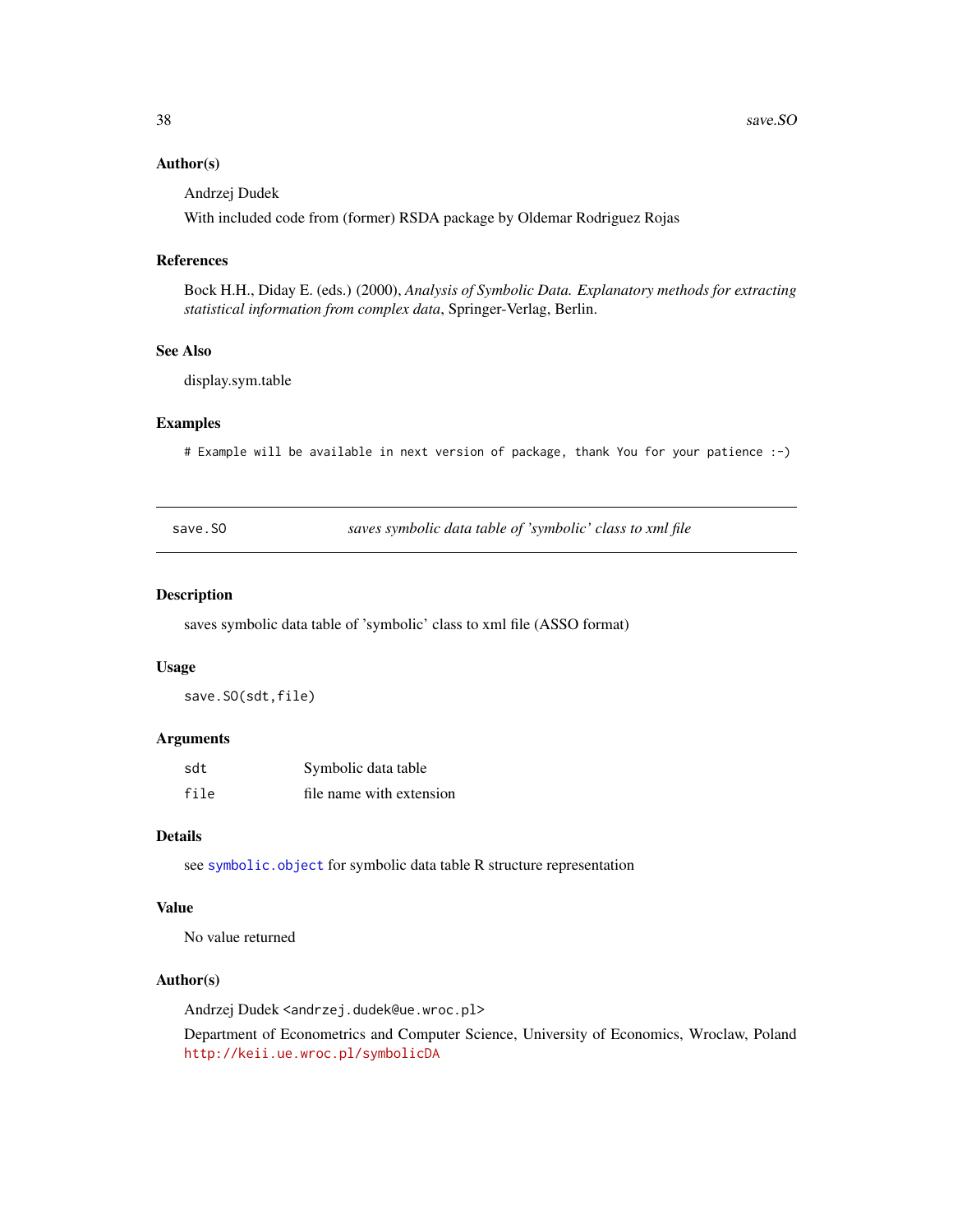#### <span id="page-38-0"></span>SClust 39

#### References

Billard L., Diday E. (eds.) (2006), *Symbolic Data Analysis, Conceptual Statistics and Data Mining*, John Wiley & Sons, Chichester.

Bock H.H., Diday E. (eds.) (2000), *Analysis of symbolic data. Explanatory methods for extracting statistical information from complex data*, Springer-Verlag, Berlin.

Diday E., Noirhomme-Fraiture M. (eds.) (2008), *Symbolic Data Analysis with SODAS Software*, John Wiley & Sons, Chichester.

# See Also

[generate.SO](#page-13-1),[subsdt.SDA](#page-41-1),[parse.SO](#page-24-1)

#### Examples

```
#data("cars",package="symbolicDA")
#save.SO(cars,file="cars_backup.xml")
```
<span id="page-38-1"></span>SClust *Dynamical clustering of symbolic data*

#### Description

Dynamical clustering of symbolic data based on symbolic data table

#### Usage

SClust(table.Symbolic, cl, iter=100, variableSelection=NULL, objectSelection=NULL)

#### Arguments

|                   | table. Symbolic symbolic data table                                                        |  |
|-------------------|--------------------------------------------------------------------------------------------|--|
| c1                | number of clusters or vector with initial prototypes of clusters                           |  |
| iter              | maximum number of iterations                                                               |  |
| variableSelection |                                                                                            |  |
|                   | vector of numbers of variables to use in clustering procedure or NULL for all<br>variables |  |
| objectSelection   |                                                                                            |  |
|                   | vector of numbers of objects to use in clustering procedure or NULL for all<br>objects     |  |

# Details

See file [../doc/SClust\\_details.pdf](../doc/SClust_details.pdf) for further details

# Value

a vector of integers indicating the cluster to which each object is allocated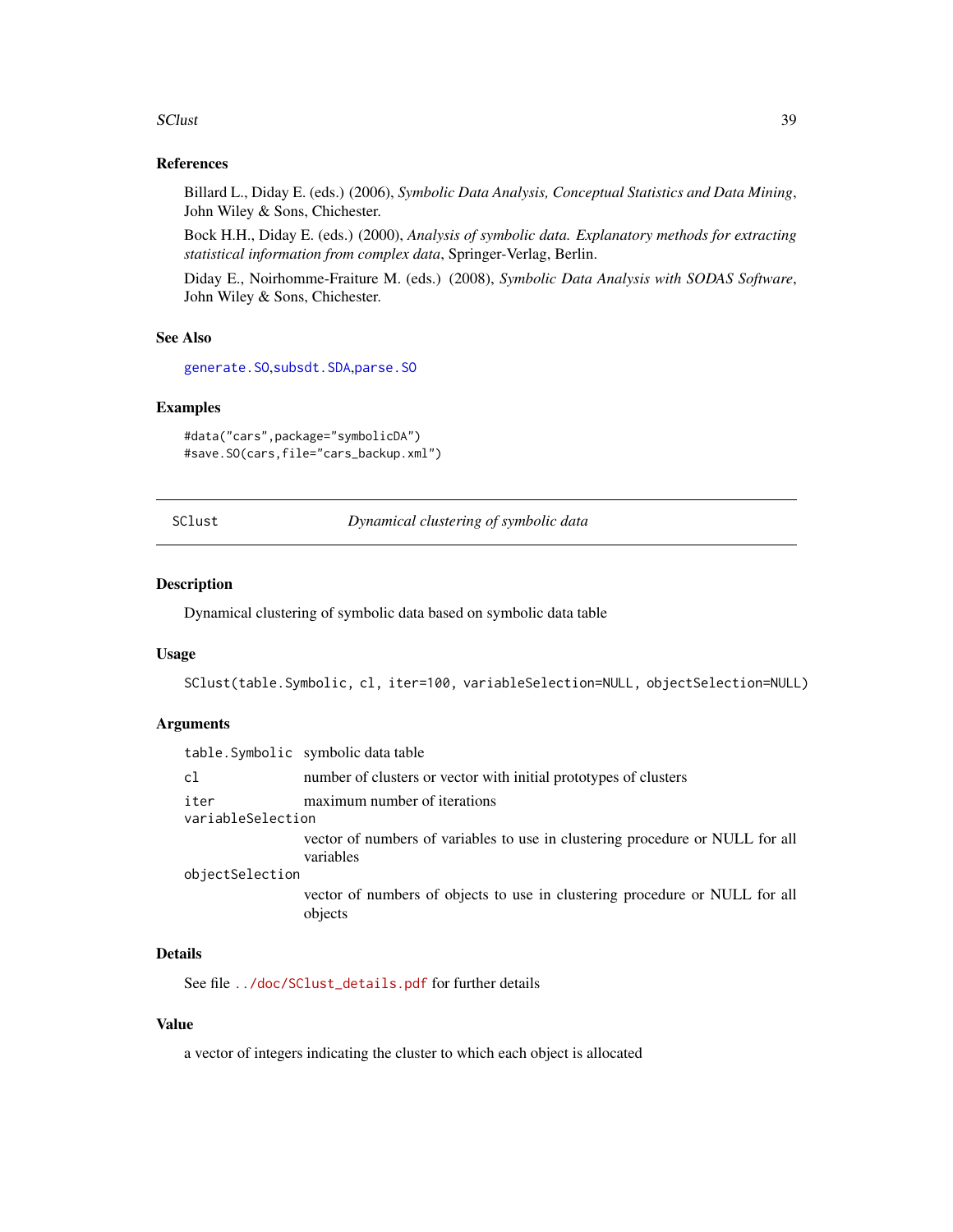#### <span id="page-39-0"></span>Author(s)

Andrzej Dudek <andrzej.dudek@ue.wroc.pl>, Justyna Wilk <justyna.wilk@ue.wroc.pl> Department of Econometrics and Computer Science, Wroclaw University of Economics, Poland [http:](http://keii.ue.wroc.pl/symbolicDA) [//keii.ue.wroc.pl/symbolicDA](http://keii.ue.wroc.pl/symbolicDA)

#### References

Bock, H.H., Diday, E. (eds.) (2000), *Analysis of Symbolic Data. Explanatory Methods for Extracting Statistical Information from Complex Data*, Springer-Verlag, Berlin.

Diday, E., Noirhomme-Fraiture, M. (eds.) (2008), *Symbolic Data Analysis with SODAS Software*, John Wiley & Sons, Chichester, pp. 185-191.

Verde, R. (2004), *Clustering Methods in Symbolic Data Analysis*, In: D. Banks, L. House, E. R. McMorris, P. Arabie, W. Gaul (Eds.), Classification, clustering and Data mining applications, Springer-Verlag, Heidelberg, pp. 299-317.

Diday, E. (1971), *La methode des Nuees dynamiques*, Revue de Statistique Appliquee, Vol. 19-2, pp. 19-34.

Celeux, G., Diday, E., Govaert, G., Lechevallier, Y., Ralambondrainy, H. (1988), *Classifcation Automatique des Donnees*, Environnement Statistique et Informatique - Dunod, Gauthier-Villards, Paris.

#### See Also

[DClust](#page-7-1); [kmeans](#page-0-0) in stats library

#### Examples

```
# LONG RUNNING - UNCOMMENT TO RUN
#data("cars",package="symbolicDA")
#sdt<-cars
#clust<-SClust(sdt, cl=3, iter=50)
#print(clust)
```

| simple2SO | Change of representation of symbolic data from simple form to sym- |
|-----------|--------------------------------------------------------------------|
|           | bolic data table                                                   |

#### **Description**

Change of representation of symbolic data from simple form to symbolic data table

#### Usage

simple2SO(x)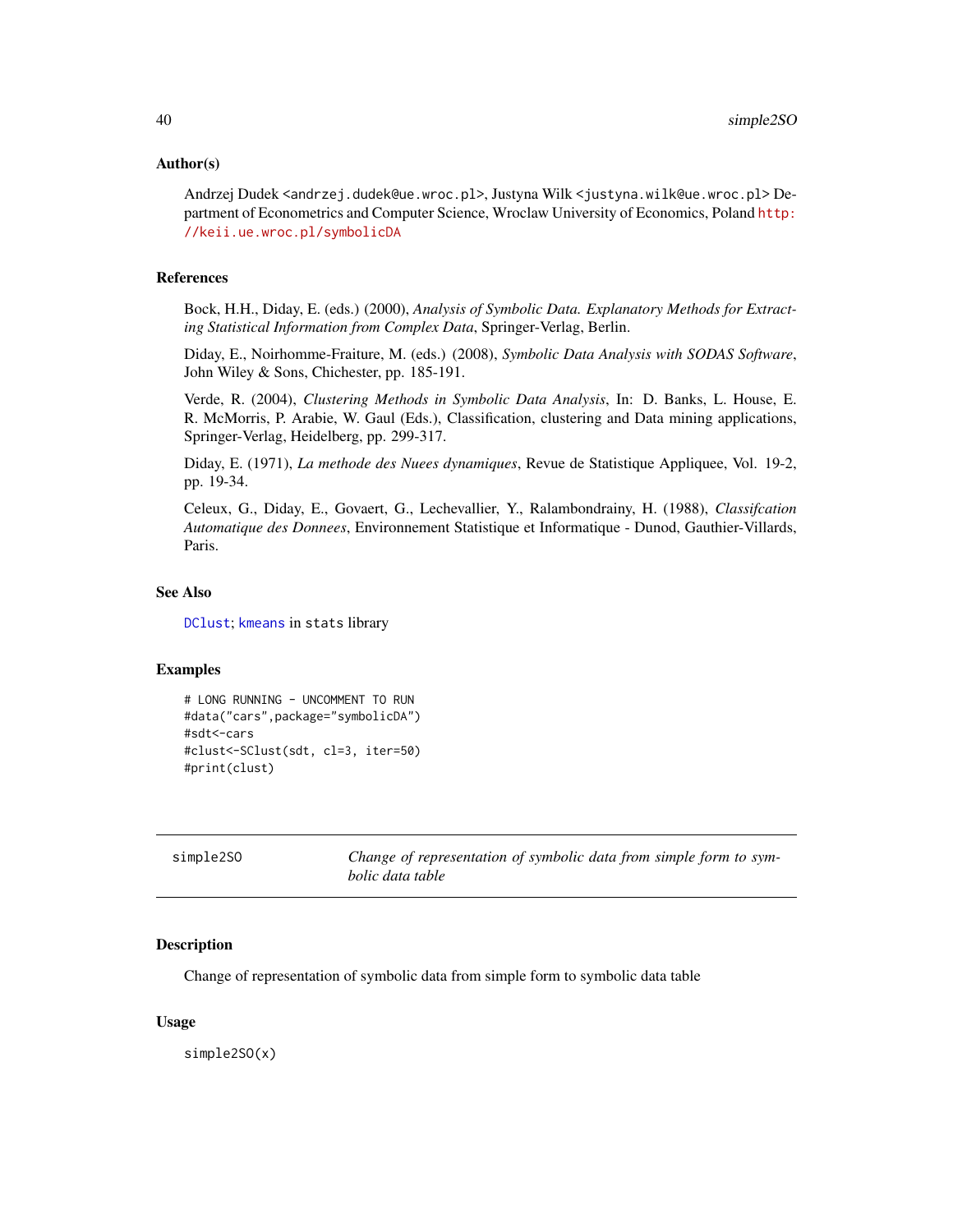# <span id="page-40-0"></span>SO2Simple 41

#### Arguments

x symbolic interval data: a 3-dimensional table, first dimension represents object number, second dimension - variable number, and third dimension contains lower- and upper-bounds of intervals

# Details

see [symbolic.object](#page-42-1) for symbolic data table R structure representation

# Value

Symbolic data table in full form

# Author(s)

Andrzej Dudek <andrzej.dudek@ue.wroc.pl>

Department of Econometrics and Computer Science, University of Economics, Wroclaw, Poland <http://keii.ue.wroc.pl/symbolicDA>

#### References

Billard L., Diday E. (eds.) (2006), *Symbolic Data Analysis, Conceptual Statistics and Data Mining*, John Wiley & Sons, Chichester.

Bock H.H., Diday E. (eds.) (2000), *Analysis of symbolic data. Explanatory methods for extracting statistical information from complex data*, Springer-Verlag, Berlin.

Diday E., Noirhomme-Fraiture M. (eds.) (2008), *Symbolic Data Analysis with SODAS Software*, John Wiley & Sons, Chichester.

# See Also

link{SO2Simple}

#### Examples

# Example will be available in next version of package, thank You for your patience :-)

<span id="page-40-1"></span>

| SO2Simple | Change of representation of symbolic data from symbolic data table to |
|-----------|-----------------------------------------------------------------------|
|           | simple form                                                           |

#### Description

Change of representation of symbolic data from symbolic data table to simple form

#### Usage

SO2Simple(sd)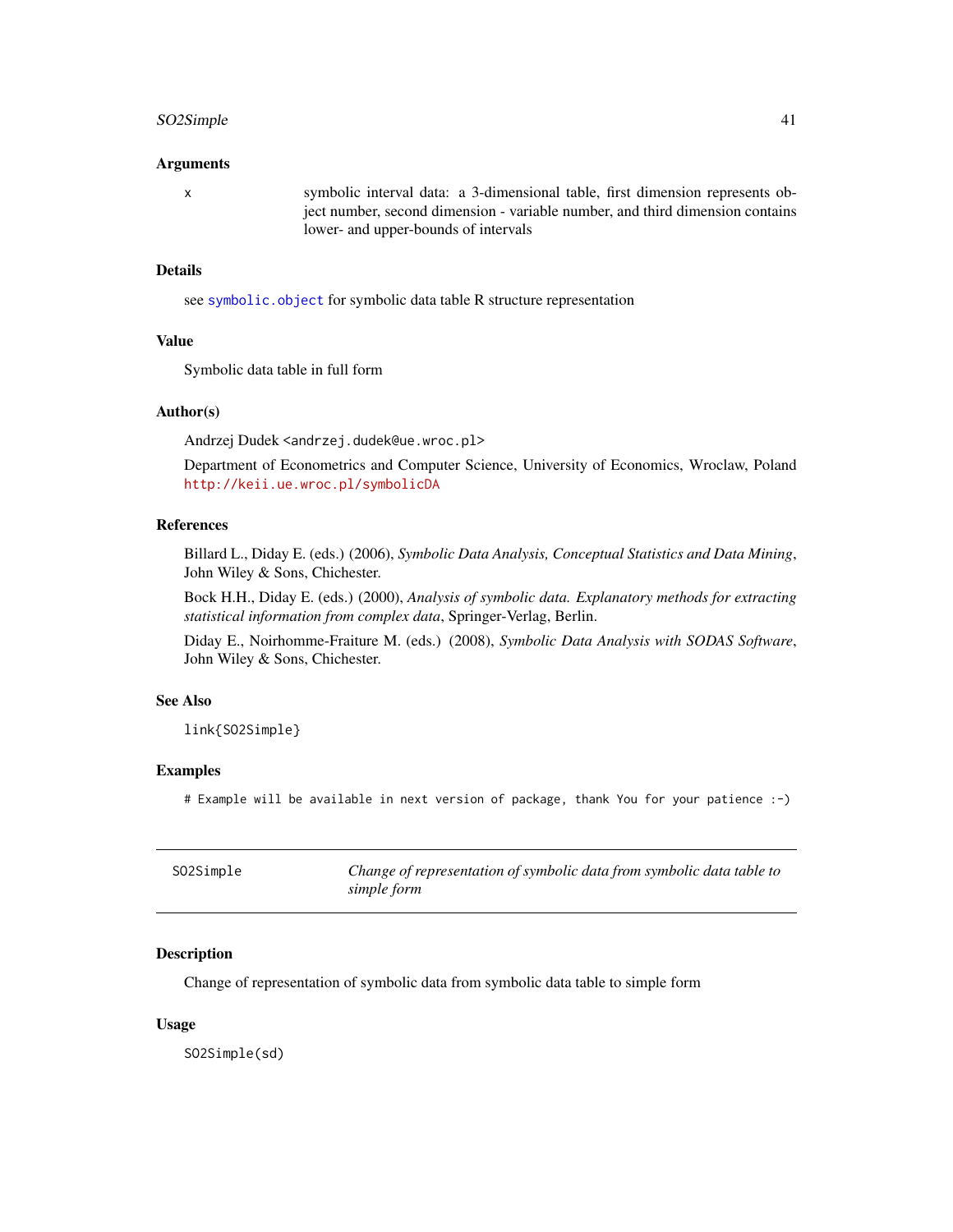#### <span id="page-41-0"></span>Arguments

sd Symbolic data table in full form

# **Details**

see [symbolic.object](#page-42-1) for symbolic data table R structure representation

# Value

symbolic interval data: a 3-dimensional table, first dimension represents object number, second dimension - variable number, and third dimension contains lower- and upper-bounds of intervals

#### Author(s)

Andrzej Dudek <andrzej.dudek@ue.wroc.pl>

Department of Econometrics and Computer Science, University of Economics, Wroclaw, Poland <http://keii.ue.wroc.pl/symbolicDA>

# References

Billard L., Diday E. (eds.) (2006), *Symbolic Data Analysis, Conceptual Statistics and Data Mining*, John Wiley & Sons, Chichester.

Bock H.H., Diday E. (eds.) (2000), *Analysis of symbolic data. Explanatory methods for extracting statistical information from complex data*, Springer-Verlag, Berlin.

Diday E., Noirhomme-Fraiture M. (eds.) (2008), *Symbolic Data Analysis with SODAS Software*, John Wiley & Sons, Chichester.

#### See Also

link{simple2SO}

#### Examples

# Example will be available in next version of package, thank You for your patience :-)

<span id="page-41-1"></span>subsdt.SDA *Subset of symbolic data table*

# Description

This method creates symbolic data table containing only objects, whose indices are given in secong argument

#### Usage

subsdt.SDA(sdt,objectSelection)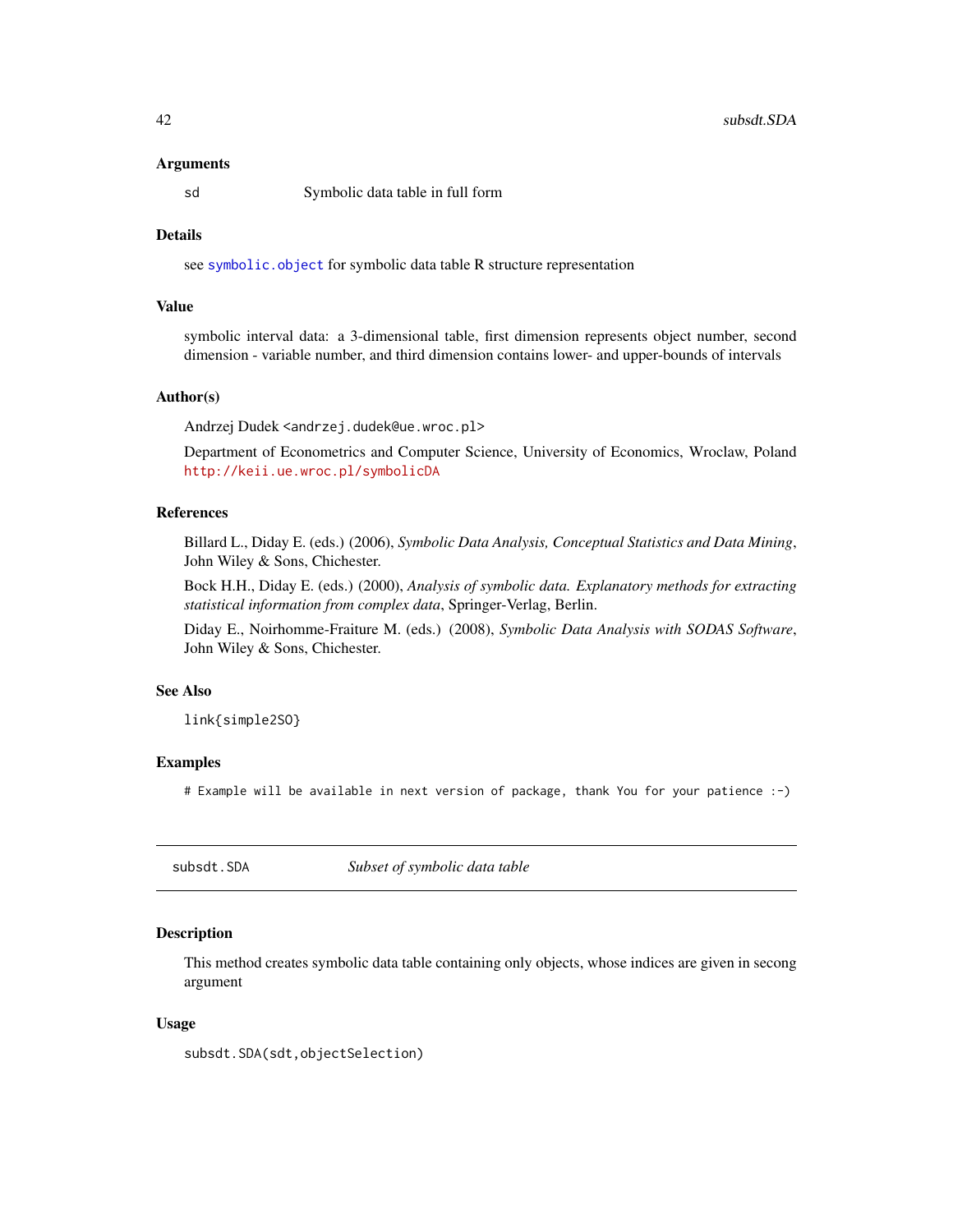# <span id="page-42-0"></span>symbolic.object 43

#### Arguments

sdt Symbolic data table objectSelection

vector containing symbolic object numbers, default value - all objects from sdt

#### Details

see [symbolic.object](#page-42-1) for symbolic data table R structure representation

# Value

Symbolic data table containing only objects, whose indices are given in secong argument. The result is of 'symbolic' class

# Author(s)

Andrzej Dudek <andrzej.dudek@ue.wroc.pl>

Department of Econometrics and Computer Science, University of Economics, Wroclaw, Poland <http://keii.ue.wroc.pl/symbolicDA>

#### References

Billard L., Diday E. (eds.) (2006), *Symbolic Data Analysis, Conceptual Statistics and Data Mining*, John Wiley & Sons, Chichester.

Bock H.H., Diday E. (eds.) (2000), *Analysis of symbolic data. Explanatory methods for extracting statistical information from complex data*, Springer-Verlag, Berlin.

Diday E., Noirhomme-Fraiture M. (eds.) (2008), *Symbolic Data Analysis with SODAS Software*, John Wiley & Sons, Chichester.

#### See Also

[generate.SO](#page-13-1),[save.SO](#page-37-1),[parse.SO](#page-24-1)

#### Examples

# Example will be available in next version of package, thank You for your patience :-)

<span id="page-42-1"></span>symbolic.object *Symbolic data table Object*

# Description

These are objects representing symbolic data table structure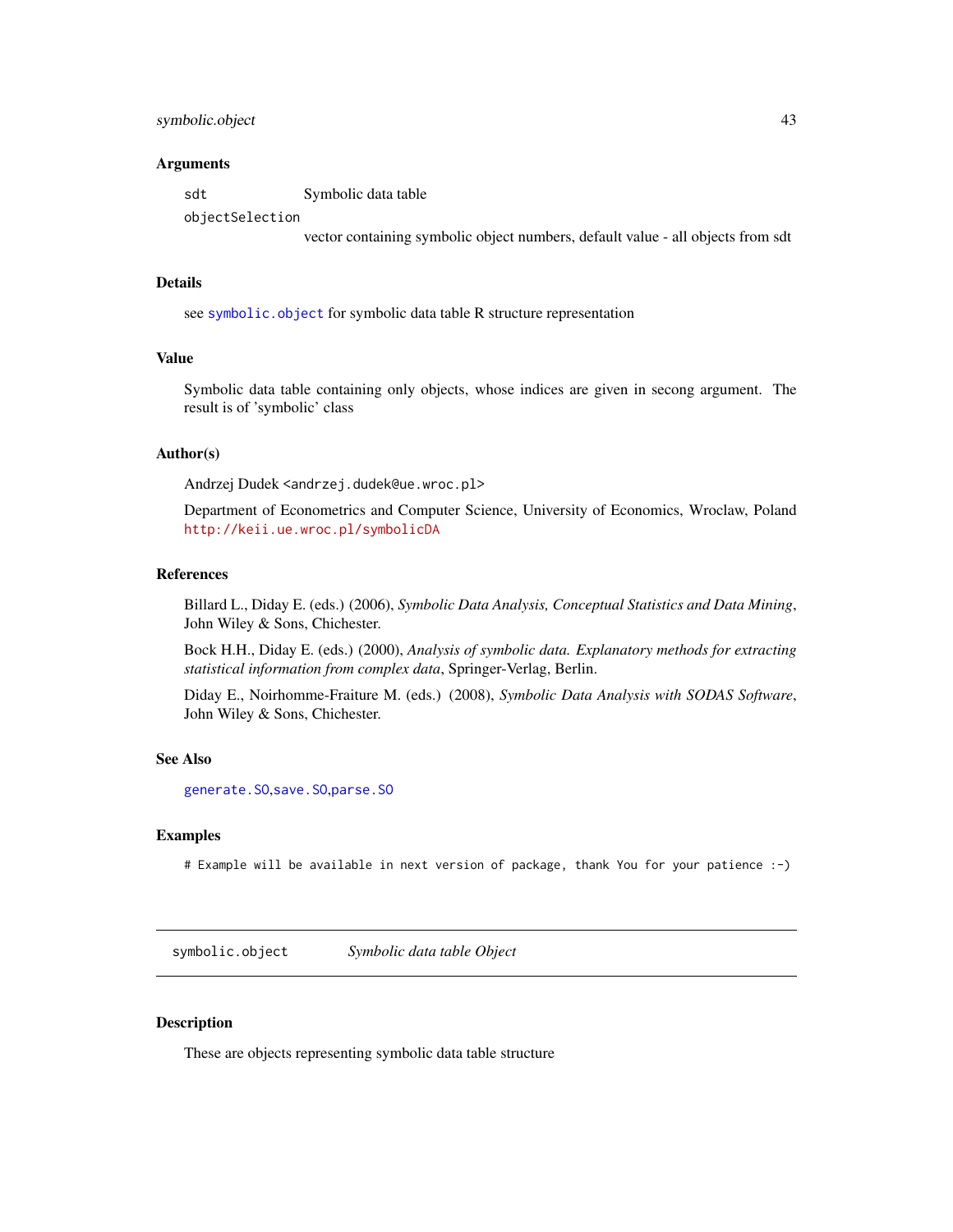# Details

For all fields symbol N.A. means not available value.

For futher details see <../doc/SDA.pdf>

# Value

| individuals | data frame with one row for each row in symbolic data table with following<br>columns:                                                                                                                                                                                                                                                                                                                                                                                                                                                                                                                                                                                                                                                                                                                                                                                                                                                                                                                                                                                                                                                                                                                                                          |
|-------------|-------------------------------------------------------------------------------------------------------------------------------------------------------------------------------------------------------------------------------------------------------------------------------------------------------------------------------------------------------------------------------------------------------------------------------------------------------------------------------------------------------------------------------------------------------------------------------------------------------------------------------------------------------------------------------------------------------------------------------------------------------------------------------------------------------------------------------------------------------------------------------------------------------------------------------------------------------------------------------------------------------------------------------------------------------------------------------------------------------------------------------------------------------------------------------------------------------------------------------------------------|
|             | num - symbolic object (described by symbolic data table row) ordering number,<br>usually from 1 to numebr of symbolic objects;                                                                                                                                                                                                                                                                                                                                                                                                                                                                                                                                                                                                                                                                                                                                                                                                                                                                                                                                                                                                                                                                                                                  |
|             | name - short name of symbolic object with no spaces;                                                                                                                                                                                                                                                                                                                                                                                                                                                                                                                                                                                                                                                                                                                                                                                                                                                                                                                                                                                                                                                                                                                                                                                            |
|             | label - full descriptive name of symbolic object.                                                                                                                                                                                                                                                                                                                                                                                                                                                                                                                                                                                                                                                                                                                                                                                                                                                                                                                                                                                                                                                                                                                                                                                               |
| variables   | data frame with one row for each column in symbolic data table with following<br>columns:                                                                                                                                                                                                                                                                                                                                                                                                                                                                                                                                                                                                                                                                                                                                                                                                                                                                                                                                                                                                                                                                                                                                                       |
|             | num - symbolic variable (adequate to symbolic data table column) ordering num-<br>ber, usually from 1 to number of symbolic variables;                                                                                                                                                                                                                                                                                                                                                                                                                                                                                                                                                                                                                                                                                                                                                                                                                                                                                                                                                                                                                                                                                                          |
|             | name - short name of symbolic variable with no spaces;                                                                                                                                                                                                                                                                                                                                                                                                                                                                                                                                                                                                                                                                                                                                                                                                                                                                                                                                                                                                                                                                                                                                                                                          |
|             | label - full descriptive name of symbolic variable;                                                                                                                                                                                                                                                                                                                                                                                                                                                                                                                                                                                                                                                                                                                                                                                                                                                                                                                                                                                                                                                                                                                                                                                             |
|             | type - type of symbolic variable: IC (InterContinous) - Symbolic interval vari-<br>able type, every realization of symbolic variable of this type on symbolic ob-<br>ject takes form of numerical interval; C (Continous) - Symbolic interval variable<br>type, every realization of symbolic variable of this type on symbolic object takes<br>form of numerical interval for which begging is equal to end (equivalent to sim-<br>ple "numeric" value); MN (MultiNominal) - every realization of multi nominal<br>symbolic variable on symbolic objects takes form of set of nominal values; NM<br>((Multi) Nominal Modif) - every realization of nominal symbolic variable on<br>symbolic objects takes form of distribution of probabilities (set of nominal val-<br>ues with weights summing to one) N (Nominal) - every realization of nominal<br>symbolic variable on symbolic objects is one value (or N.A.)<br>details - id of this variable in details table apropriate for this kind of variable<br>(detailsN for nominal and multi nominal variables, detailsIC for symbolic inter-<br>val variables, <i>detailsC</i> for continous (metric single-valued) variables, <i>detailsNM</i><br>of multi nominal with weights variables). |
| detailsC    | data frame describing symbolic continous (metric, single-valued) variables de-<br>tails with following columns:                                                                                                                                                                                                                                                                                                                                                                                                                                                                                                                                                                                                                                                                                                                                                                                                                                                                                                                                                                                                                                                                                                                                 |
|             | na - number of N.A. (not available) variables realization;                                                                                                                                                                                                                                                                                                                                                                                                                                                                                                                                                                                                                                                                                                                                                                                                                                                                                                                                                                                                                                                                                                                                                                                      |
|             | nu - not used, left for compatibility with ASSO-XML specification;                                                                                                                                                                                                                                                                                                                                                                                                                                                                                                                                                                                                                                                                                                                                                                                                                                                                                                                                                                                                                                                                                                                                                                              |
|             | min - beginning of interval representing symbolic interval variable domain (min-<br>imal value of all realizations of this variable on all symbolic objects);                                                                                                                                                                                                                                                                                                                                                                                                                                                                                                                                                                                                                                                                                                                                                                                                                                                                                                                                                                                                                                                                                   |
|             | max - end of interval representing symbolic interval variable domain (maximal<br>value of all realizations of this variable on all symbolic objects).                                                                                                                                                                                                                                                                                                                                                                                                                                                                                                                                                                                                                                                                                                                                                                                                                                                                                                                                                                                                                                                                                           |
| detailsIC   | data frame describing symbolic inter-continous (symbolic interval) variables de-<br>tails with following columns:                                                                                                                                                                                                                                                                                                                                                                                                                                                                                                                                                                                                                                                                                                                                                                                                                                                                                                                                                                                                                                                                                                                               |
|             | na - number of N.A. (not available) variables realizations;                                                                                                                                                                                                                                                                                                                                                                                                                                                                                                                                                                                                                                                                                                                                                                                                                                                                                                                                                                                                                                                                                                                                                                                     |
|             | nu - not used, left for compatibility with ASSO-XML specification;                                                                                                                                                                                                                                                                                                                                                                                                                                                                                                                                                                                                                                                                                                                                                                                                                                                                                                                                                                                                                                                                                                                                                                              |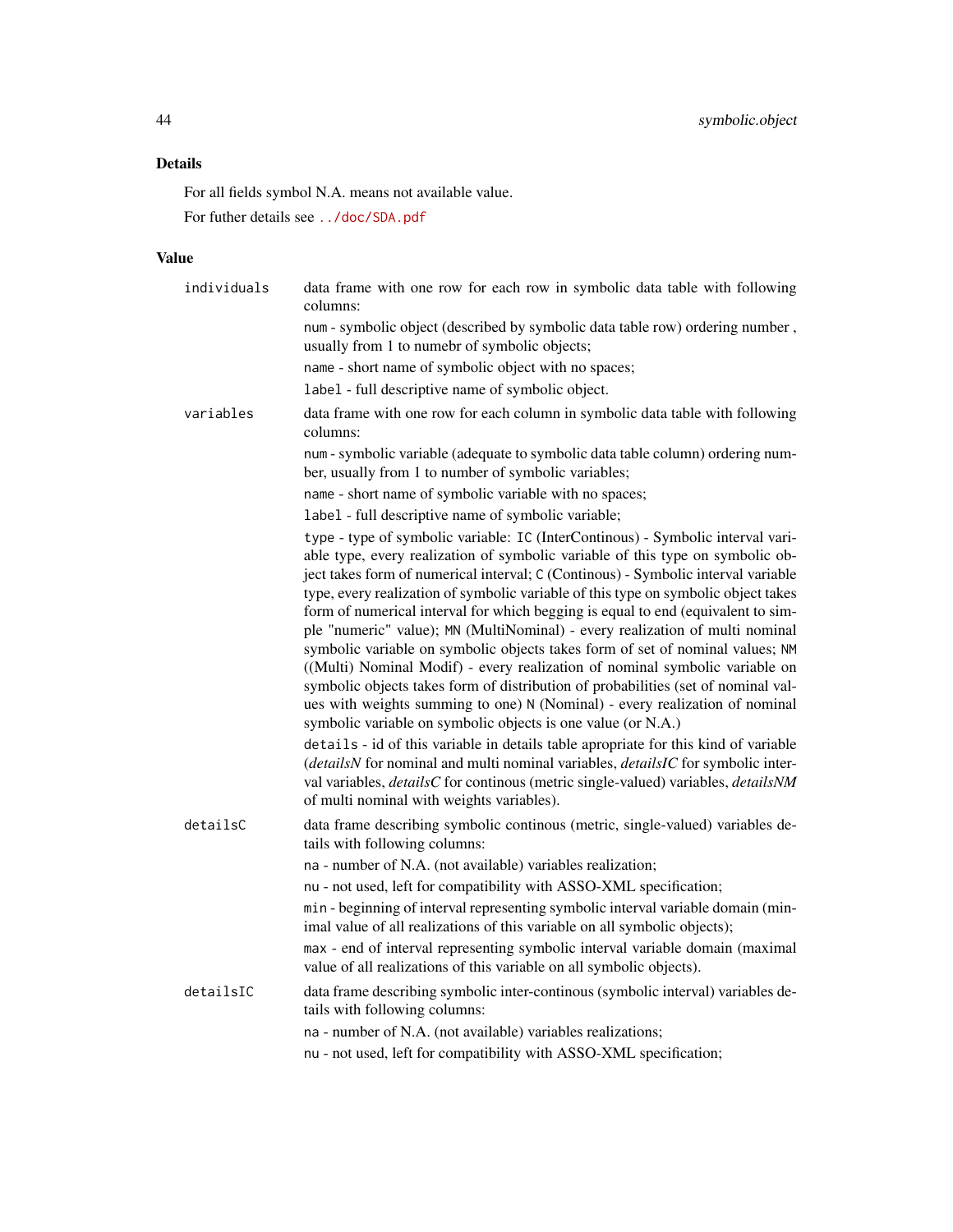|                     | min - beginning of interval representing symbolic interval variable domain (min-<br>imal value of all beginnings of interval realizations of this variable on all sym-<br>bolic objects);                                                                          |
|---------------------|--------------------------------------------------------------------------------------------------------------------------------------------------------------------------------------------------------------------------------------------------------------------|
|                     | max - end of interval representing symbolic interval variable domain (maximal<br>value of all ends of interval realizations of this variable on all symbolic objects).                                                                                             |
| detailsN            | data frame describing symbolic nominal and multi nominal variables details<br>with following columns:                                                                                                                                                              |
|                     | na - number of N.A. variables realizations;                                                                                                                                                                                                                        |
|                     | nu - not used, left for compatibility with ASSO-XML specification;                                                                                                                                                                                                 |
|                     | modals - number of categories in symbolic variable domain. Each categorie is<br>described in <i>detailsListNom</i> .                                                                                                                                               |
|                     | detailsListNom data frame describing every category of symbolic nominal and multi nominal<br>variables, with following columns:                                                                                                                                    |
|                     | details_no-number of variable in <i>detailsN</i> to which domain belongs category;                                                                                                                                                                                 |
|                     | num - number of category within variable domain;                                                                                                                                                                                                                   |
|                     | name - category short name                                                                                                                                                                                                                                         |
|                     | label - category full name                                                                                                                                                                                                                                         |
| detailsNM           | data frame describing symbolic multi nominal modiff (categories sets with weights)<br>variables details with following columns:                                                                                                                                    |
|                     | na number of N.A. (not available) variables realizations.                                                                                                                                                                                                          |
|                     | nu not used, left for compatibility with ASSO-XML specification                                                                                                                                                                                                    |
|                     | modals number of categories in symbolic variable domain. Each categorie is<br>described in detailsListNomModiff                                                                                                                                                    |
| detailsListNomModif |                                                                                                                                                                                                                                                                    |
|                     | data frame describing every category of symbolic multi nominal modiff vari-<br>ables, with following columns                                                                                                                                                       |
|                     | details_no - number of variable in <i>detailsNM</i> to which domain belongs cate-<br>gory                                                                                                                                                                          |
|                     | num - number of category within variable domain                                                                                                                                                                                                                    |
|                     | name - category short name                                                                                                                                                                                                                                         |
|                     | label - category full name                                                                                                                                                                                                                                         |
| indivIC             | array of symbolic interval variables realizations, with dimensions nr_of_objects<br>X nr_of_variables X 2 containing beginnings and ends of intervals for given ob-<br>ject and variable. For values different type than symbolic interval array contains<br>zeros |
| indivC              | array of symbolic continues variables realizations, with dimensions nr_of_objects<br>X nr_of_variables X 1 containing single values - realizations of variable on sym-<br>bolic object. For values different type than symbolic continous array contains<br>zeros  |
| indivN              | data frame describing symbolic nominal and multi nonimal variables realiza-<br>tions with folowing columns:                                                                                                                                                        |
|                     | indiv - id of symbolic object from <i>individuals</i> ;                                                                                                                                                                                                            |
|                     | variable - id of symbolic object from variables;                                                                                                                                                                                                                   |
|                     | value - id of category object from detailsListNom;                                                                                                                                                                                                                 |
|                     |                                                                                                                                                                                                                                                                    |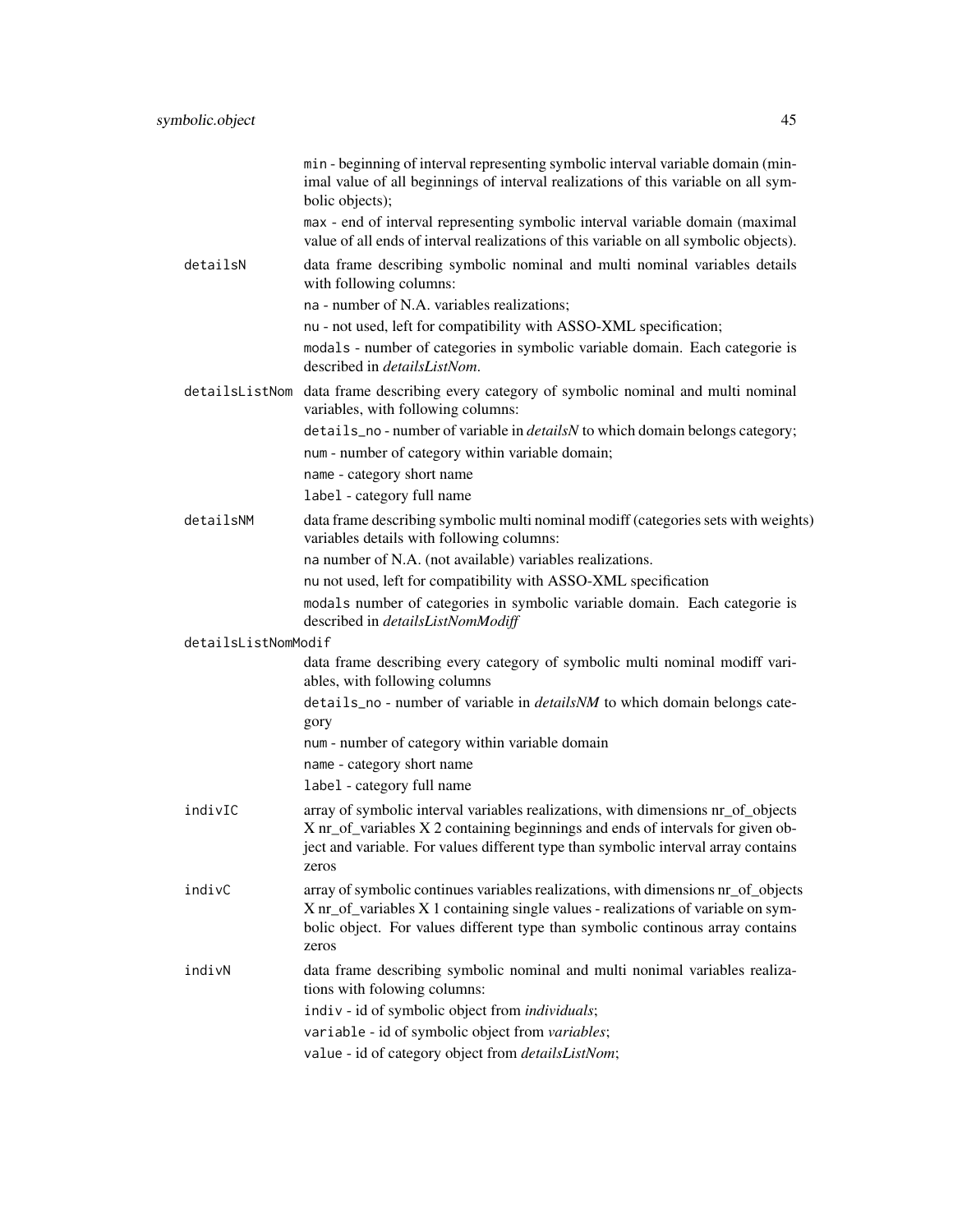<span id="page-45-0"></span>

|         | When this data frame contains line $i, j, k$ it means that category k belongs to set<br>that is realization of $j$ -th symbolic variable on $i$ -th symbolic object.                                               |
|---------|--------------------------------------------------------------------------------------------------------------------------------------------------------------------------------------------------------------------|
| indivNM | data frame describing symbolic multi nonimal modiff variables realizations with<br>folowing columns:                                                                                                               |
|         | indiv - id of symbolic object from <i>individuals</i> ;                                                                                                                                                            |
|         | variable - id of symbolic object from variables;                                                                                                                                                                   |
|         | value - id of category object from <i>detailsListNom</i> ;                                                                                                                                                         |
|         | frequency - wiught of category;                                                                                                                                                                                    |
|         | When this data frame contains line $i, j, k, w$ it means that category k belongs to<br>set that is realization of <i>j</i> -th symbolic variable on <i>i</i> -th symbolic object with<br>weight(probability) $w$ . |
|         |                                                                                                                                                                                                                    |

# Structure

The following components must be included in a legitimate symbolic object.

# See Also

[dist\\_SDA](#page-10-1).

<span id="page-45-1"></span>

| symscal.SDA | Multidimensional scaling for symbolic interval data - SymScal algo- |
|-------------|---------------------------------------------------------------------|
|             | rithm                                                               |

# Description

Multidimensional scaling for symbolic interval data - symScal algorithm

# Usage

```
symscal.SDA(x,d=2,calculateDist=FALSE)
```
# Arguments

| x | symbolic interval data: a 3-dimensional table, first dimension represents ob-<br>ject number, second dimension - variable number, and third dimension contains<br>lower- and upper-bounds of intervals (Simple form of symbolic data table) |
|---|---------------------------------------------------------------------------------------------------------------------------------------------------------------------------------------------------------------------------------------------|
| d | Dimensionality of reduced space                                                                                                                                                                                                             |
|   | calculateDist if TRUE x are treated as raw data and min-max dist matrix is calulated. See<br>details                                                                                                                                        |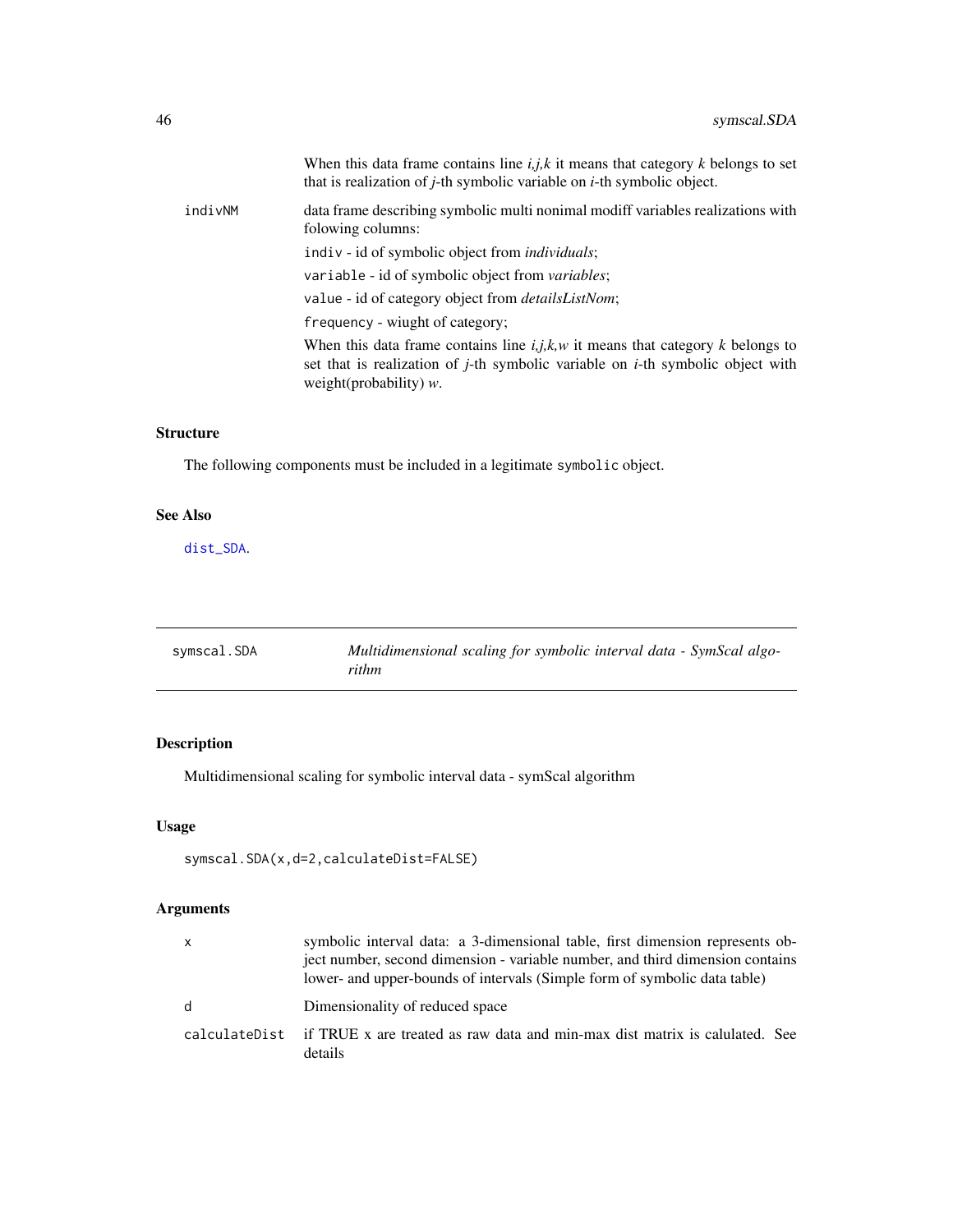#### <span id="page-46-0"></span>symscal.SDA 47

#### Details

SymScal, which was proposed by Groenen et. al. (2005), is an adaptation of well-known nonmetric multidimensional scaling for symbolic data. It is an iterative algorithm that uses STRESS objective function. This function is unnormalized. IScal, like Interscal and SymScal, requires interval-valued dissimilarity matrix. Such dissmilarity matrix can be obtained from symbolic data matrix (that contains only interval-valued variables), judgements obtained from experts, respondents. See Lechevallier Y. (2001) for details on calculating interval-valued distance. See file [../doc/Symbolic\\_MDS.pdf](../doc/Symbolic_MDS.pdf) for further details

# Value

| xprim     | coordinates of rectangles |
|-----------|---------------------------|
| STRESSSym | final STRESSSym value     |

# Author(s)

Andrzej Dudek <andrzej.dudek@ue.wroc.pl>

Department of Econometrics and Computer Science, University of Economics, Wroclaw, Poland <http://keii.ue.wroc.pl/symbolicDA>

#### References

Billard L., Diday E. (eds.) (2006), *Symbolic Data Analysis, Conceptual Statistics and Data Mining*, John Wiley & Sons, Chichester.

Bock H.H., Diday E. (eds.) (2000), *Analysis of symbolic data. Explanatory methods for extracting statistical information from complex data*, Springer-Verlag, Berlin.

Diday E., Noirhomme-Fraiture M. (eds.) (2008), *Symbolic Data Analysis with SODAS Software*, John Wiley & Sons, Chichester.

Groenen P.J.F, Winsberg S., Rodriguez O., Diday E. (2006), I-Scal: multidimensional scaling of interval dissimilarities, *Computational Statistics and Data Analysis*, 51, pp. 360-378. Available at: <https://dx.doi.org/10.1016/j.csda.2006.04.003>.

# See Also

[iscal.SDA](#page-20-1),[interscal.SDA](#page-19-1)

#### Examples

# Example will be available in next version of package, thank You for your patience :-)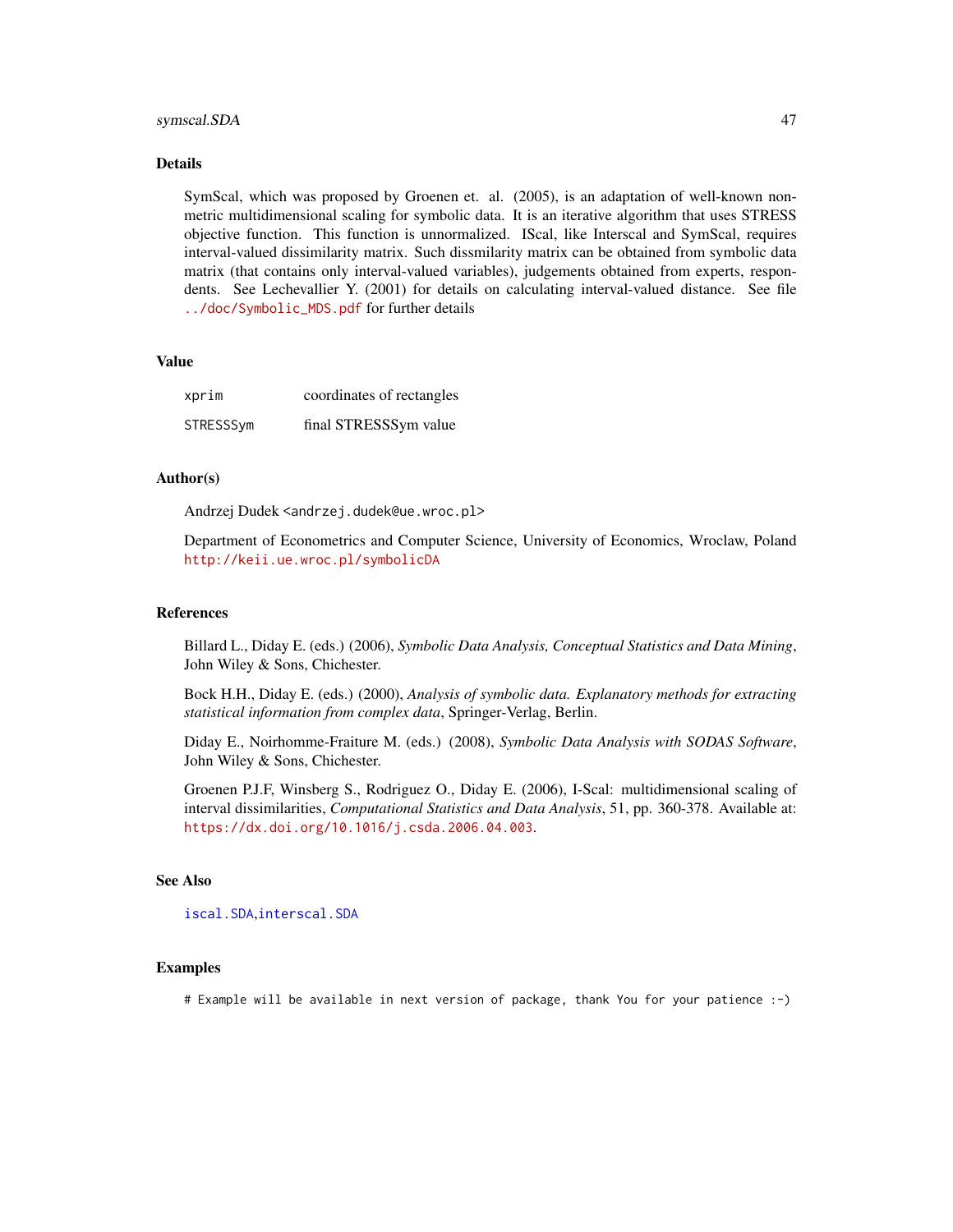<span id="page-47-0"></span>

#### Description

plot in a form of zoom star chart for symbolic object described by interval-valued, multivalued and modal variables

#### Usage

```
zoomStar(table.Symbolic, j, variableSelection=NULL, offset=0.2,
firstTick=0.2, labelCex=.8, labelOffset=.7, tickLength=.3, histWidth=0.04,
histHeight=2, rotateLabels=TRUE, variableCex=NULL)
```
#### Arguments

table.Symbolic symbolic data table

| symbolic object number in symbolic data table used to create the chart<br>J |                                                                                                                      |
|-----------------------------------------------------------------------------|----------------------------------------------------------------------------------------------------------------------|
| variableSelection                                                           |                                                                                                                      |
|                                                                             | numbers of symbolic variables describing symbolic object used to create the<br>chart, if NULL all variables are used |
| offset                                                                      | relational offset of chart (margin size)                                                                             |
| firstTick                                                                   | place of first tick (relational to lenght of axis)                                                                   |
| labelCex                                                                    | labels cex parameter of labels                                                                                       |
| labelOffset                                                                 | relational offset of labels                                                                                          |
| tickLength                                                                  | relational length of single tick of axis                                                                             |
| histWidth                                                                   | histogram (for modal variables) relational width                                                                     |
| histHeight                                                                  | histogram (for modal variables) relational heigth                                                                    |
| rotateLabels                                                                | if TRUE labels are rotated due to rotation of axes                                                                   |
| variableCex                                                                 | cex parameter of names of variables                                                                                  |

#### Value

zoom star chart for selected symbolic object in which each axis represents a symbolic variable. Depending on the type of symbolic variable their implementations are presented as:

a) rectangle - interval range of interval-valued variable),

b) circles - categories of multinominal (or multinominal with weights) variable from among coloured circles means categories of the variable observed for the selected symbolic object

bar chart - additional chart for multinominal with weights variable in which each bar represents a weight (percentage share) of a category of the variable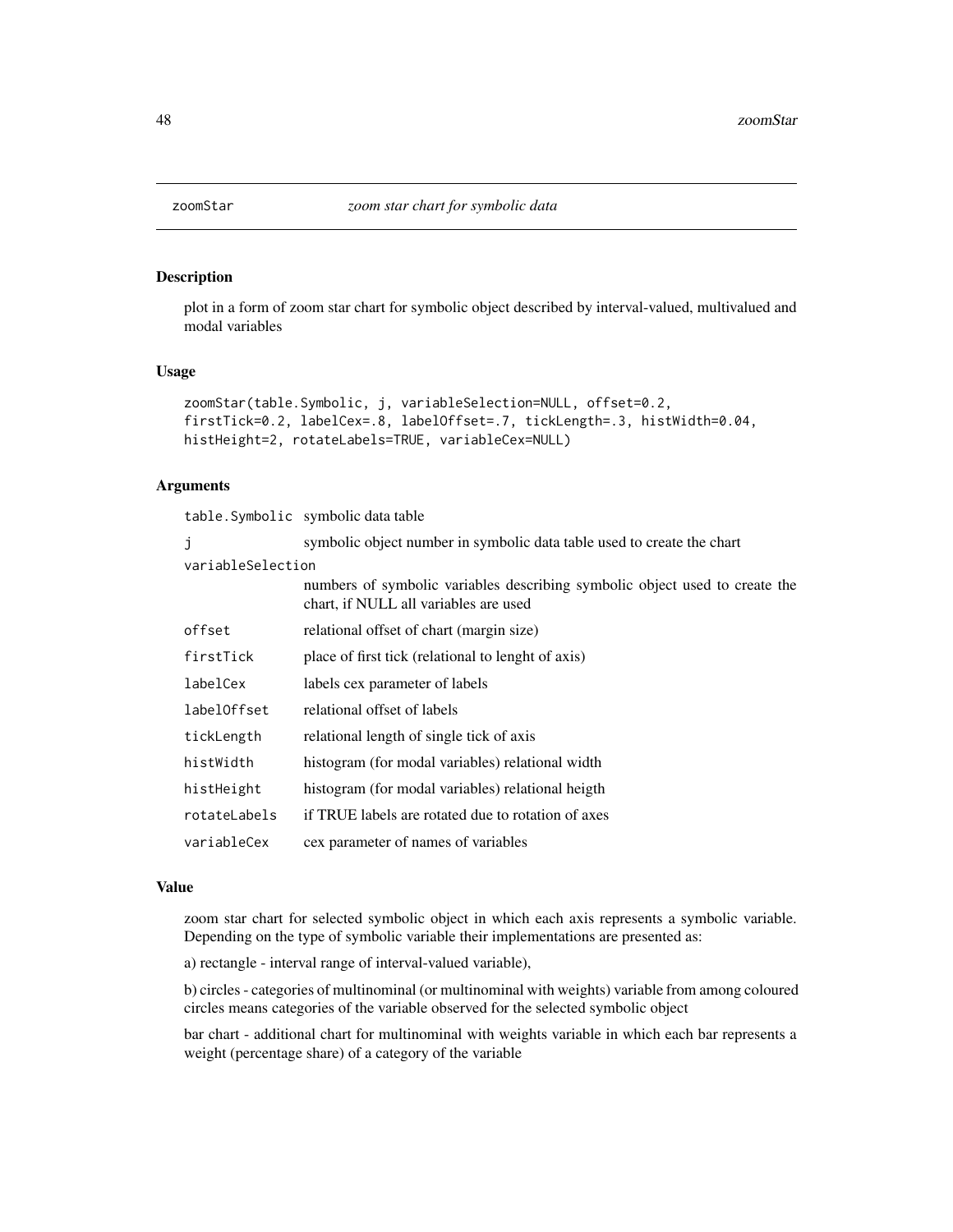#### <span id="page-48-0"></span>zoomStar 49

#### Author(s)

Andrzej Dudek <andrzej.dudek@ue.wroc.pl>, Justyna Wilk <justyna.wilk@ue.wroc.pl> Department of Econometrics and Computer Science, Wroclaw University of Economics, Poland [http:](http://keii.ue.wroc.pl/symbolicDA) [//keii.ue.wroc.pl/symbolicDA](http://keii.ue.wroc.pl/symbolicDA)

#### References

Bock, H.H., Diday, E. (eds.) (2000), *Analysis of symbolic data. Explanatory methods for extracting statistical information from complex data*, Springer-Verlag, Berlin.

Diday, E., Noirhomme-Fraiture, M. (eds.) (2008), *Symbolic Data Analysis with SODAS Software*, John Wiley & Sons, Chichester.

# See Also

[plot3dInterval](#page-31-1); plotInterval in clusterSim

# Examples

```
# LONG RUNNING - UNCOMMENT TO RUN
# Example 1
#data("cars",package="symbolicDA")
#sdt<-cars
#zoomStar(sdt, j=12)
```

```
# Example 2
#data("cars",package="symbolicDA")
#sdt<-cars
#variables<-as.matrix(sdt$variables)
#indivN<-as.matrix(sdt$indivN)
#dist<-as.matrix(dist_SDA(sdt))
#classes<-DClust(dist, cl=5, iter=100)
#for(i in 1:max(classes)){
 #getOption("device")()
 #zoomStar(sdt, .medoid2(dist, classes, i))}
```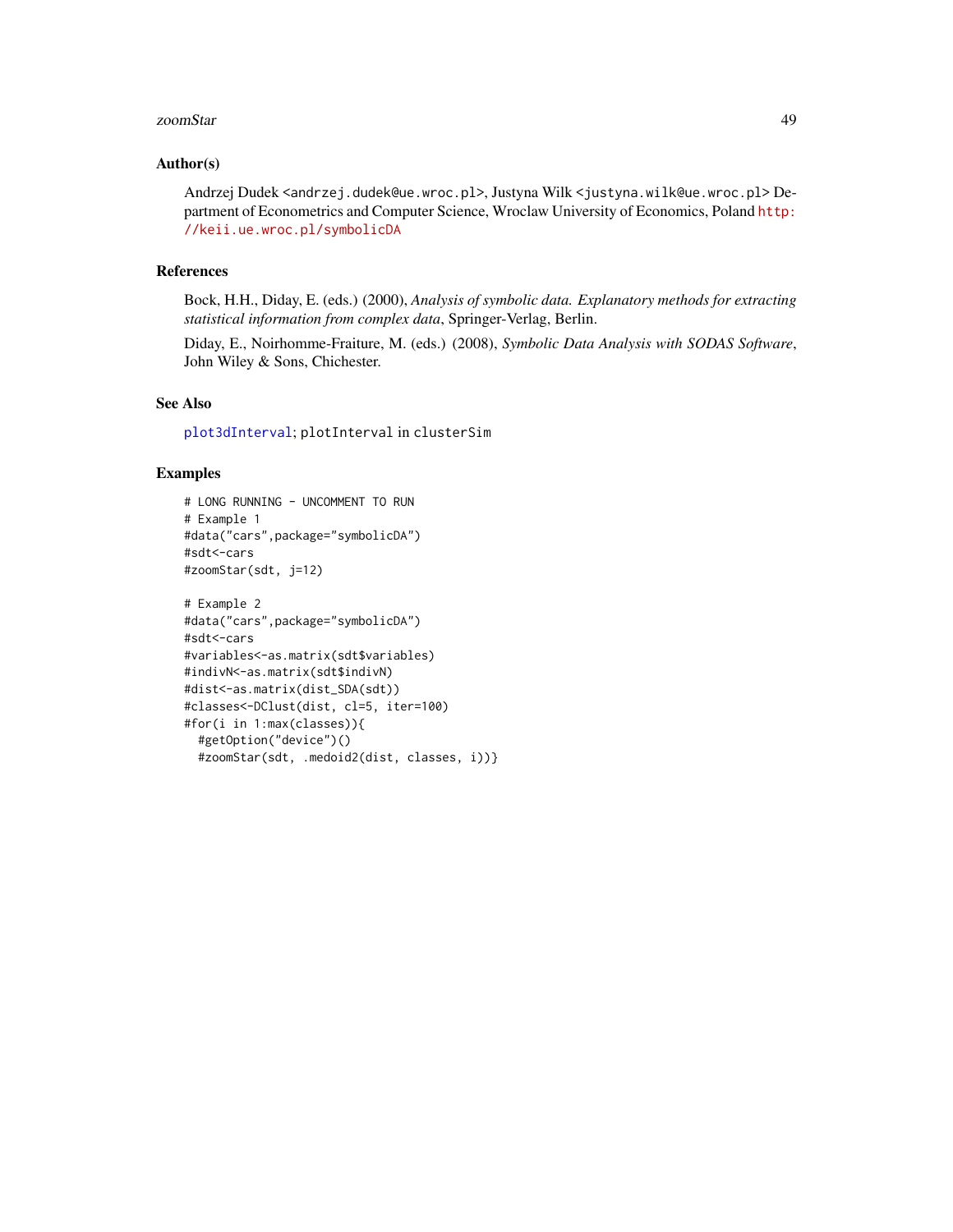# <span id="page-49-0"></span>Index

∗Topic MDS interscal.SDA, [20](#page-19-0) iscal.SDA, [21](#page-20-0) symscal.SDA, [46](#page-45-0) ∗Topic Multidimensional interscal.SDA, [20](#page-19-0) iscal.SDA, [21](#page-20-0) symscal.SDA, [46](#page-45-0) ∗Topic PCA PCA.centers.SDA, [26](#page-25-0) PCA.mrpca.SDA, [27](#page-26-0) PCA.spaghetti.SDA, [28](#page-27-0) PCA.spca.SDA, [30](#page-29-0) PCA.vertices.SDA, [31](#page-30-0) ∗Topic Principal components analysis PCA.centers.SDA, [26](#page-25-0) PCA.mrpca.SDA, [27](#page-26-0) PCA.spaghetti.SDA, [28](#page-27-0) PCA.spca.SDA, [30](#page-29-0) PCA.vertices.SDA, [31](#page-30-0) ∗Topic Symbolic RSDA2SymbolicDA, [36](#page-35-0) ∗Topic Table RSDA2SymbolicDA, [36](#page-35-0) ∗Topic cluster bagging.SDA, [2](#page-1-0) boosting.SDA, [4](#page-3-0) cluster.Description.SDA, [6](#page-5-0) DClust, [8](#page-7-0) HINoV.SDA, [15](#page-14-0) IchinoFS.SDA, [17](#page-16-0) index.G1d, [18](#page-17-0) kernel.SDA, [23](#page-22-0) kohonen.SDA, [24](#page-23-0) parse.SO, [25](#page-24-0) replication.SDA, [34](#page-33-0) save.SO, [38](#page-37-0) SClust, [39](#page-38-0) simple2SO, [40](#page-39-0)

SO2Simple, [41](#page-40-0) subsdt.SDA, [42](#page-41-0) zoomStar, [48](#page-47-0) ∗Topic datasets cars, [5](#page-4-0) data\_symbolic, [8](#page-7-0) ∗Topic decision tree draw.decisionTree.SDA, [13](#page-12-0) random.forest.SDA, [33](#page-32-0) ∗Topic multivariate replication.SDA, [34](#page-33-0) ∗Topic scaling interscal.SDA, [20](#page-19-0) iscal.SDA, [21](#page-20-0) symscal.SDA, [46](#page-45-0) ∗Topic symbolic decisionTree.SDA, [9](#page-8-0) dist\_SDA, [11](#page-10-0) generate.SO, [14](#page-13-0) symbolic.object, [43](#page-42-0) bagging.SDA, [2,](#page-1-0) *[5](#page-4-0)*, *[10](#page-9-0)*, *[34](#page-33-0)* boosting.SDA, *[4](#page-3-0)*, [4,](#page-3-0) *[10](#page-9-0)*, *[34](#page-33-0)* cars, [5](#page-4-0) cluster.Description.SDA, [6](#page-5-0) colors, *[32](#page-31-0)* data\_symbolic, [8](#page-7-0) DClust, *[7](#page-6-0)*, [8,](#page-7-0) *[13](#page-12-0)*, *[19](#page-18-0)*, *[36](#page-35-0)*, *[40](#page-39-0)* decisionTree.SDA, *[4,](#page-3-0) [5](#page-4-0)*, [9,](#page-8-0) *[14](#page-13-0)*, *[34](#page-33-0)* dist\_SDA, *[9](#page-8-0)*, [11,](#page-10-0) *[16](#page-15-0)*, *[18](#page-17-0)*, *[24](#page-23-0)*, *[34](#page-33-0)*, *[36](#page-35-0)*, *[46](#page-45-0)* draw.decisionTree.SDA, *[10](#page-9-0)*, [13](#page-12-0) generate.SO, [14,](#page-13-0) *[26](#page-25-0)*, *[39](#page-38-0)*, *[43](#page-42-0)* hclust, *[7](#page-6-0)* HINoV.SDA, [15,](#page-14-0) *[18](#page-17-0)* IchinoFS.SDA, [17](#page-16-0) index.G1d, *[13](#page-12-0)*, [18](#page-17-0)